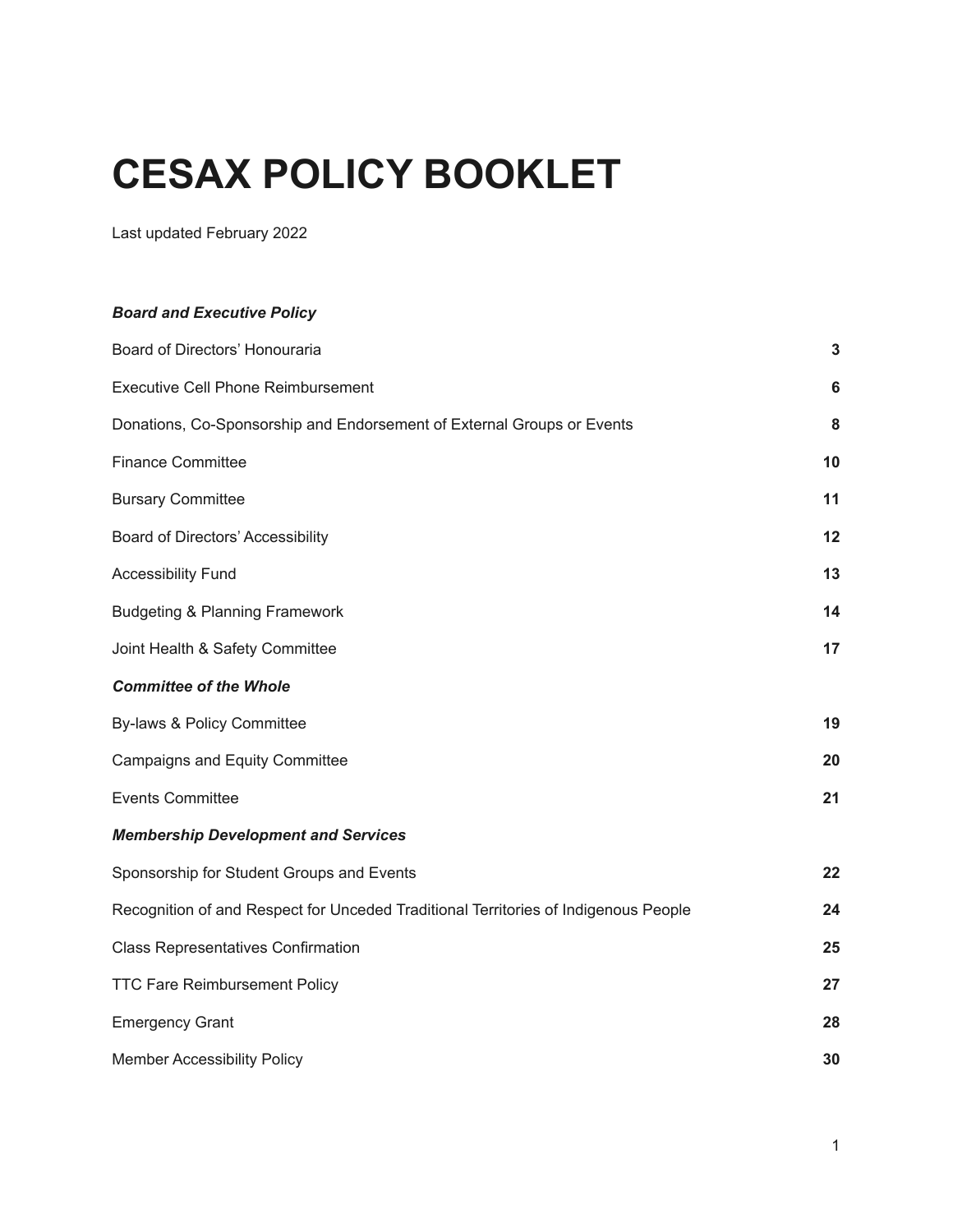| Health and Dental Plan Procedure         | 31 |
|------------------------------------------|----|
| <b>Cheque Expirations</b>                | 34 |
| Reproductive Justice Policy              | 35 |
| <b>Conditional Membership</b>            | 36 |
| <b>Office Specific Policy</b>            |    |
| Staff Media Protocol                     | 38 |
| <b>Sustainability Policy</b>             | 40 |
| Workplace Violence and Harassment Policy | 42 |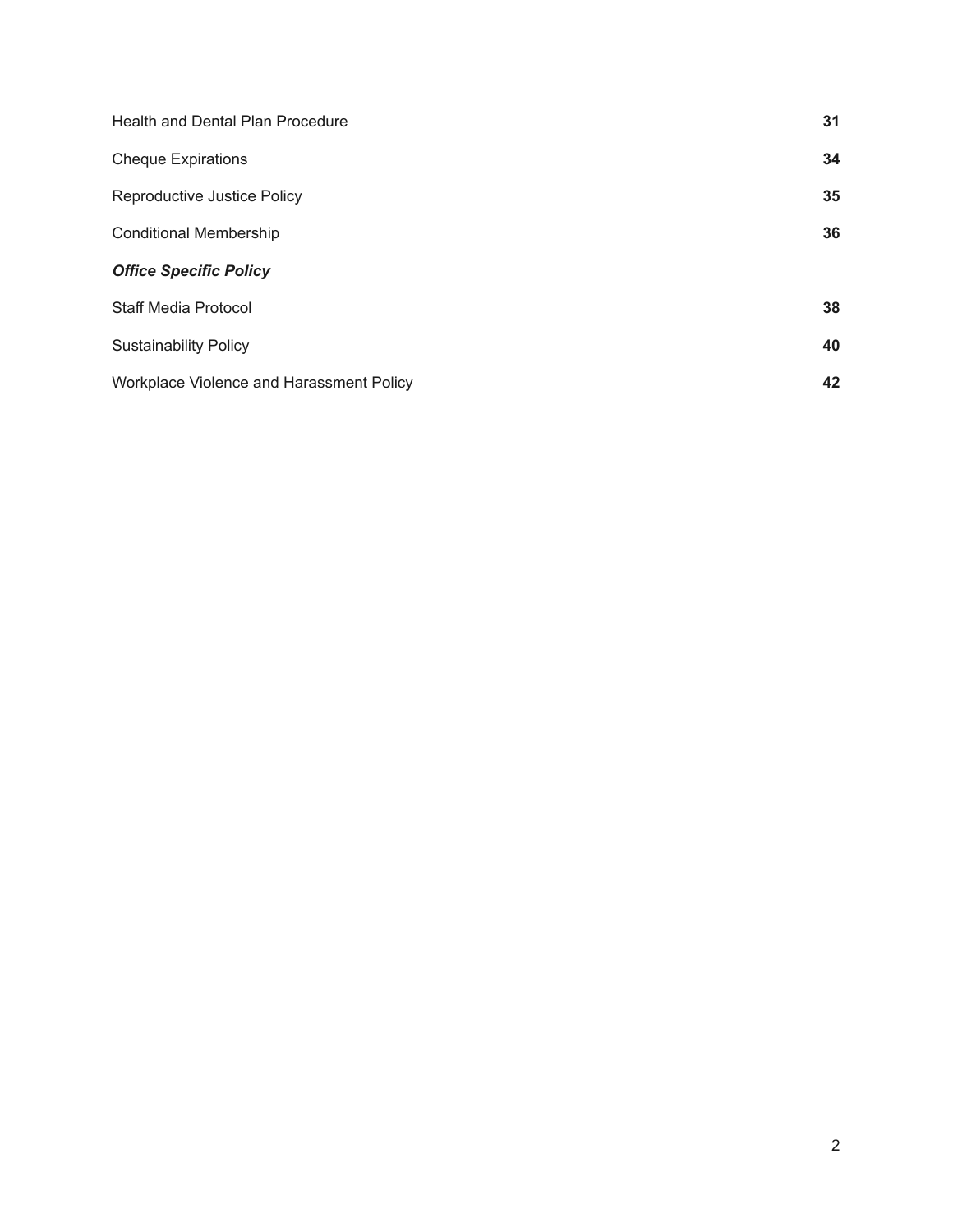## <span id="page-2-0"></span>**Board of Directors' Honouraria**

Adopted: 2010-10-21; Amended: 2015-09-02; 2017-03-20; 2018-01-23; 2021-09-02; 2021-12-01

### **Preamble**

The Continuing Education Students' Association of X University By-laws stipulates that Executive and Board of Directorswill receive honourarium to help fulfill their respective responsibilities. The By-laws do not however provide guidelines for the reporting or remuneration of this honourarium.

To ensure accountability and transparency, the following policy has been adopted as the Board of Directors' Honouraria Policy.

### **Board of Directors (non-Executive)**

#### **Requirements**

Fulfill duties and responsibilities as outlined in the CESAX Bylaws article 5.3.

#### **Honourarium**

The Board of Directors honorarium shall be set at \$50 per month paid out three (3) times per fiscal year.

#### **Procedures**

At the end of each semester the Board of Directors' Honouraria will be processed. The deadlines for disbursement will be in the following order based on the progression of semesters at X University: August 30th, December 30th, and April 30th.

The Executive Committee will review and approve the Board of Directors' Honouraria each semester. The review process to determine who is eligible should begin by the first week of August for the spring/summer term, the first week of December for the fall term, and the first week of April for the winter term. Eligibility considerations shall be based solely on the duties set out by CESAX Bylaws article 5.3.

Payment will be issued through e-transfer or cheque.

### **Executive Honouraria**

Every Executive member is required to work on behalf of the membership and for X University students for a minimum amount of hours each week, as outlined in the By-laws. There shall be a set amount of honouraria established for the Executive members with the understanding that part of the role is to volunteer for the improvement and betterment of students' lives and a socially just society.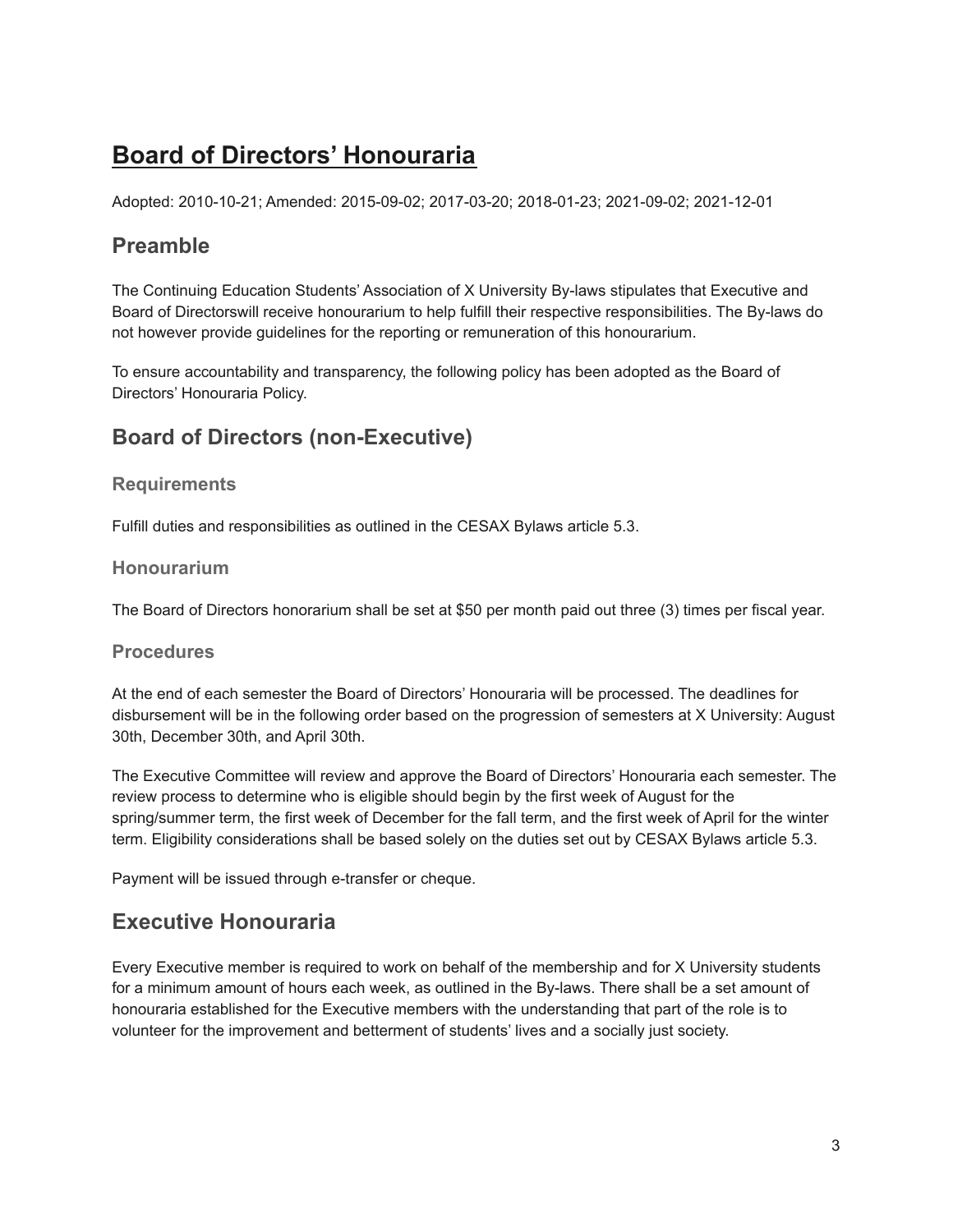#### **Hours**

As outlined in the By-laws, each member of the Executive is expected to work a minimum of twenty hours per week, with some positions working a minimum of thirty hours per week, for twelve consecutive months, from May 1 to April 30. Where the minimum amount of hours is worked, an honourarium will be provided bi-weekly in recognition of the work to represent and advocate for the membership.

In recognition of changes in required work and meetings; an Executive may balance out their minimum required hours of work in any given pay period (two week period). In any pay period where hours have not been balanced, and are less than the minimum required, Executive members will be paid a pro-rated honourarium.

As part of the minimum hours required; four (4) of those hours will be conducting outreach and six (6) of those hours will be spent in the office fulfilling accessible and publicly posted office hours. During weeks where weekend or other extenuating work is required, outreach and office hours may be adjusted.

#### **Honourarium**

The Executive Honorarium rate shall be set solely in the bylaws of CESAX.

To approve the honourarium amount in the budget, a recommendation is put forward by the Vice-President Services and Finance, based on the advice of the Executive Director and the outgoing Board, and must be affirmed by the Board of Directors with the approval of the budget.

CESAX recognizes that the amount of honourarium is not reflective of the total amount of work hours conducted to service students, but rather that it is a nominal recognition of the service conducted as an elected representative.

#### **Remuneration**

In addition to the honourarium awarded, each Executive shall be offered the option to be part of the CESAX staff health and dental plan for one year during their term of office, and nominal compensation for cell phone services in accordance with the Executive Cell Phone Reimbursement Policy. Members of the Executive must select enrollment in the health plan at the beginning of their term of office.

Executive members are eligible for up to two (2) weeks of paid vacation at five (5) hours per day; not including the Winter Holiday and Reading Week shut downs, to be taken at times to be determined with the President and the Executive Director's approval. During the Reading Week and Winter Holiday shut downs all Executive members are required to respond to email and correspondence but are not required to maintain the minimum amount of hours; honourarium for this time period will be automatically issued in recognition that the University is closed but the work of the Executive continues.

During the Winter Holiday, Executive members will be remunerated for a full bi-weekly calculation of hours. Such calculation shall be based on the average bi-weekly hours between September 1 and December 1 of that fiscal year.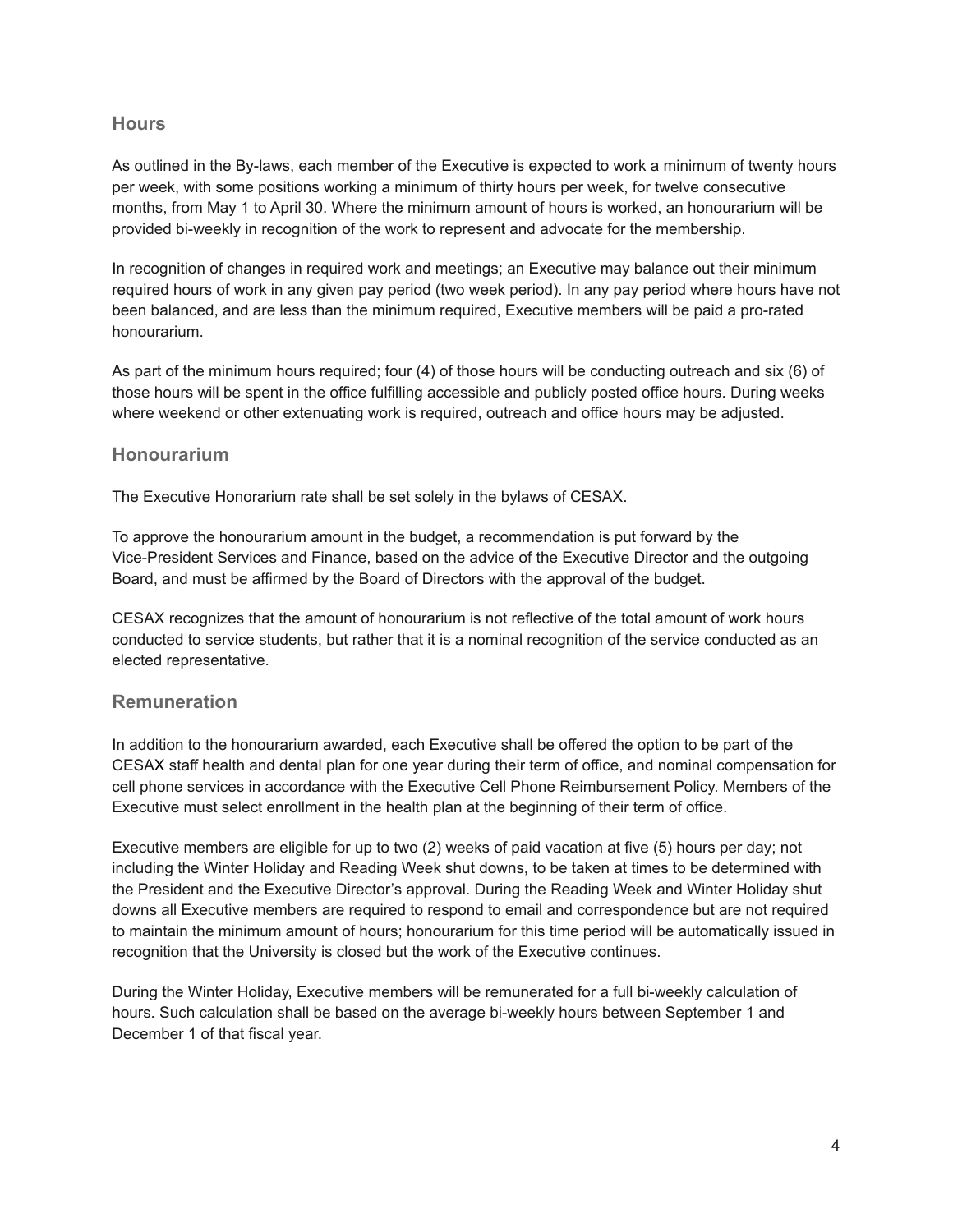#### **Sick Days**

Executives can earn sick days at a rate of one day per month worked, beginning May 1st of their term. Sick days can accumulate to a maximum of twelve (12) days at five (5) hours per day. It is understood that upon resignation or termination of position the executive will not be issued a pay in lieu of any accumulated sick day credits.

Executives will notify the Executive Director of their impending absence prior to the start of the work day. Telephone conversations, voice mail, and/or e-mail will be accepted forms of notification should an executive use a sick day. Executives notify the Executive Director via text message, an e-mail is expected to follow within twenty-four hours to ensure there is a record.

#### **Reporting**

To ensure that honourarium is issued on a bi-weekly schedule, each Executive member must submit a timesheet to the Executive Director every second Monday by noon. Timesheets must be submitted within four (4) weeks of the time worked, otherwise it will be considered as volunteer time and no payment of honourarium will be issued.

All timesheets will be kept and logged by the Executive Director. Any member who is concerned about the work conducted to service the membership may review the log in person with the President and Executive Director. Any disputes will be handled by the Executive Director.

If it is concluded that an Executive member is consistently not fulfilling the expected hours of work, the process and grounds for disciplining the member outlined in the By-laws section 5.4 and 5.5 will be followed.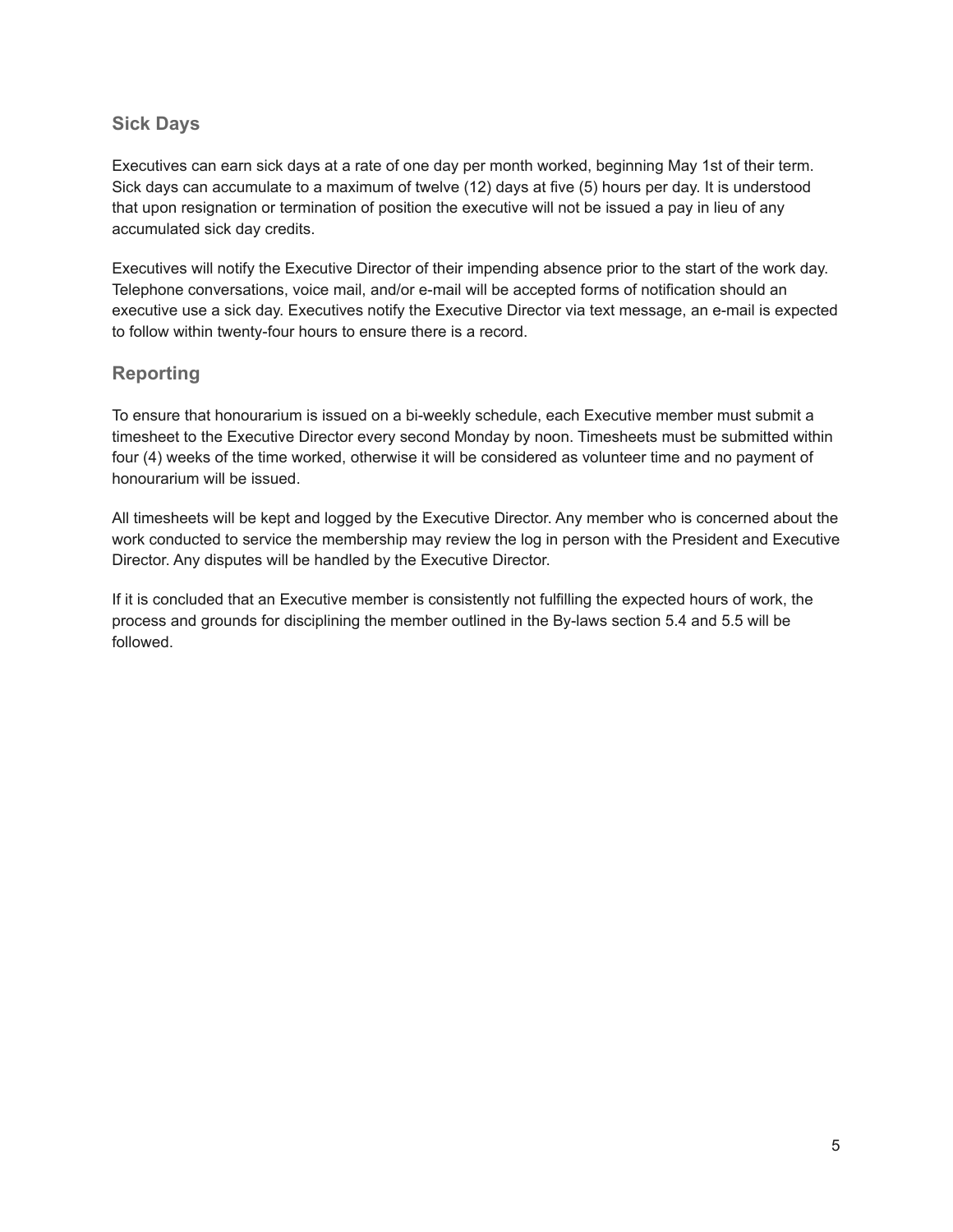### <span id="page-5-0"></span>**Executive Cell Phone Reimbursement**

Amended: 2011-04-26; 2011-09-08; 2015-09-02

### **Preamble**

The Continuing Education Students' Association of X University (CESAX) recognizes that while members are elected to an Executive position they are also part-time students, and frequently have part-time or full-time employment. Therefore there is great benefit in having Executive cell phone numbers publically accessible, and providing and implementing a mechanism that will increase accessibility to the Executive. CESAX also recognizes that having a publicly accessible cell phone number increases use of a cell phone and may also increase expenses for its services.

To ensure that members of the Executive are accessible and that the cost of a publicly available cell phone number does not become a financial burden, the following policy outlines a Cell Phone Reimbursement Operations Policy that is applicable to all elected members of the Executive during their term of office should the elected Executive choose.

### **Eligibility**

In order for an Executive member to receive a cell phone reimbursement for the phone and services, the cell phone number must be publicly available. A phone shall be deemed public when it is available through a minimum of the following media:

- The CESAX website
- CESAX business cards
- Standard email signature
- Promotional materials where the Executive member is the primary contact

### **Cell Phone and Data Reimbursement**

Each Executive can receive a maximum monthly reimbursement of up to \$100.00 which includes both cell phone rental and data expenses. Reimbursement for work related long-distance charges will be reviewed on a case-by-case basis.

Each member of the Executive shall be required to provide their own cell phone. CESAX will not be responsible for the loss or damage of any cell phone. Should a member of the Executive seek full reimbursement including data expenses email must be added on to the cell phone.

### **Reimbursement Procedure**

Each month, the Executive member is required to submit a cheque requisition form to the Executive Director. Attached to this form will be the applicable cell phone bill for the Executive that is claiming reimbursement for their personal cell phone. The cheque requisition will be adjudicated through the standard financial procedures and issued directly.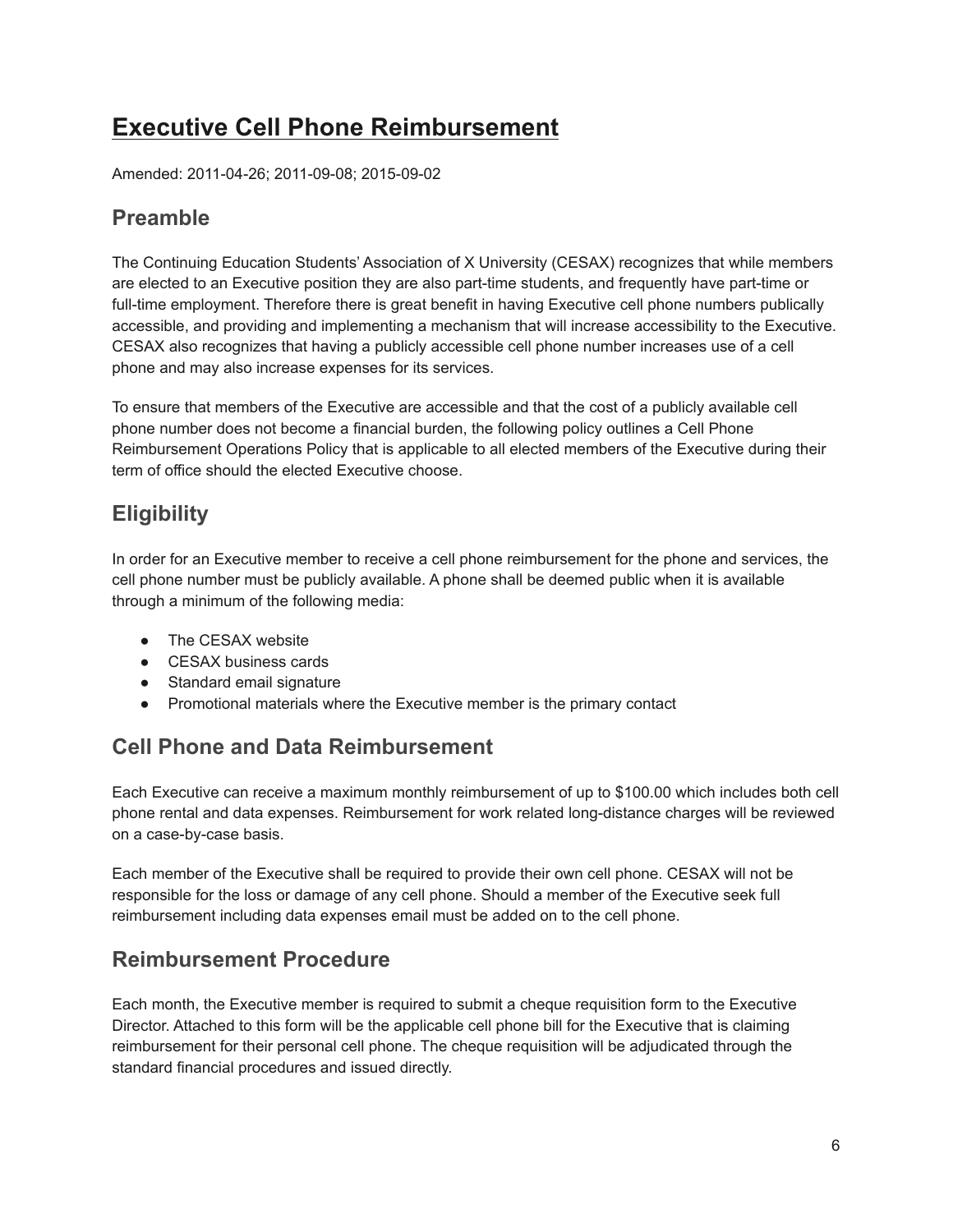Reimbursement will not be provided by email transfer to the cell phone carrier or to another party. CESAX will only reimburse for the personal cell phone expense of the respective Executive member during their term of office, from May 1 to April 30.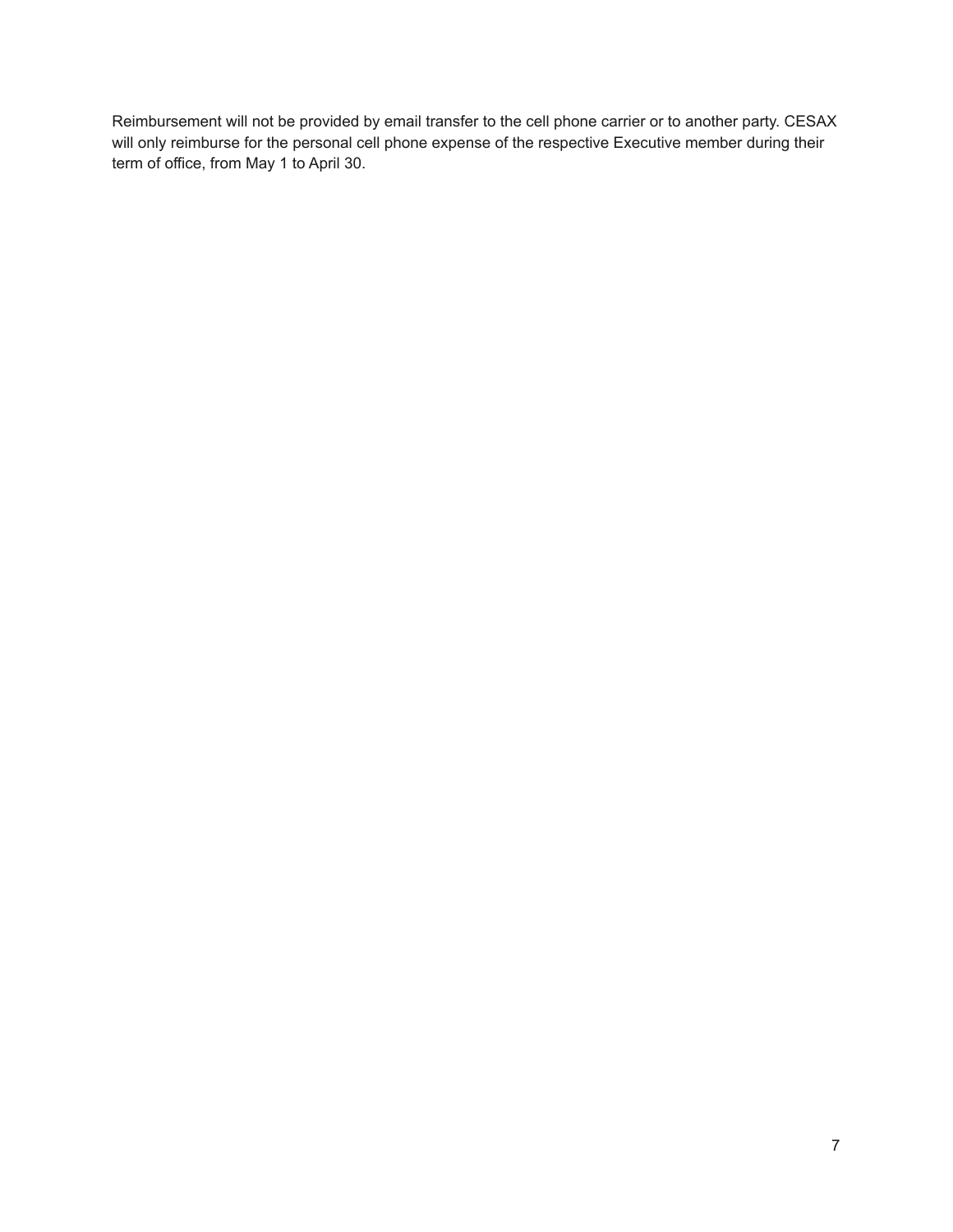## <span id="page-7-0"></span>**Donations, Co-Sponsorship and Endorsement of External Groups or Events**

Adopted: 2015-03-17, Amended: 2018-03-05

### **Preamble**

The Continuing Education Students' Association of X University (CESAX) from time to time supports external organisations, both on and off campus, with either financial donations or gifts in kind. The goal of this policy is to outline the procedure for any donation, co-sponsorship or endorsement for external groups or events off campus.

### **Policy**

When CESAX either initiates or receives a request for donation, co-sponsorship or endorsement from an external group, the Board of Directors must approve this donation by the support of a majority vote. After the motion is approved, one Director will be designated to communicate and liaise with the external organisation on behalf of CESAX as the primary contact.

In order to help manage high volumes of requests for donations or gifts in kind, caps will be set per external group for each fiscal year and will be described in the procedures of this policy.

### **Procedure**

- 1. A motion is required to approve any donation, co-sponsorship or endorsement and approved with a majority vote. If necessary and/or required, a letter should be written by one designate on the Executive and issued on letterhead, in coordination with the Communications Coordinator.
- 2. External groups will be limited to three (3) room bookings in the Student Centre per fiscal year at a rate of 50% off the regular cost for renting a room; or if there are significant food orders or other expenses arranged through the Student Centre, the fee for booking a room can be waived based on the breakdown described below:
	- a. For a large room booking in the Student Centre such as the Tecumseh Room, if the external group is ordering a minimum of \$500 in food orders or other services
	- b. For all other room bookings if a minimum of \$300 in food orders or other services is made through the Student Centre.
- 3. There will be a cap of \$500 per fiscal year for each external group; however, exceptions can be made for long standing partners who are planning an event on campus.
- 4. Once the donation is approved a letter shall be drafted a member of the Executive team. A copy of the letter must be filed with the Internal Coordinator to serve as a record. The letter will be drafted on letterhead and outline the form of donation and relevant what/where/when parameters in covering the purpose/intent of the support.
- 5. To process any financial donation a cheque requisition including the motion passed by the Board must be provided to the Internal Coordinator.
- 6. A copy of any pertinent correspondence regarding donation, co-sponsorship or endorsement shall be kept as an official record and filed with the Internal Coordinator.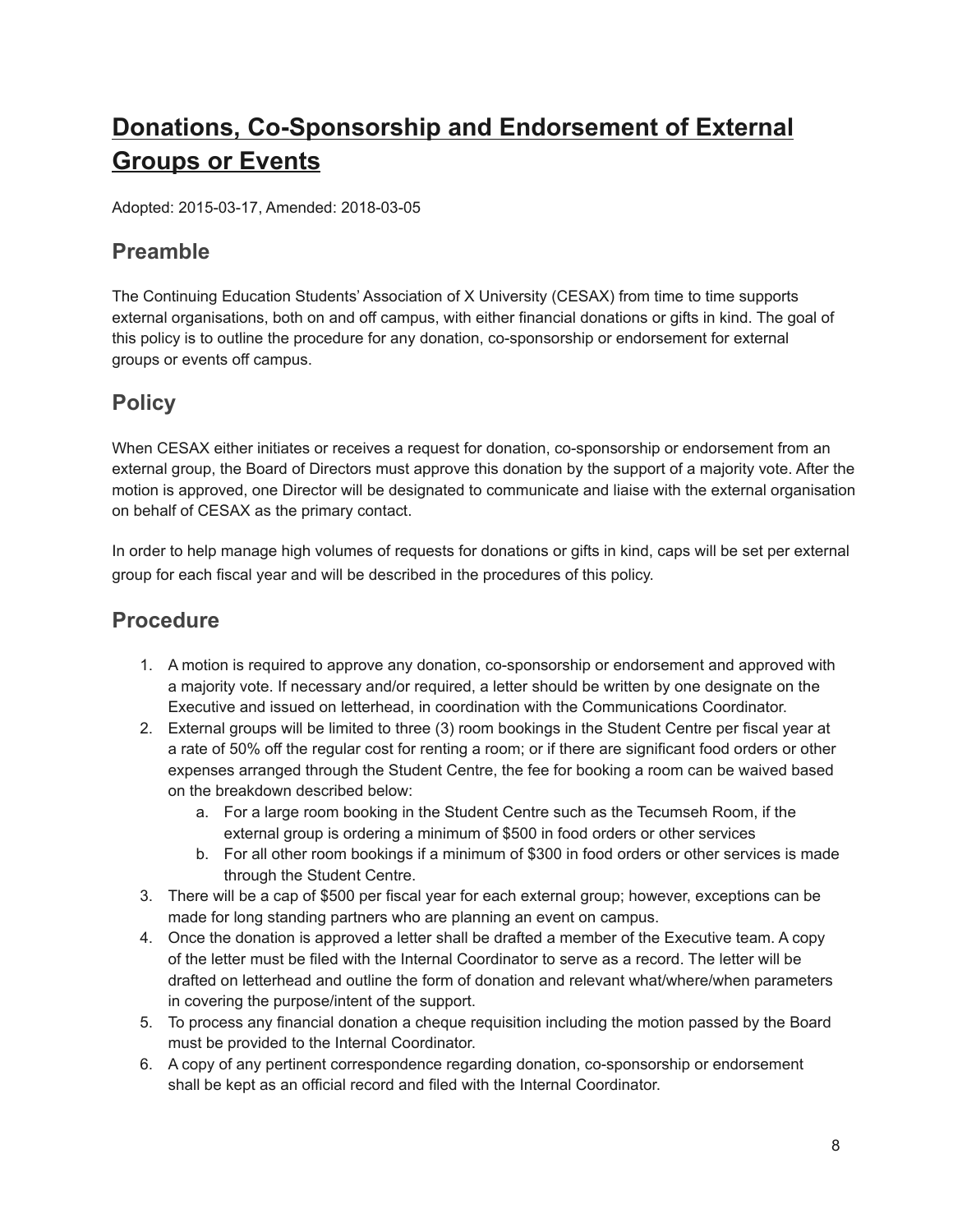### **Reporting to Members**

All donations, co-sponsorships and endorsements shall be reported on in the Annual General Meeting Report to the membership.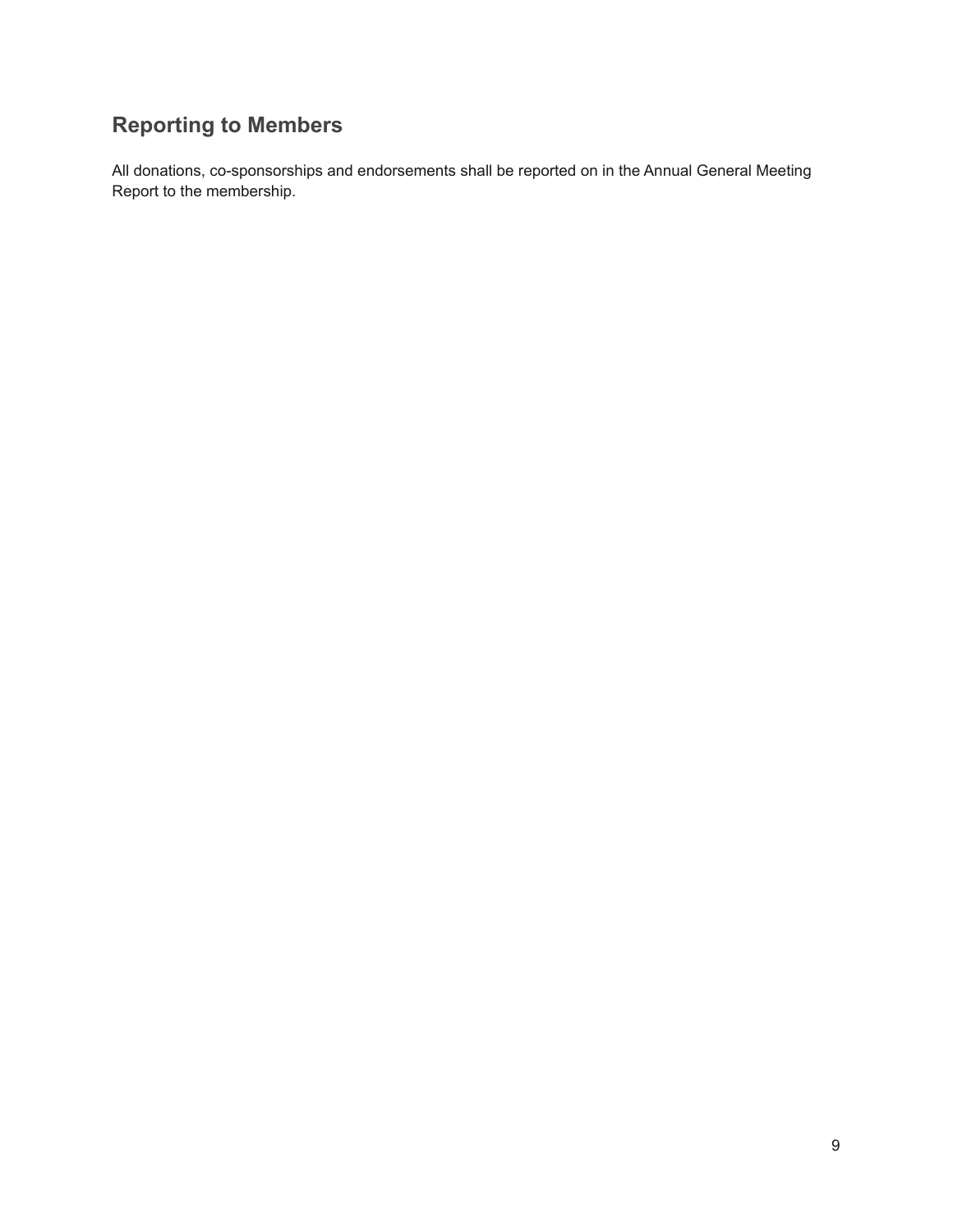## <span id="page-9-0"></span>**Finance Committee**

Adopted: 2006-09-06; Amended: 2011-04-26; 2012-01-18; 2015-11-05

### **Mandate**

The Finance Committee is responsible for drafting the Operating Budget and recommending a budget to the CESAX Board of Directors for their approval. The Committee will have oversight of the planning and budget activities, including but not limited to the short-term and long-term financial planning of the Union.

### **Membership**

- Vice-President Services and Finance whom shall act as the Chair, and the President.
- Membership is only open to members of the Board.
- The Committee is resourced by the Executive Director.

### **Meeting Procedures**

- 1. The Committee will meet at minimum once a term; or as required;
- 2. Agendas shall be prepared and circulated to all committee members by the Chair;
- 3. Minutes shall be taken at all committee meetings and shall be circulated by an individual appointed by the Committee;
- 4. Quorum is two committee members, one of whom must be the Vice-President Services and Finance who will be the chair;
- 5. Meetings require 48-hour notice;
- 6. Proxies are not allowed.

- 1. Review the audit process;
- 2. Review the financials and make any recommendations for long-term financial stability;
- 3. Approve a draft operating budget to recommend to the CESAX Board of Directors; and
- 4. Other duties as assigned by the Board of Directors.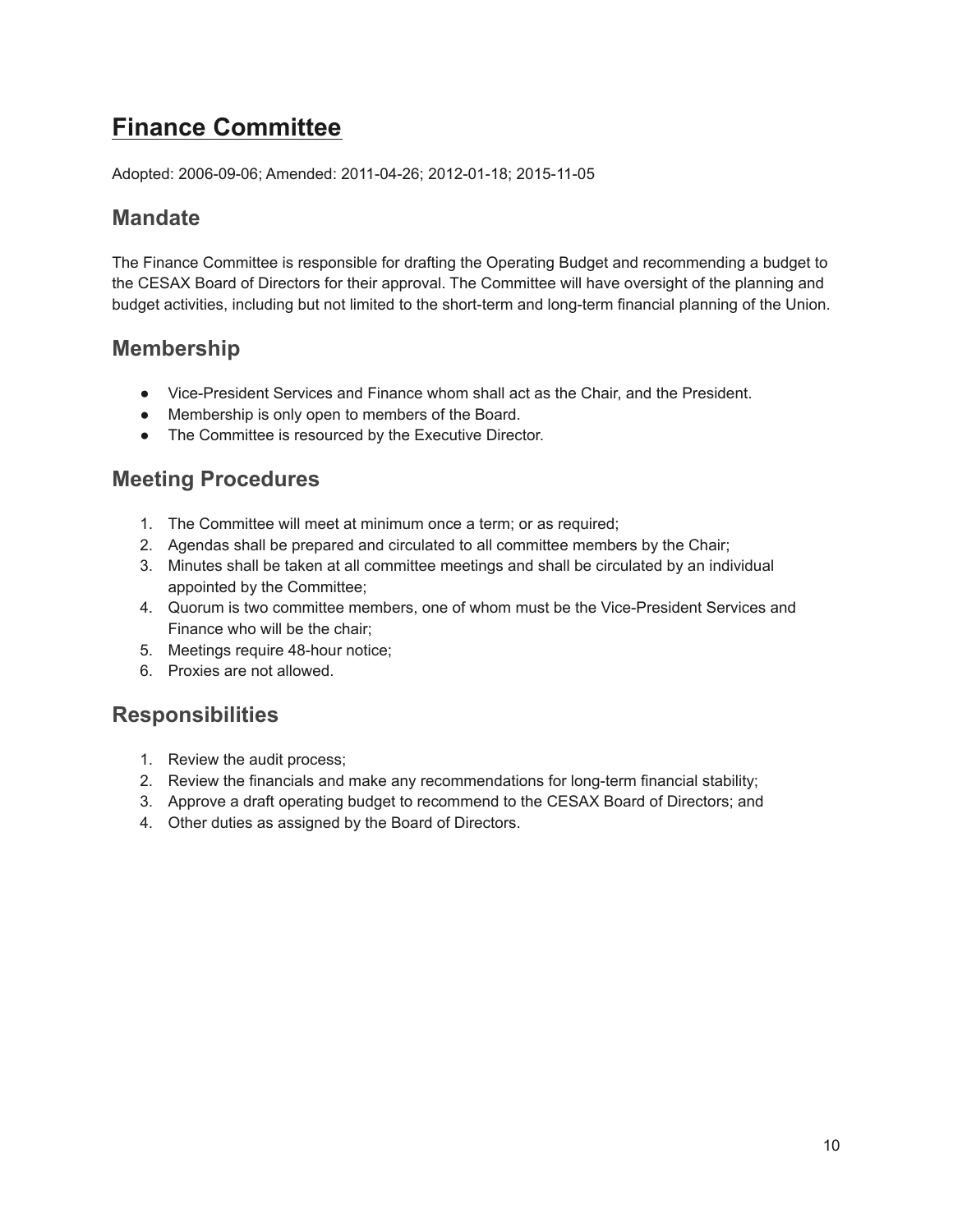## <span id="page-10-0"></span>**Bursary Committee**

Adopted: 2006-09-06; Amended: 2011-09-08; 2012-01-18; 2015-11-05; 2020-11-10

### **Mandate**

The Bursary Committee is responsible for reviewing and recommending applications that qualify to receive the CESAX bursaries for the Fall, Winter, Spring and Summer semesters. The Committee will review applications of those who are eligible; approve applicants who are in financial need and require assistance to cover costs associated with post-secondary education; and make a recommendation for approval to the Board.

### **Membership**

- Vice-President Services and Finance and three other Directors elected amongst the Board.
- In the case of a tie vote, the President shall be asked to make the deciding vote.
- Membership is only open to members of the Board.
- The Committee is resourced by the Internal Coordinator.

### **Meeting Procedures**

- 1. The Committee will meet once and as required each academic term;
- 2. Meetings require 48-hour notice;
- 3. Quorum is three of the four members of the Committee;
- 4. Proxies are not allowed; and
- 5. Recommendations of the Committee must be approved by the Board of Directors before being distributed.

- 1. Review the application and criteria for awarding bursaries;
- 2. Set dates for bursary deadlines and the process for bursary;
- 3. Review and select the bursary applicants each academic session to the number of bursaries available;
- 4. Communicate through the Internal Coordinator to all applicants if their application has been successful or not;
- 5. The Committee will provide the Board of Directors with updates and reports as necessary and put forward a recommendation to approve; and
- 6. Other duties as assigned by the Board of Directors.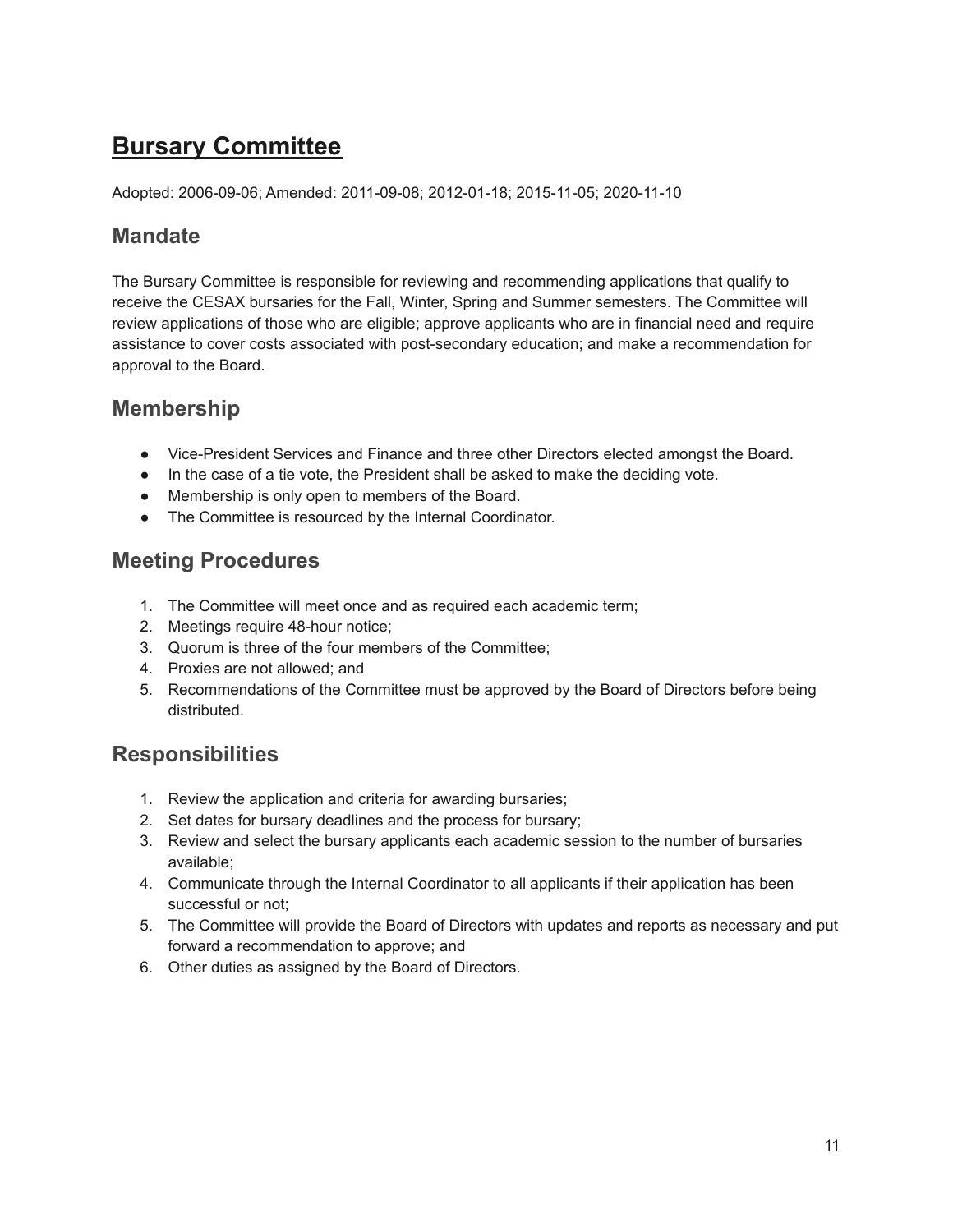## <span id="page-11-0"></span>**Board of Directors' Accessibility**

Adopted: 2016-04-25

### **Preamble**

CESAX understands that in order to be an elected representative and fulfill all duties and responsibilities assigned, additional expenses may be required that disproportionately impact elected students from marginalized backgrounds.

### **Policy**

CESAX will strive to accommodate and support all elected members of the Board of Directors in attending meetings and fulfilling responsibilities as set out in the CESAX By-laws.

These expenses shall only be considered when directly related to their role.

Accessibility expenses may include, for example:

- Accessible transit
- Accessible print material
- Food for dietary requirements
- Childcare

Any Board member may request up to a maximum of \$500 per fiscal year, and all requests must be made to the Executive Director. Expenses will only be reimbursed when accompanied with proof of purchase. All accessibility expenses will be taken from the accessibility fund outlined in the budget.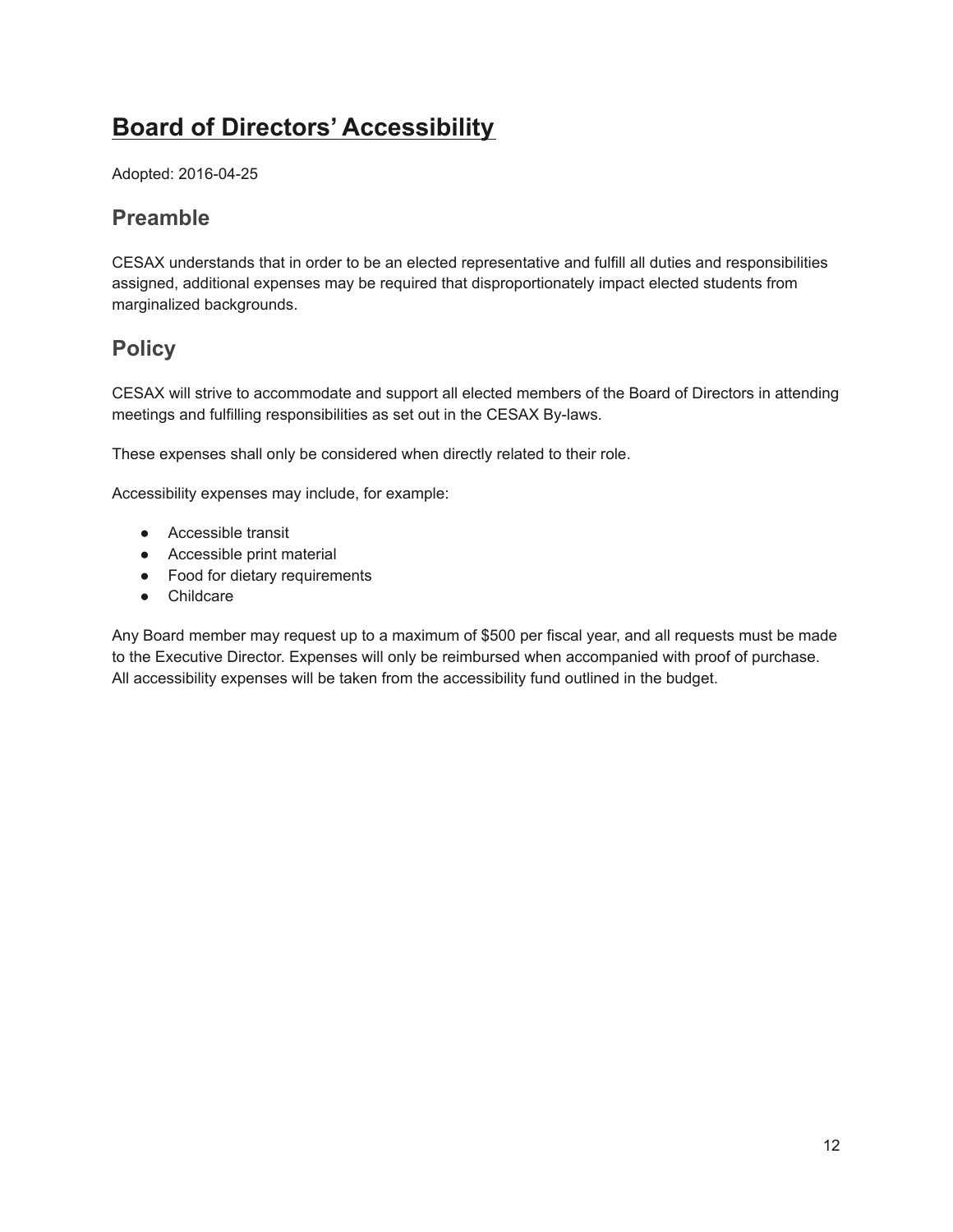## <span id="page-12-0"></span>**Accessibility Fund**

Adopted: 2020-02-06

### **Preamble**

The Accessibility Fund exists to ensure that CESAX has a stable pool of funding to cover any accessibility or accommodations requests that CESAX members may reasonably request, regardless of the annual budgeted amount. The Accessibility Fund use shall be approved by the Executive Committee as necessary. The ultimate purpose of this fund is to ensure that CESAX members can access all CESAX events without budgetary constraints.

### **Annual Accessibility Fund**

CESAX shall allocate \$2000.00 annually for the Accessibility Fund. The Executive Committee is empowered to use the Annual Accessibility Fund as required.

### **Resting Accessibility Fund**

Should any funds from the Annual Accessibility Fund not be used in the current fiscal year, the remaining funds should be transferred to a resting fund. The resting fund should not exceed \$5000.00.

The Executive Committee is empowered to approve allocations from the resting fund to accommodate any accessibility requests.

The Executive Committee is also empowered to approve allocations to proactively build barrier-free space if there is a reasonable expectation that such accommodations will be used. For greater clarity, the Executive Committee is able to book ASL interpretation or live-captioning services if there is a reasonable expectation that Deaf or hard of hearing people will be in attendance.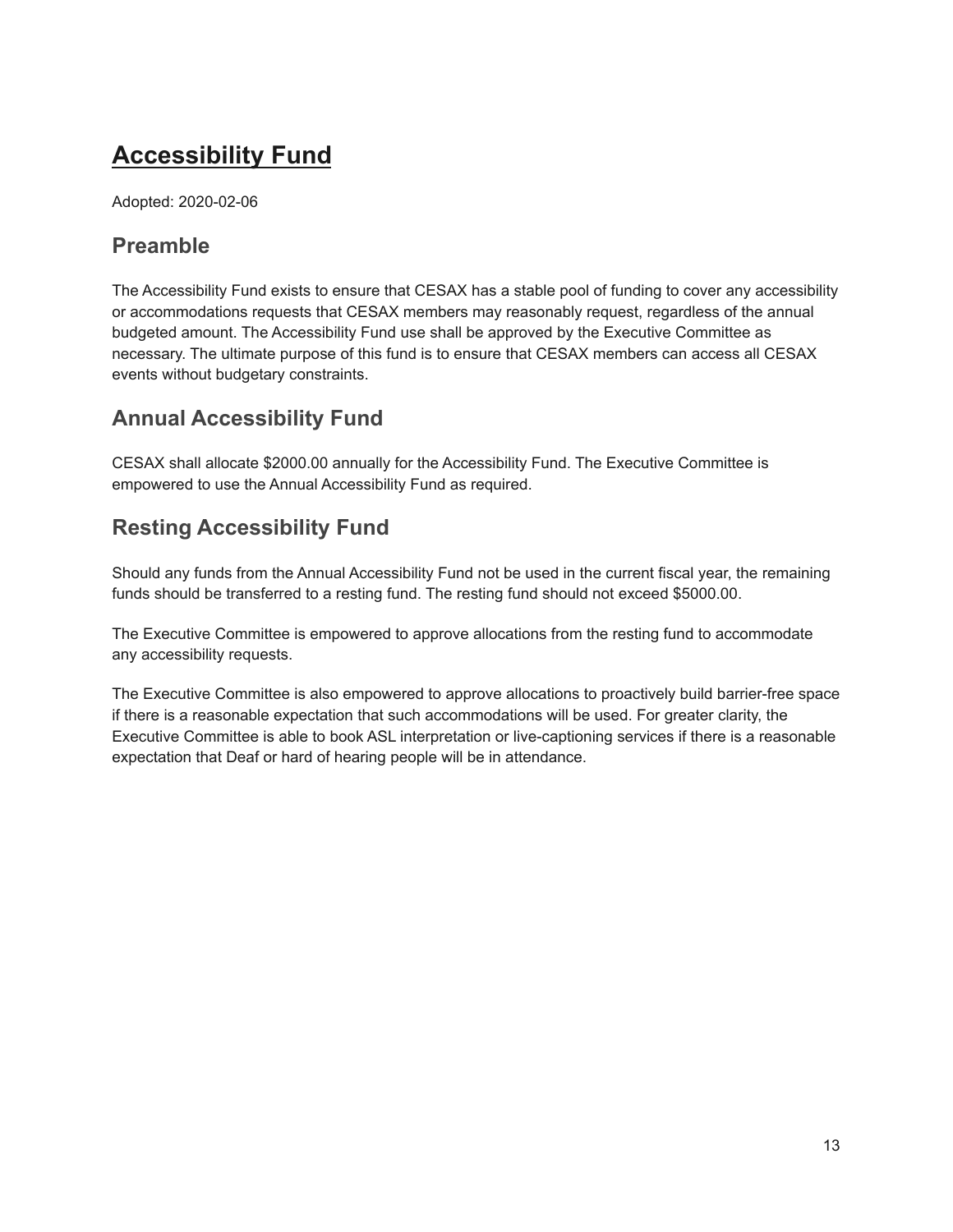### <span id="page-13-0"></span>**Budgeting & Planning Framework**

Adopted: 2020-04-08; Amended: 2022-02-23;

### **Preamble**

The CESAX Budgeting & Planning Framework exists to ensure that an annual budgeting cycle is adhered to throughout the transition of Executive Officers, Board of Directors and staff. The framework indicates the annual cycle and steps to adopting and revising a budget.

### **Terminology**

Preliminary Budget: The Preliminary Budget is the budget recommended by the outgoing Vice-President Services & Finance, incoming Vice-President Services & Finance and Executive Director to be approved at the first Board of Directors Meeting of the fiscal year.

Operating Budget: The Operating Budget is the first CESAX budget that has been adopted by the Board of Directors after recommendation from the Finance Committee.

Revised Budget: The Revised Budget is any budget that is amended by the Board of Directors after the Operating Budget has been approved. There can be various revisions to the Operating Budget and should be dated accordingly.

Finance Committee: The CESAX Finance Committee is a standing committee of CESAX.

### **Budgeting & Planning Cycle (Fiscal Year May 1 – April 30)**

The process by which the students' union creates its budget each year is as follows:

Step 1 – Review of the Budgeting and Planning Framework and Adoption of Preliminary **Budget** 

Decision-Making Body: Board of Directors

Estimated Timeline: First Board of Directors Meeting

The Board of Directors will be advised of the Budgeting & Planning Framework before voting on the Preliminary Budget. The Preliminary Budget will be presented to the Board of Directors for approval. The Board of Directors (and Full-time staff) will be advised of Budget & Planning Cycle important dates by the Vice-President Services & Finance.

Step 2 – Call for Proposals

Decision-Making Body: Executives, Board Members, Full-time Staff, Committees

Estimated Timeline: May to mid-July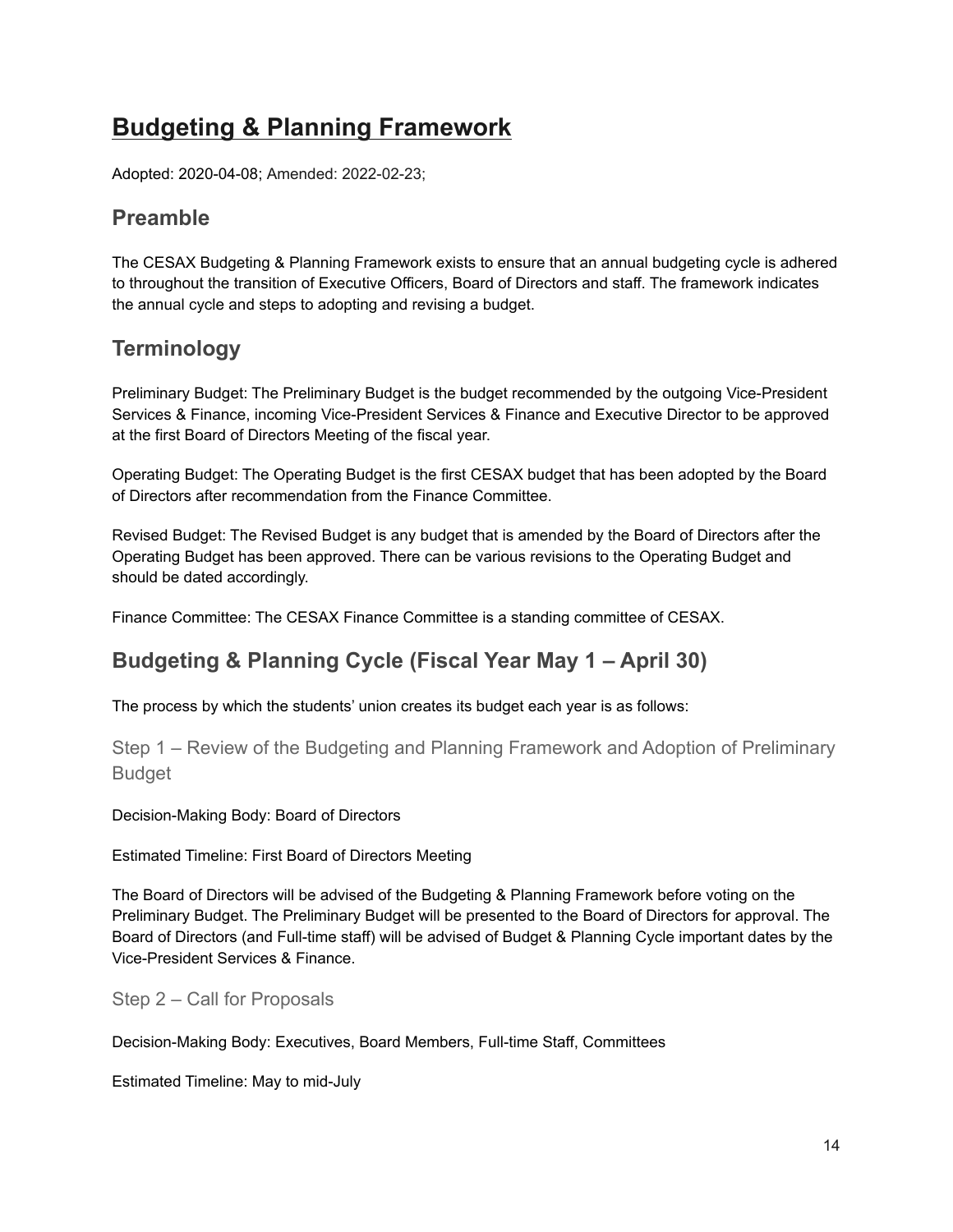The Vice-President Services & Finance will invite Executives, Board Members, Full-time Staff and Committees to make recommendations for the CESAX Operating Budget. Budget proposals shall be submitted to the Vice-President Services & Finance and Executive Director. The Vice-President Services & Finance shall make a template budget proposal that must be adhered to.

Step 3 – Review of Proposals and Recommendation of Operating Budget

Decision-Making Body: Finance Committee

Estimated Timeline: Late July

The Finance Committee will review all proposals from Executive Members, Board Members, Full-time Staff and Committees to consider incorporation into the CESAX Operating Budget. Original proposals shall be made available to the Board of Directors at the discretion of the Finance Committee. To ensure fair process, Finance Committee members should recuse themselves from votes on proposals that they have submitted themselves. However, notwithstanding conflicts of interest, Finance Committee members are able to vote on the recommendation of the Operating Budget as a whole.

Step 4 – Adoption of Operating Budget

Decision-Making Body: Board of Directors

Estimated Timeline: August

The Board of Directors shall adopt an Operating Budget based on recommendations from the Finance Committee.

Step 5 – Review of Operating Budget & Membership Fees

Decision-Making Body: Finance Committee

Estimated Timeline: October

The Finance Committee will review student fees and year-to-date actuals to recommend a Revised Budget (Fall) to the Board of Directors.

Step 6 – Revised Budget (Fall)

Decision-Making Body: Board of Directors

Estimated Timeline: November

The Board of Directors shall adopt a Revised Budget (Fall) based on recommendations from the Finance Committee.

Step 7 – Review of Operating Budget & Membership Fees

Decision-Making Body: Finance Committee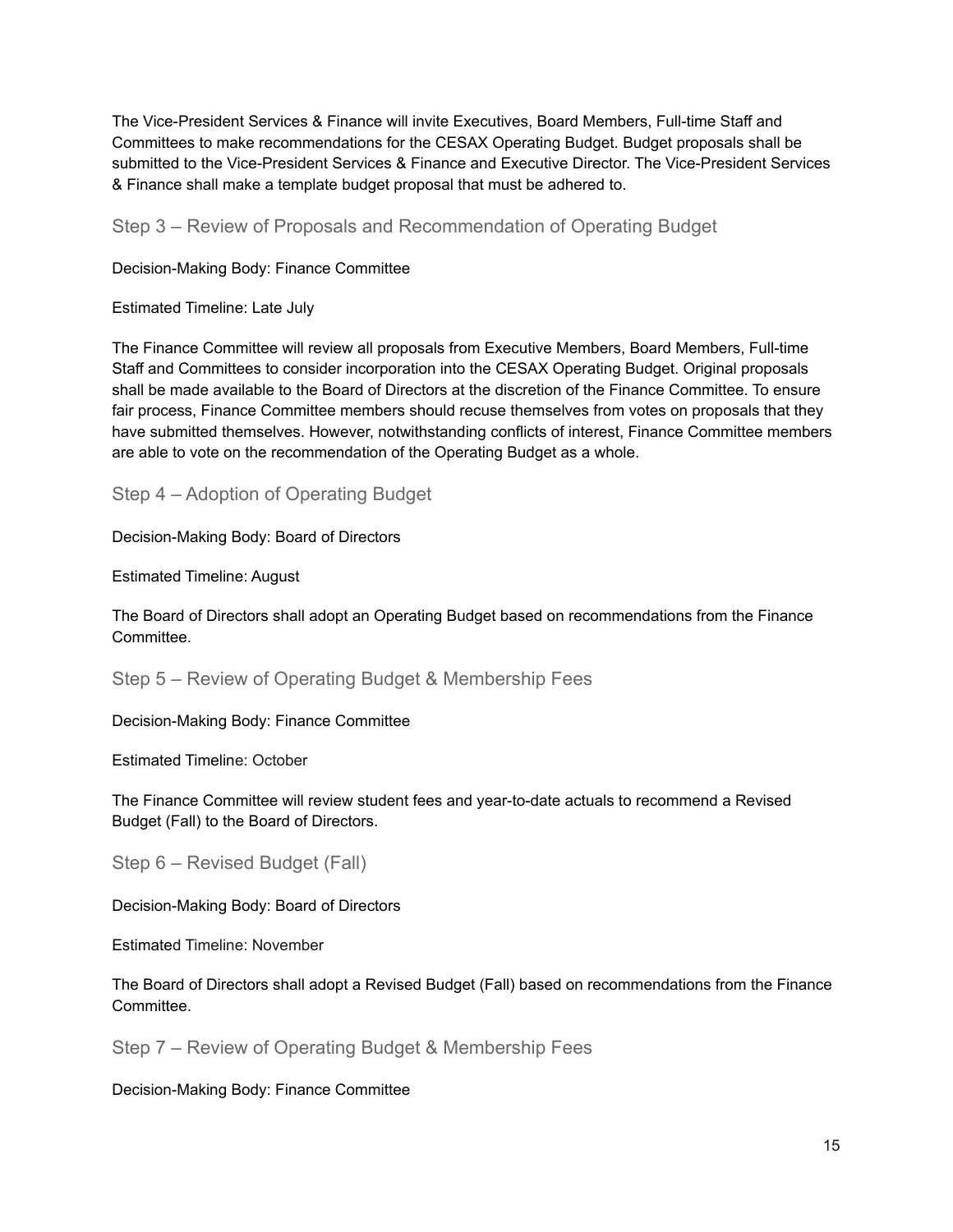Estimated Timeline: February

The Finance Committee will review student fees and year-to-date actuals to recommend a Revised Budget (Winter) to the Board of Directors. The Finance Committee shall take into account recommendations from the CESAX auditors.

Step 8 – Revised Budget (Winter)

Decision-Making Body: Board of Directors

Estimated Timeline: Early March

The Board of Directors shall adopt a Revised Budget (Winter) based on recommendations from the Finance Committee.

Step 9 – Executive Transition and Preliminary Budget Discussion

Decision-Making Body: Outgoing and Incoming Vice-President Services & Finance, and Executive **Director** 

Estimated Timeline: March

The outgoing and incoming Vice-President Services & Finance shall meet with the Executive Director to review the Budgeting & Planning Framework, the current revised budget and projections for the upcoming fiscal year. Both the outgoing and incoming Vice-President Services & Finance can make recommendations to the Executive Director to incorporate revised numbers into the Draft Preliminary Budget. Should a scheduling conflict emerge where a meeting cannot occur, the Executive Director shall accommodate second meetings and send notes to each party.

Step 10 – Draft Preliminary Budget

Decision-Making Body: Executive Director

Estimated Timeline: April

The Draft Preliminary Budget will be finalized by the Executive Director for approval at the first Board of Directors meeting for the fiscal year. The Preliminary Budget will be prepared with the intention for the incoming Board of Directors to revise and incorporate the direction of the incoming Board.

### **Monthly Budget Oversight**

The Vice-President Services & Finance will be responsible to work with the Executive Director to prepare monthly financial updates to the Board of Directors.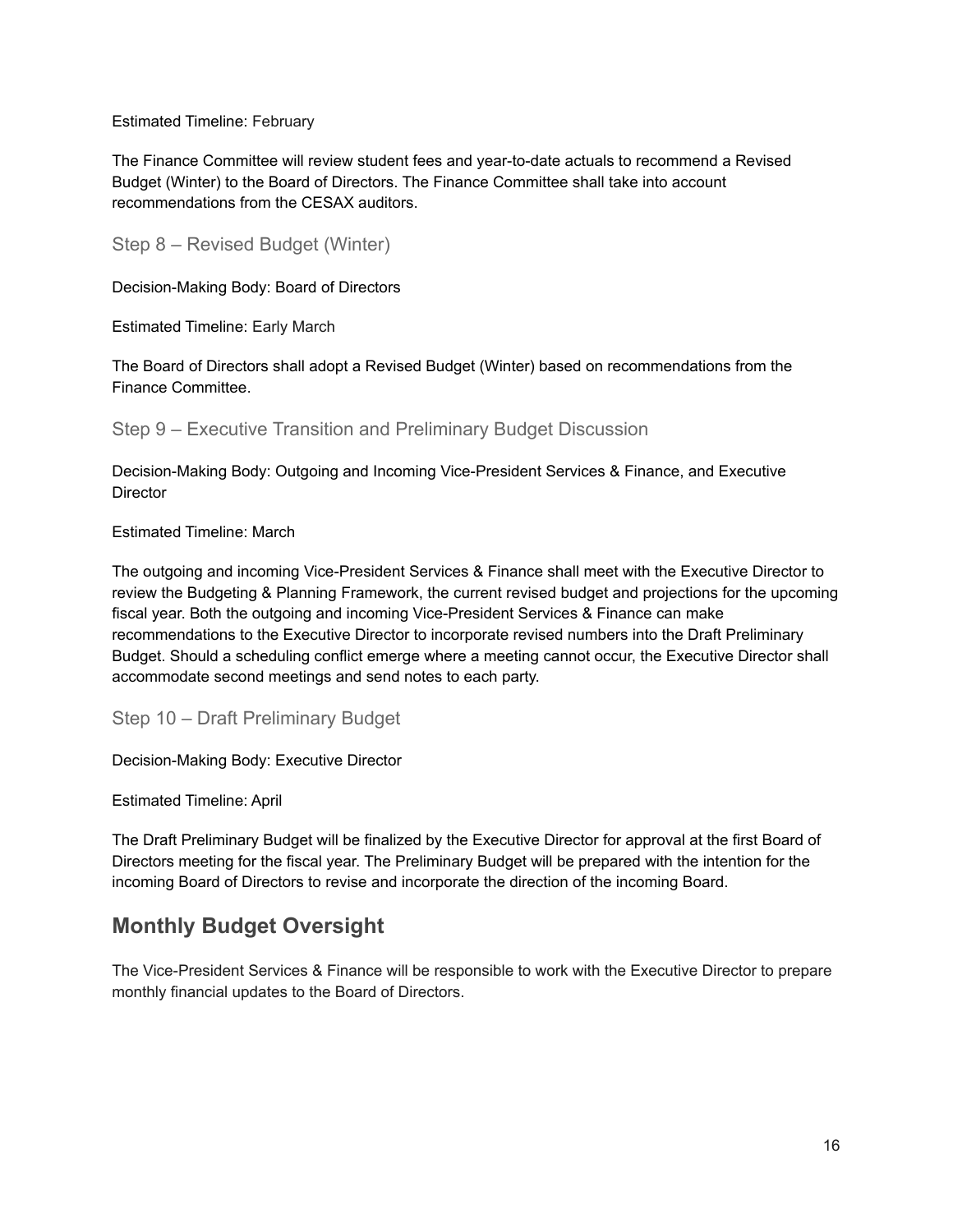## <span id="page-16-0"></span>**Joint Health & Safety Committee**

Adopted: 2018-09-27

### **Mandate**

The CESAX Joint Health and Safety Committee is responsible for ensuring that CESAX upholds the standards set out in Ontario's Occupational Health and Safety Act (OHSA). This committee will work together to identify health and safety problems in the workplace and recommend solutions. Members will meet regularly to:

- Discuss health and safety concerns;
- Make recommendations to the employer; and
- Follow up on progress made.

### **Membership**

- The President, who shall act as a Co-Chair.
- The Shop Steward of the CESAX bargaining unit for Canadian Union of Public Employees (CUPE) Local 1281, who shall act as a Co-Chair.

The committee shall have two members of the Executive Committee selected by the employer group and two staff who are members of the bargaining unit for CUPE Local 1281 selected by the unionized staff members. There should always be equal worker and management representation on this committee. At least one of the members representing workers and one of the members representing management should be certified by the Workplace Safety and Insurance Board (WSIB) and receive special training in occupational health and safety.

### **Meeting Procedures**

- 1. The Committee will meet at minimum once a semester, including through the spring/summer term; or as required;
- 2. Agendas shall be prepared and circulated to all committee members by the Co-Chairs;
- 3. Minutes shall be taken by a rotating member of the committee at all committee meetings;
- 4. Quorum is two committee members from the Employer group and two workers who are members of CUPE Local 1281, and at least one of the Co-Chairs must be present;
- 5. Meetings require 48-hour notice;
- 6. Proxies are not allowed.

- 1. Undertake health and safety inspections of the workplace at least every three months;
- 2. Investigate work refusals due to health or safety concerns;
- 3. Investigate workplace injuries;
- 4. Report on health and safety issues at the workplace and make recommendations to the Board of Directors; and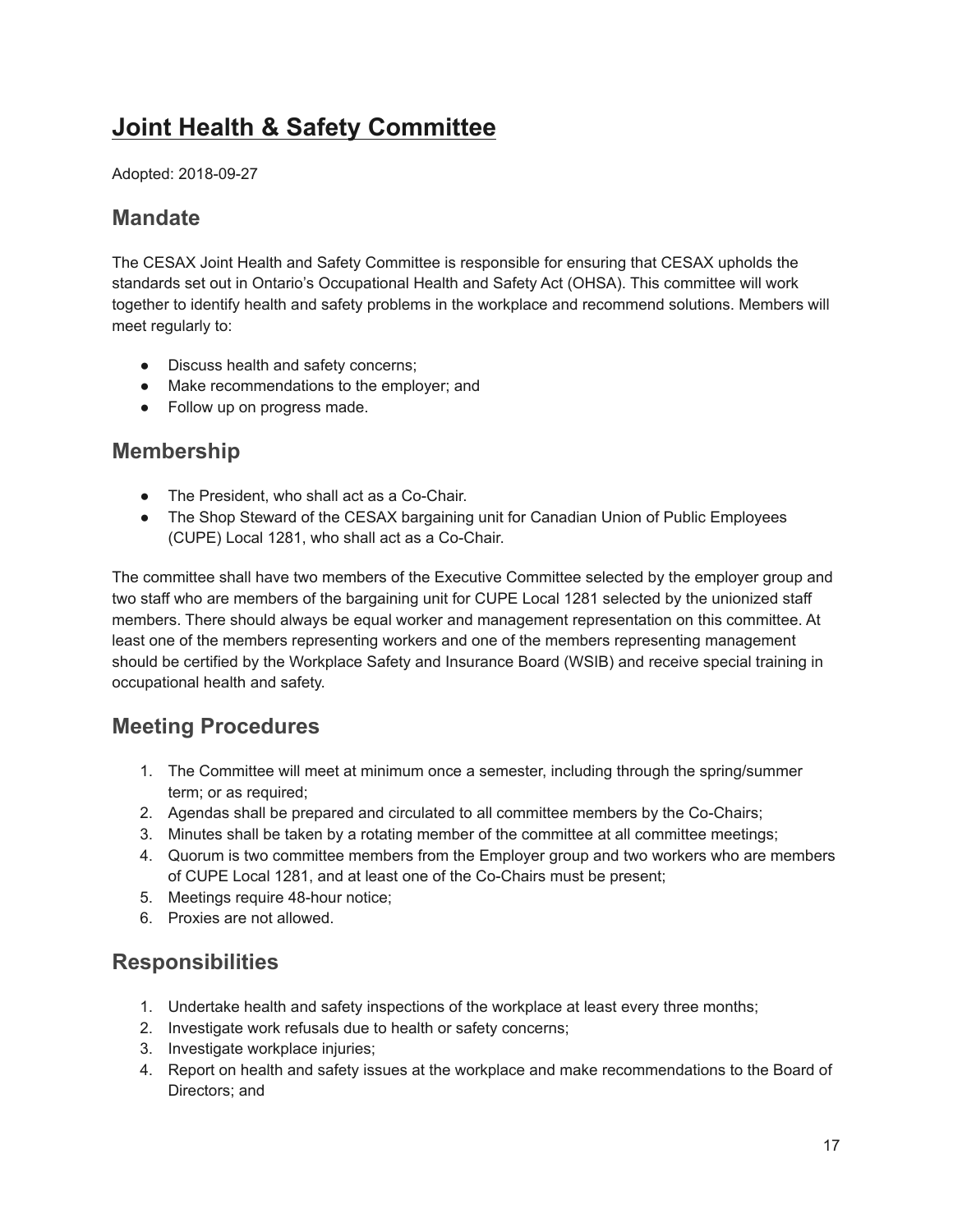5. Other duties as assigned by the Board of Directors.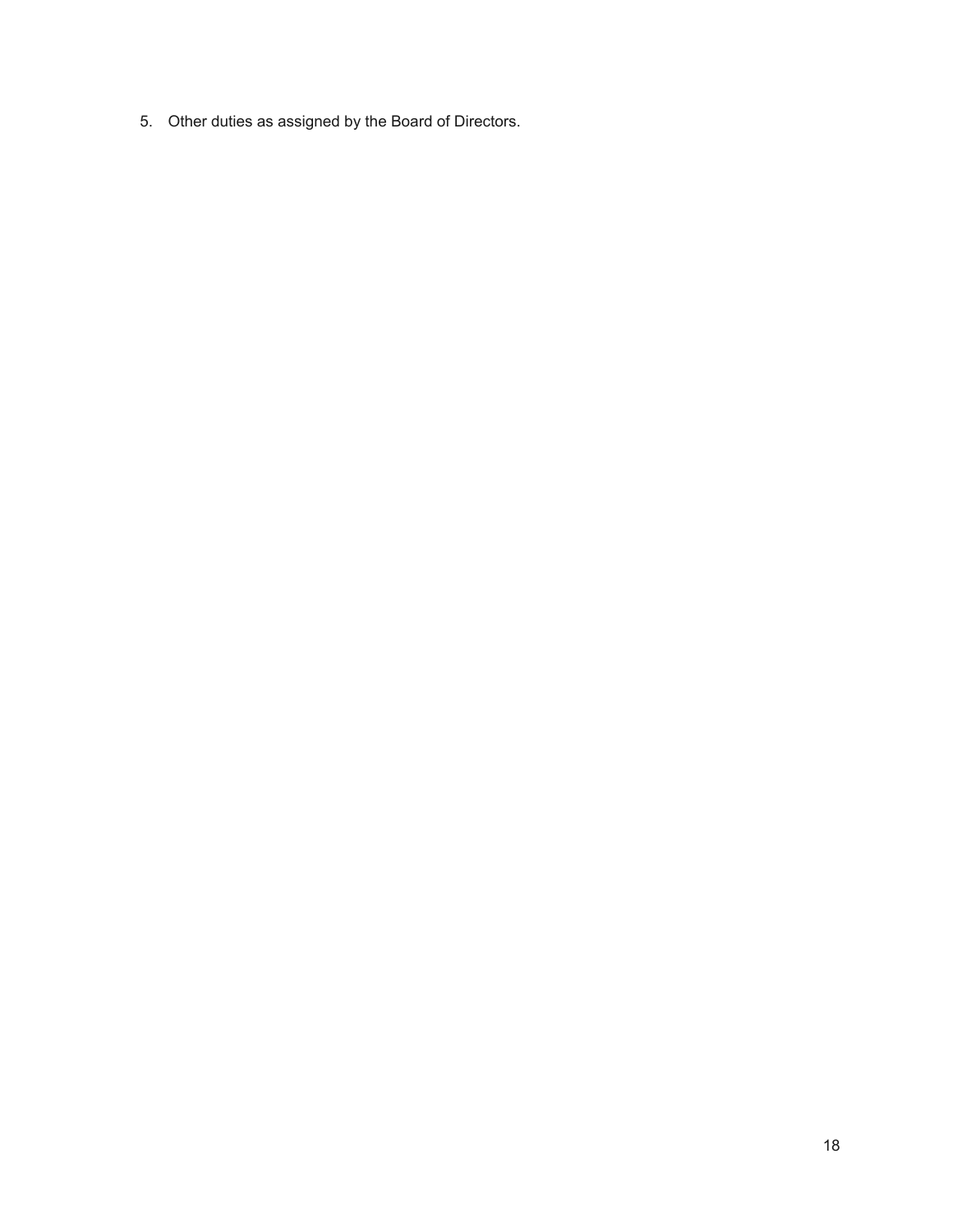### <span id="page-18-0"></span>**By-laws & Policy Committee**

Adopted: 2006-09-06; Amended: 2011-04-26; 2012-01-18; 2015-11-05

### **Mandate**

The CESAX By-laws and Policy Committee is responsible for reviewing and proposing changes to the CESAX By-laws, Constitution and Policies.

### **Membership**

- The Vice-President Internal, who shall act as the Chair.
- Open to all current CESAX members in good standing with the organization and Directors.
- The Committee shall be resourced by the Student Rights Coordinator.

### **Meeting Procedures**

- 1. The Committee will meet at minimum once a semester; or as required;
- 2. Agendas shall be prepared and circulated to all known interested committee members by the Chair;
- 3. Minutes shall be taken by the Student Rights Coordinator at all committee meetings and shall be circulated by an individual appointed by the Committee;
- 4. Quorum is three committee members, one of whom must be the Vice-President of Internal;
- 5. Meetings require 48-hour notice;
- 6. Proxies are not allowed.

- 1. Review and update the CESAX Policy Manual and By-laws as necessary to reflect the mandate of CESAX;
- 2. Present any recommended amendments for changes to the Board of Directors for approval; and
- 3. Other duties as assigned by the Board of Directors.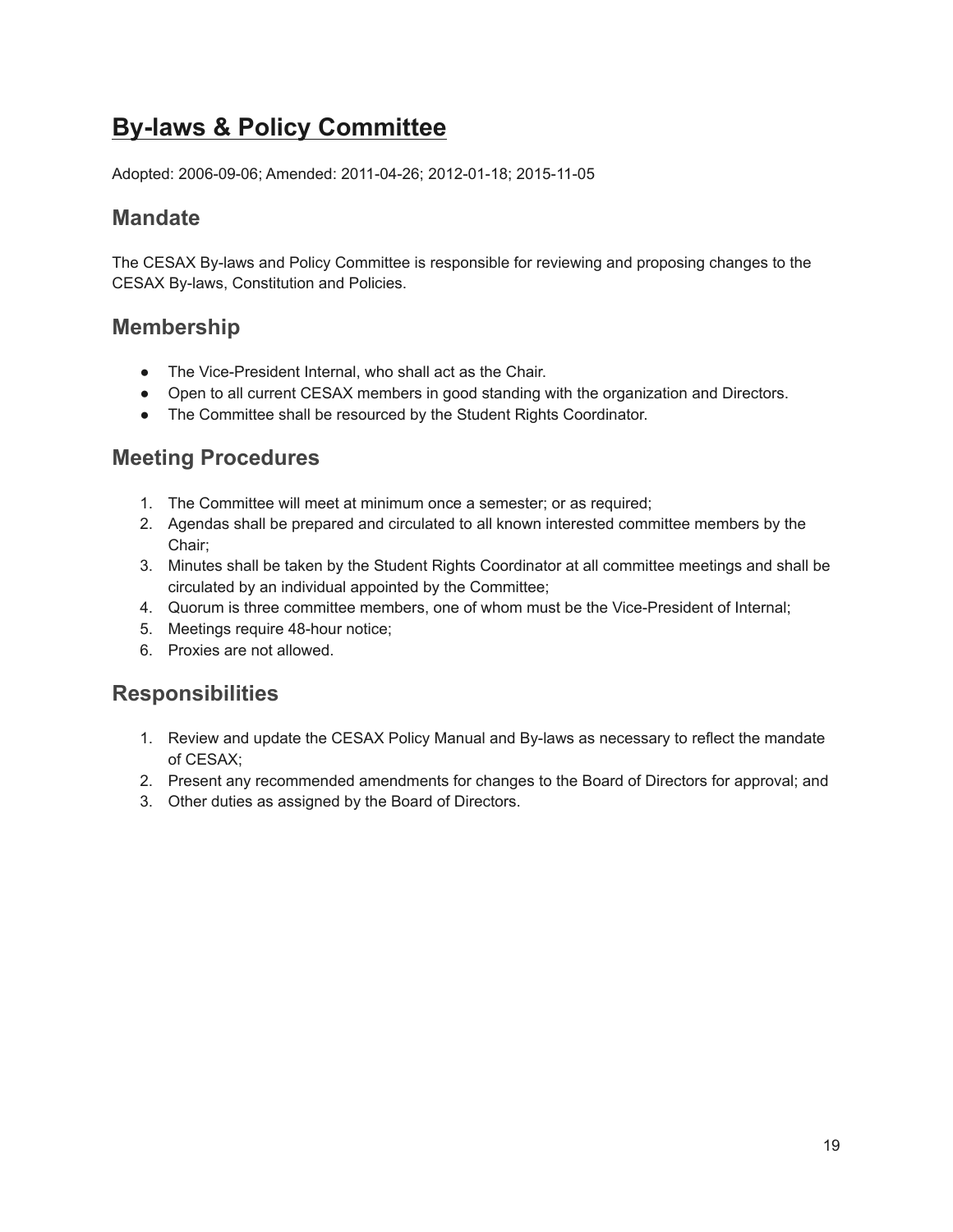### <span id="page-19-0"></span>**Campaigns and Equity Committee**

Adopted: 2012-01-18; Amended: 2015-11-05

### **Mandate**

The Campaigns and Equity Committee shall oversee the planning of campaigns work and continue to work to make CESAX more equitable.

### **Membership**

- Vice-President Equity and Campaigns and Campaigns, who shall act as Chair.
- Open to all CESAX Members in good standing and Directors.
- The Committee shall be resourced by the Communications Coordinator.

### **Meeting Procedures**

- 1. The Committee will meet at minimum once per term; or as required;
- 2. Agendas shall be prepared and circulated to all interested known Committee members by the Chair;
- 3. Minutes shall be taken at all Committee meetings and shall be circulated by an individual appointed by the Committee;
- 4. Quorum is three Committee members, one of whom shall be the Vice-President Equity and Campaigns;
- 5. Meetings require a minimum of 48-hour notice and will be called by the Vice-President Equity and Campaigns:
- 6. Proxies are not allowed.

- 1. Develop an annual campaigns strategy and plan the implementation of campaign actions;
- 2. Create policy recommendations, education and materials for making CESAX more equitable;
- 3. Establish a schedule for campaigns and equity outreach;
- 4. The Committee will provide the Board of Directors with updates and reports as necessary;
- 5. Campaign priorities must be approved by the Board of Directors; and
- 6. Other duties as assigned by the Board of Directors.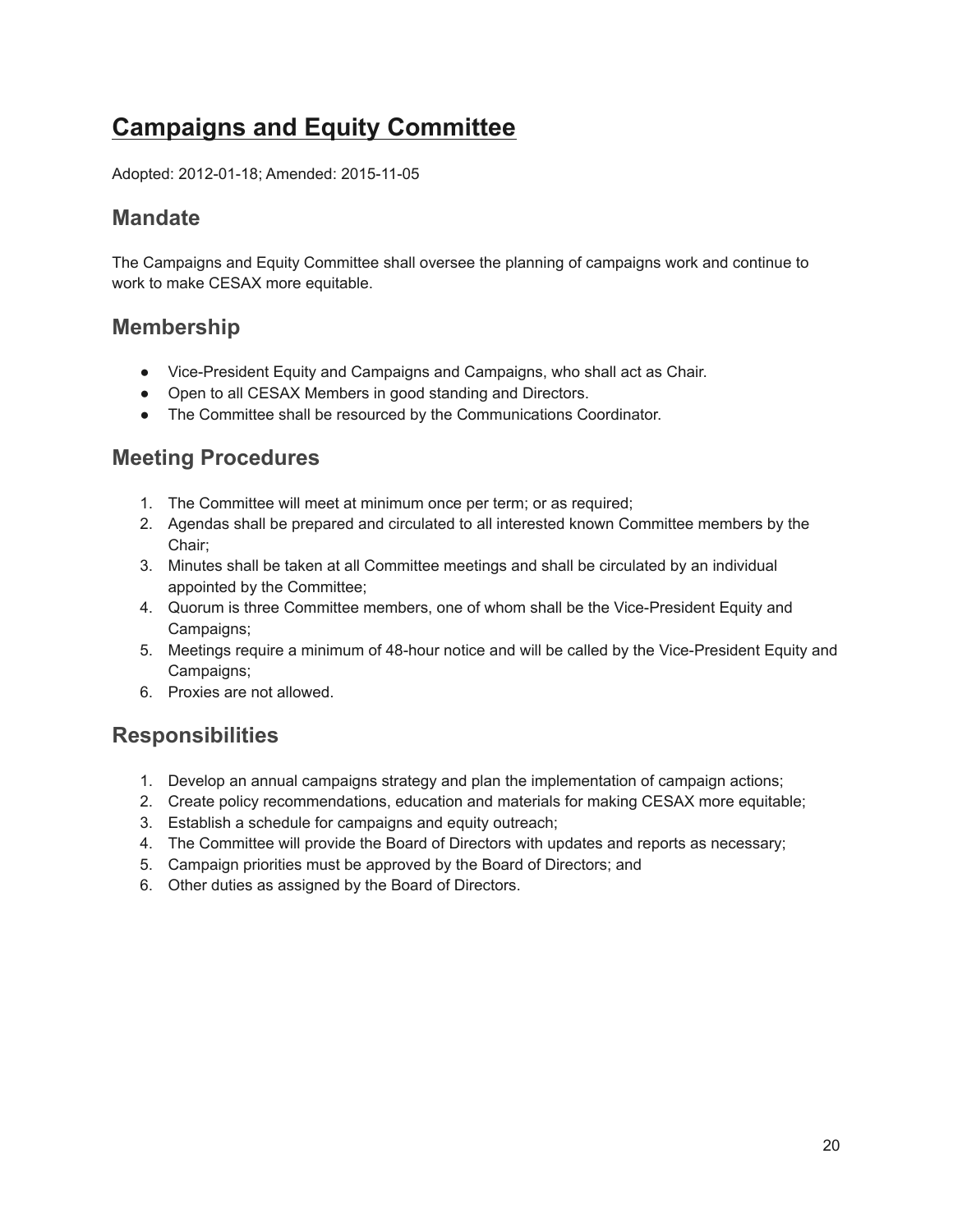## <span id="page-20-0"></span>**Events Committee**

Adopted: 2006-09-06; Amended: 2011-04-26; 2012-01-18; 2015-11-05

### **Mandate**

The Events Committee shall focus on improving student life for CESAX members. The Committee will plan and implement projects, events and workshops that enhance student life at the University and that encourages member participation in CESAX.

### **Membership**

- Vice-President Events and Outreach and Outreach, who shall act as the Chair.
- Open to all CESAX Members in good standing and Directors.
- The Committee shall be resourced by the Events and Outreach Coordinator.

### **Meeting Procedures**

- 1. The Committee will meet at minimum once per term, or as required;
- 2. Agendas shall be prepared and circulated to all interested known Committee members by the Chair;
- 3. Minutes shall be taken at all Committee meetings by the Events and Outreach Coordinator and shall be circulated by an individual appointed by the Committee;
- 4. Quorum is three members, one of whom will be the Vice-President Events and Outreach;
- 5. Meetings require a minimum of 48-hour notice;
- 6. Proxies are not allowed.

- 1. Creating an Events strategy and planning events and outreach needs;
- 2. The Committee will provide the Board of Directors with updates and reports as necessary; and
- 3. Other duties as assigned by the Board of Directors.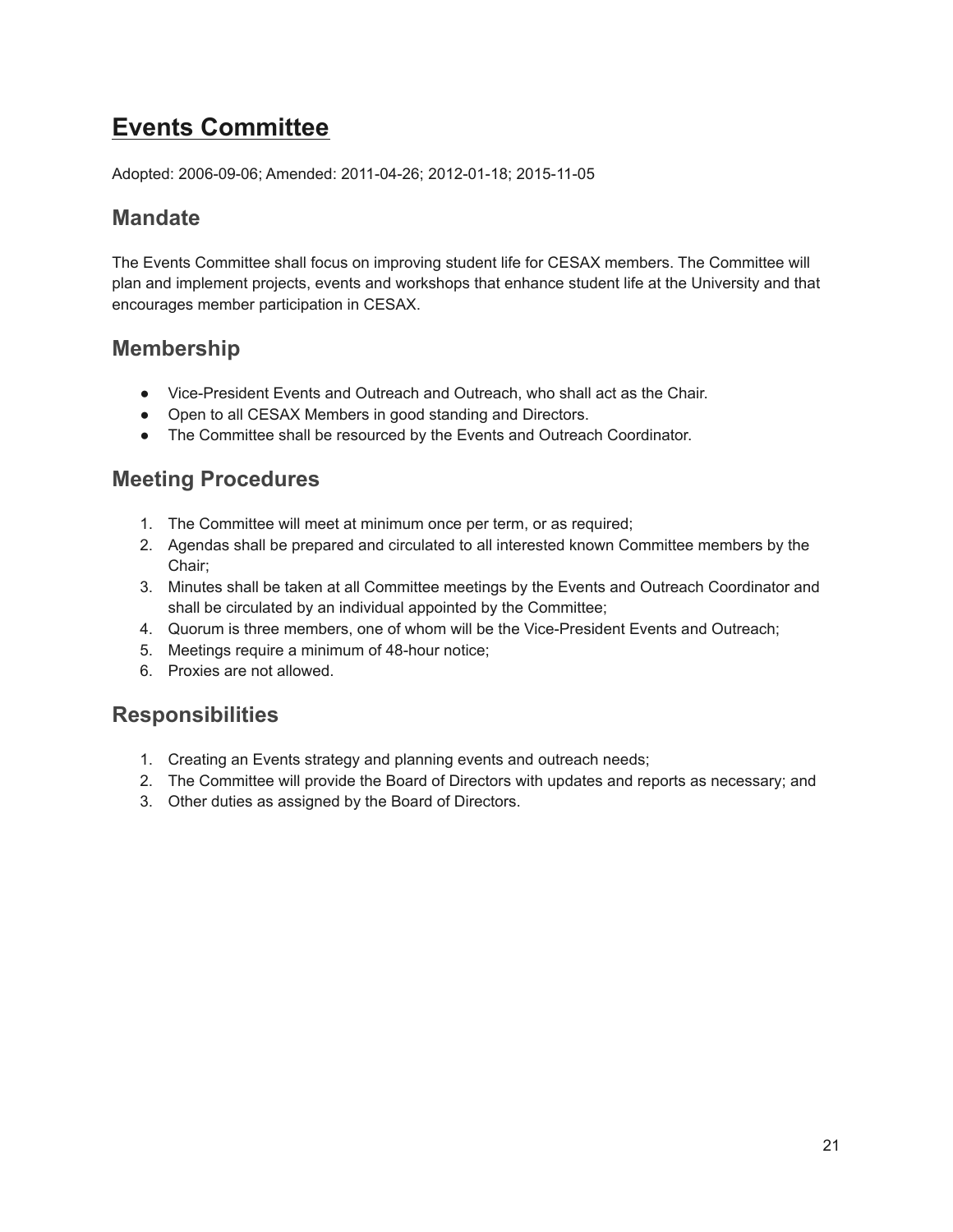### <span id="page-21-0"></span>**Sponsorship for Student Groups and Events**

Adopted: 2010-09-23; Amended 2016-04-25; 2016-12-01; 2018-03-05

### **Preamble**

The Continuing Education Students' Association of X University (CESAX) recognizes the rights of students to form groups at X University as a forum for expressing their views and meeting academic, social, religious, and cultural needs at university. CESAX offers support to student groups to enhance the experience of students at X University.

### **General Description**

To ensure the appropriate and efficient distribution of CESAX resources, student groups must be approved by the CESAX Board of Directors for any funding or gift-in-kind, including room booking, by meeting the requirements listed in this policy and filling out a sponsorship form.

### **1.0 Requirements for Support**

The objectives and activities of groups seeking recognition should be seen as attempting to contribute to educational, recreational, social or cultural values of the X University community and for the purpose of students at X University.

- a. All applications for group funding must comply with relevant policies and By-laws of CESAX, and X University's discrimination and harassment prevention policy.
- b. Student levy groups or societies defined as groups of faculty-based societies that collect a mandatory levy through student fees - are not eligible for funding through CESAX.
- c. Student groups supported by CESAX must be open to all CESAX members, including part-time degree, distance education, and continuing education students at X University.
- d. CESAX will not provide any monetary support to student groups that already receive funding from the Ryerson Students' Union, any faculty based Society at X University or if the group/club is an Oakham Society and funded through the Student Campus Center.
- e. Decisions made by CESAX's board members concerning funding and/or sponsorship are final.

### **2.0 Student Group Privileges**

Student groups can approach the Vice-President Services and Finance for access to resources including:

- a. Funding or sponsorship up to a maximum of \$1000 per fiscal year, including printing (separate room bookings)
- b. Advocacy
- c. Event tabling opportunities
- d. Website event listings or announcement in CESAX's newsletter
- e. Support for space bookings in the Student Centre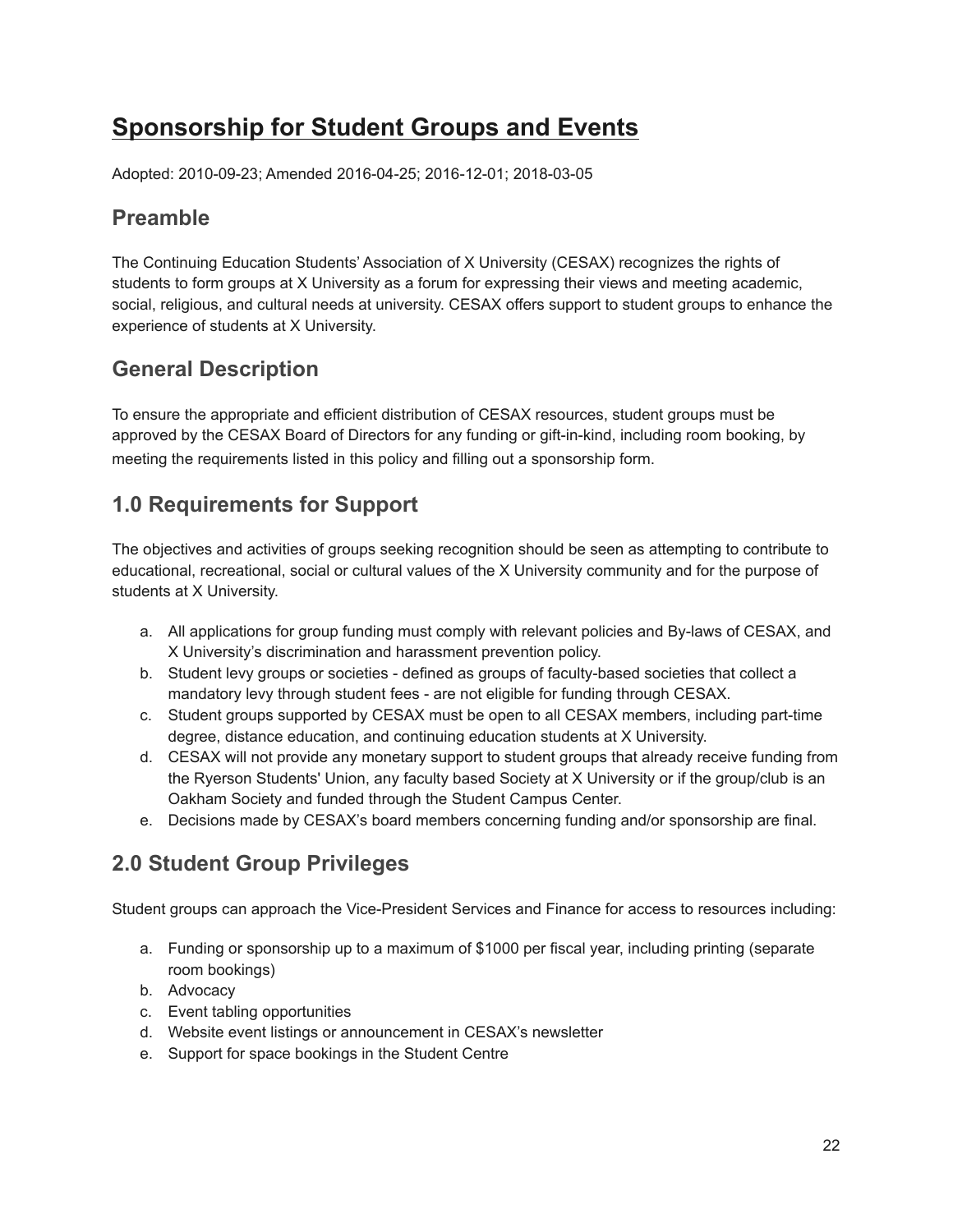| <b>Room Booking Limits (per term)</b> |                              |                              |  |
|---------------------------------------|------------------------------|------------------------------|--|
| Spring/Summer                         | Fall                         | Winter                       |  |
| 1 small room                          | 1 small room<br>1 large room | 1 small room<br>1 large room |  |

| <b>Room Designations</b>                                                             |                                                                                                                                |  |  |
|--------------------------------------------------------------------------------------|--------------------------------------------------------------------------------------------------------------------------------|--|--|
| <b>Small</b>                                                                         | Large                                                                                                                          |  |  |
| Layton Room<br>$\bullet$<br><b>Riel Room</b><br>$\bullet$<br>Shadd Room<br>$\bullet$ | Tecumseh Auditorium<br>$\bullet$<br>Thomas Lounge<br>$\bullet$<br>Oakham Lounge<br>$\bullet$<br>Margaret Laurence<br>$\bullet$ |  |  |

### **3.0 Funding Pick-Up**

- a. Upon approval by the Board of Directors for sponsorship or funding cheques will be made out only to a signing officer of the group in question or directly for the cost of a designated good / service for sponsorship.
- b. Cheques will be available for pick up in the CESAX office.
- c. In order to be picked up, cheques have to be signed for by a signing authority listed in the Club Sponsorship Form.
- d. Photo identification may be used to confirm the signing authority at the time of cheque pick up.
- e. Notification should be given to the group by the CESAX Vice-President Services and Finance of a pick-up date to ensure that cheques will be utilized in a timely manner.
- f. Cheques not picked up prior to the event or within two weeks of submitting the request will be made void and the amount will be rescinded

### **4.0 Event Promotion**

- a. Student group events that receive funding from CESAX shall have the right to be advertised in the CESAX office, and on the CESAX website. It is the responsibility of the group receiving funding to provide the text and related image for the website to the Vice-President Services and Finance or CESAX Communications Coordinator, no less than two weeks prior to the event.
- b. A poster may be dropped off at the CESAX office, SCC301-55 Gould Street, and where possible CESAX will post in the main office area.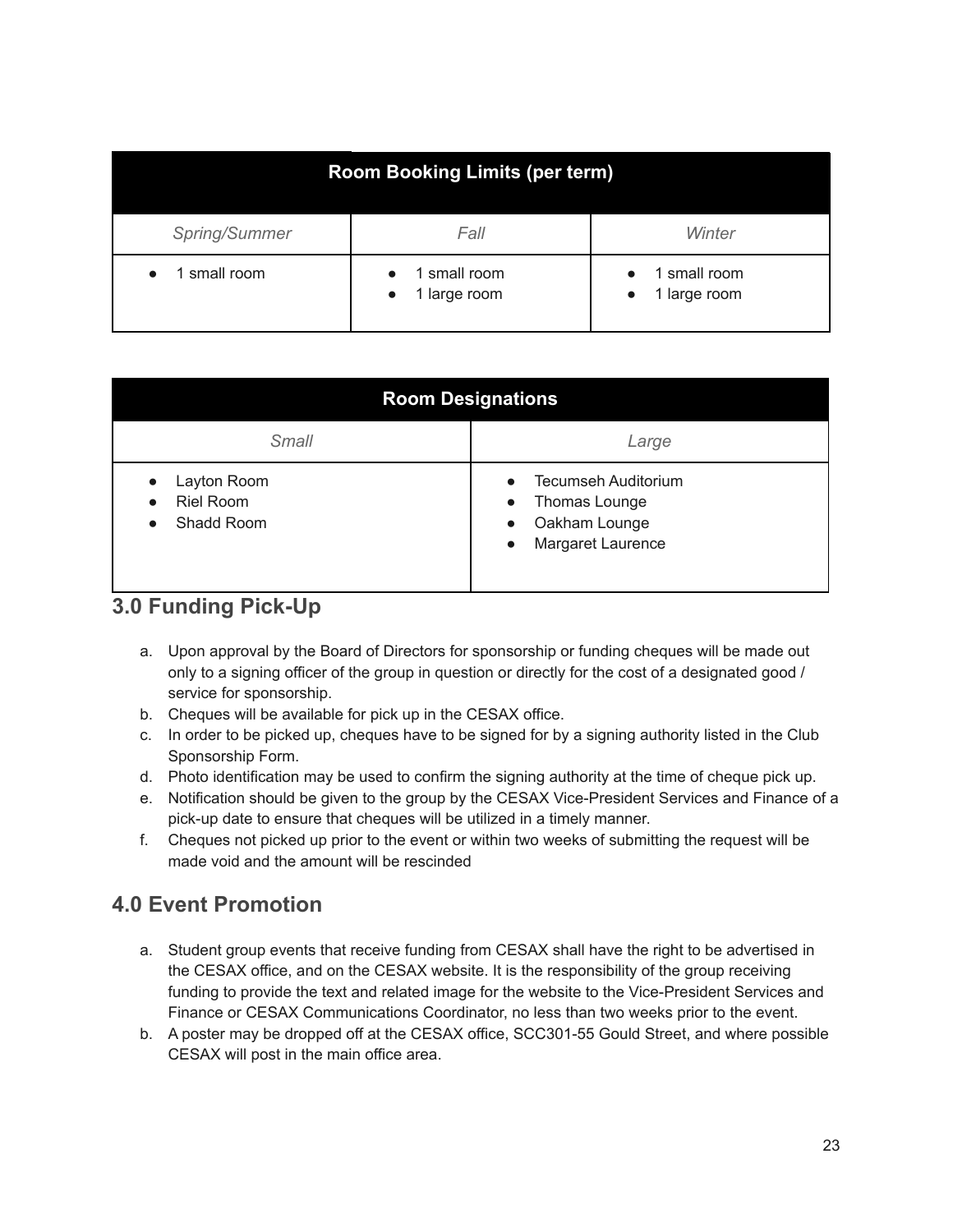## <span id="page-23-0"></span>**Recognition of and Respect for Unceded Traditional Territories of Indigenous People**

Adopted: 2010-09-23; Amended: 2016, 2020-02-06

### **Preamble**

Respect for and recognition of the rights and land of the first Nations people shall be demonstrated at all general meetings and events of the Continuing Education Students' Association of X University. This will be done by acknowledging the space on which such events occur as being the traditional land and the need to respect, honour and maintain that land for at least the next seven generations.

### **Statement**

The following statement will be read aloud during the opening address of all meetings and events of the Continuing Education Students' Association of X University:

"We can never work to end systematic and institutional violence if we do not centre the narratives of Indigenous peoples in our collective decision making for social justice and equity. As settlers in Turtle Island, we directly benefit from the colonization and genocide of the Indigenous people of this land. In order to engage in resistance and solidarity against the injustices inflicted on the Indigenous people it is imperative we constantly engage in acts of decolonization.

Toronto and X University are in the "Dish with One Spoon Territory." The Dish with One Spoon is a treaty between the Anishinaabe, Mississaugas and Haudenosaunee that bound them to share the territory and protect the land. Subsequent Indigenous Nations and peoples, Europeans and all newcomers, have been invited into this treaty in the spirit of peace, friendship and respect."

### **Reflection**

Speakers of the Land Acknowledgement will be encouraged to reflect on the statement before or after the official statement.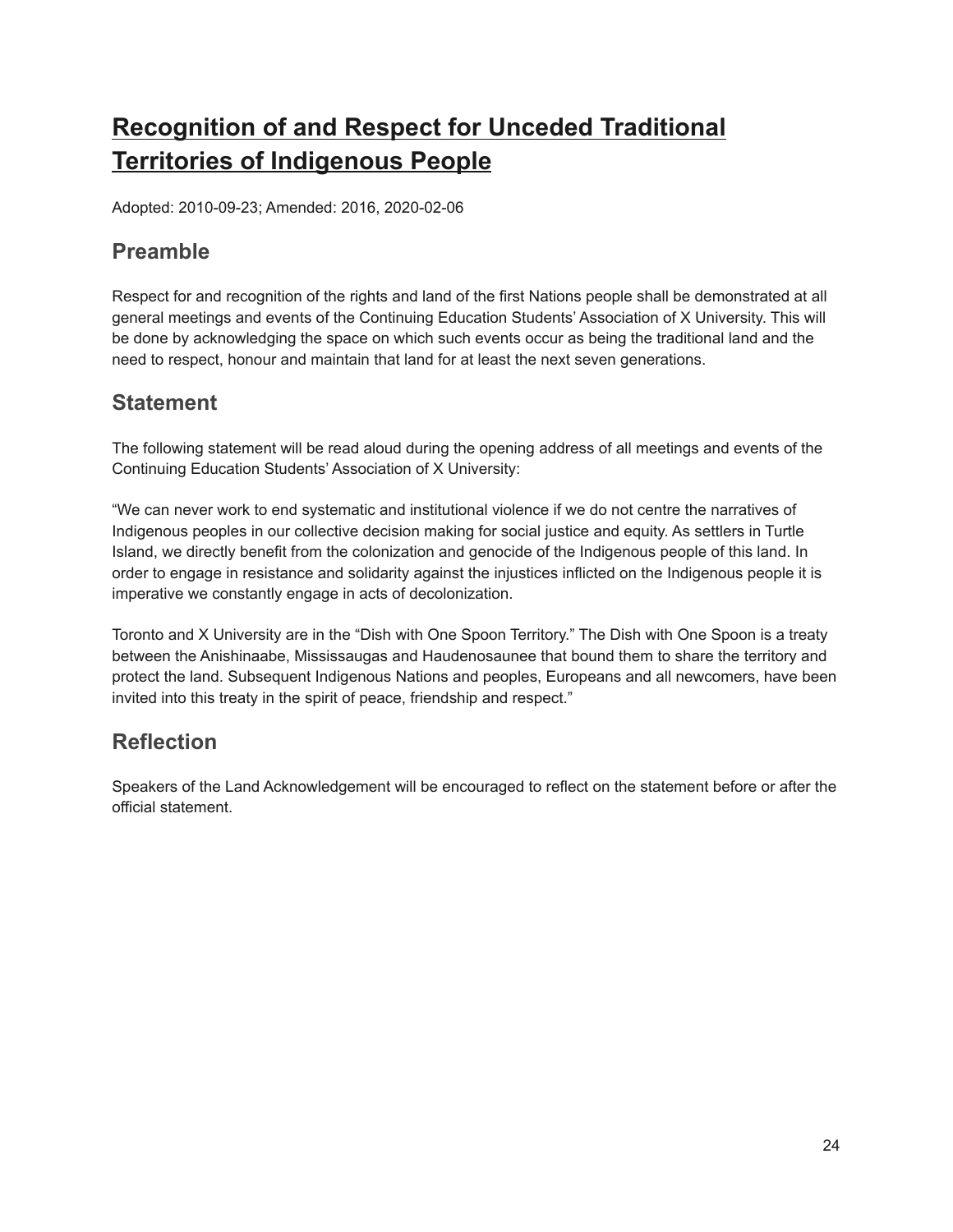## <span id="page-24-0"></span>**Class Representatives Confirmation**

Approved: 2016-04-05; Amended: 2017-02

### **Class Consensus and Confirmation**

- a. According to the CESAX By-laws, section 3.1 Class Representatives, "Class Representatives must be selected each academic term by class consensus for the class that they represent."
- b. Class consensus shall be understood to mean the absence of any objection from any student in the course section at the time of the selection of the Class Representative(s).
- c. When a student volunteers to be a Class Representative in the presence of the majority of the students enrolled in that course section and there are no objections, that student is considered confirmed as a Class Representative for the course.
- d. No more than two (2) students can be Class Representatives for one course section per academic term.

### **Process Following an Objection**

- a. In the event that a student in the course section objects to another student acting as Class Representative then a vote will be held to determine whether the student in question will be confirmed as Class Representative.
- b. Students in the course will be asked to vote on whether they approve or disapprove of the student in question acting as Class Representative. The vote will be administered and overseen by any CESAX representative designated by the CESAX Board of Directors or appropriate staff member to recruit Class Representatives. The vote will be carried out in whatever manner considered most expedient by the CESAX representative, either by a raising of hands or secret ballot.

### **Class Representatives who Volunteer when not in the presence of the majority of their class:**

- a. When a student volunteers to be a Class Representative when they are not in the presence of the classroom or the students enrolled in their course section, they must seek approval from the majority of students in their course section before being confirmed as Class Representatives.
- b. The volunteer will be asked to communicate the following five points to the majority of the students enrolled in their course section. They may communicate those five points in whatever way they feel is expedient and can reasonably be expected to be an effective means of communicating to the students in the course section.
	- i. CESAX is the students' union representing continuing education students, distance education, part-time degree students, and anyone taking a Chang School course.
	- ii. The student should state their name and indicate they are volunteering to be the CESAX Class Representative for the course for this term;
	- iii. As a Class Representative the student will provide CESAX updates to the class and represent the class;
	- iv. Every course section is allowed two (2) Class Representatives, if a classmate is interested they need to contact CESAX. ;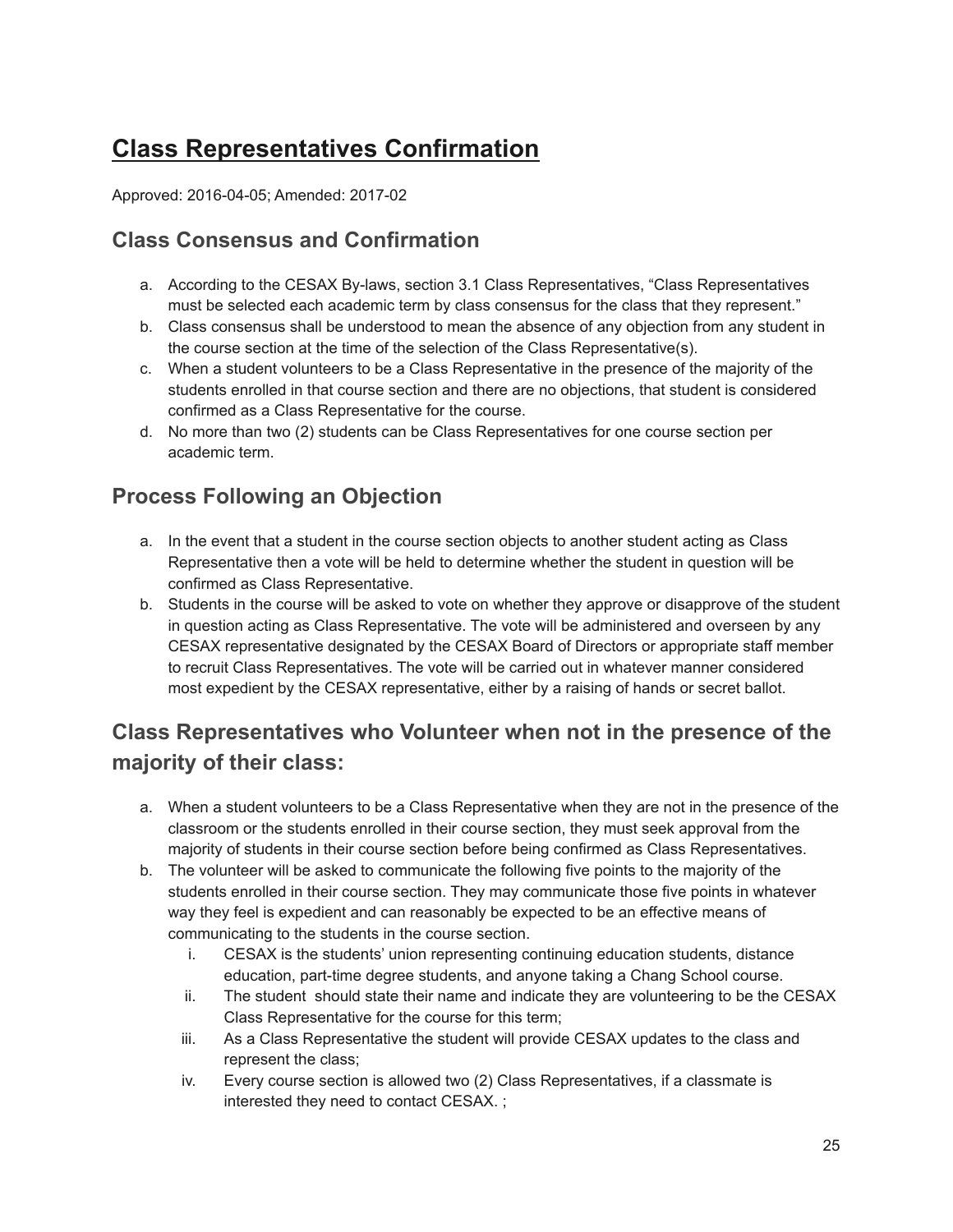- v. If anyone has any objection to the student being a Class Representative, they can contact CESAX within 24 hours otherwise the volunteer is considered confirmed.
- c. After communicating the above points to their class, the volunteer must contact the CESAX Events and Outreach Coordinator via email to confirm they have made the announcement. If CESAX does not receive an objection from any student in that course section within 24 hours of the volunteer communicating the above points, the volunteer will be considered confirmed as Class Representative for that course section.
- d. Volunteers will be taken at their word regarding whether or not they communicated the above points to their class, and when they did so.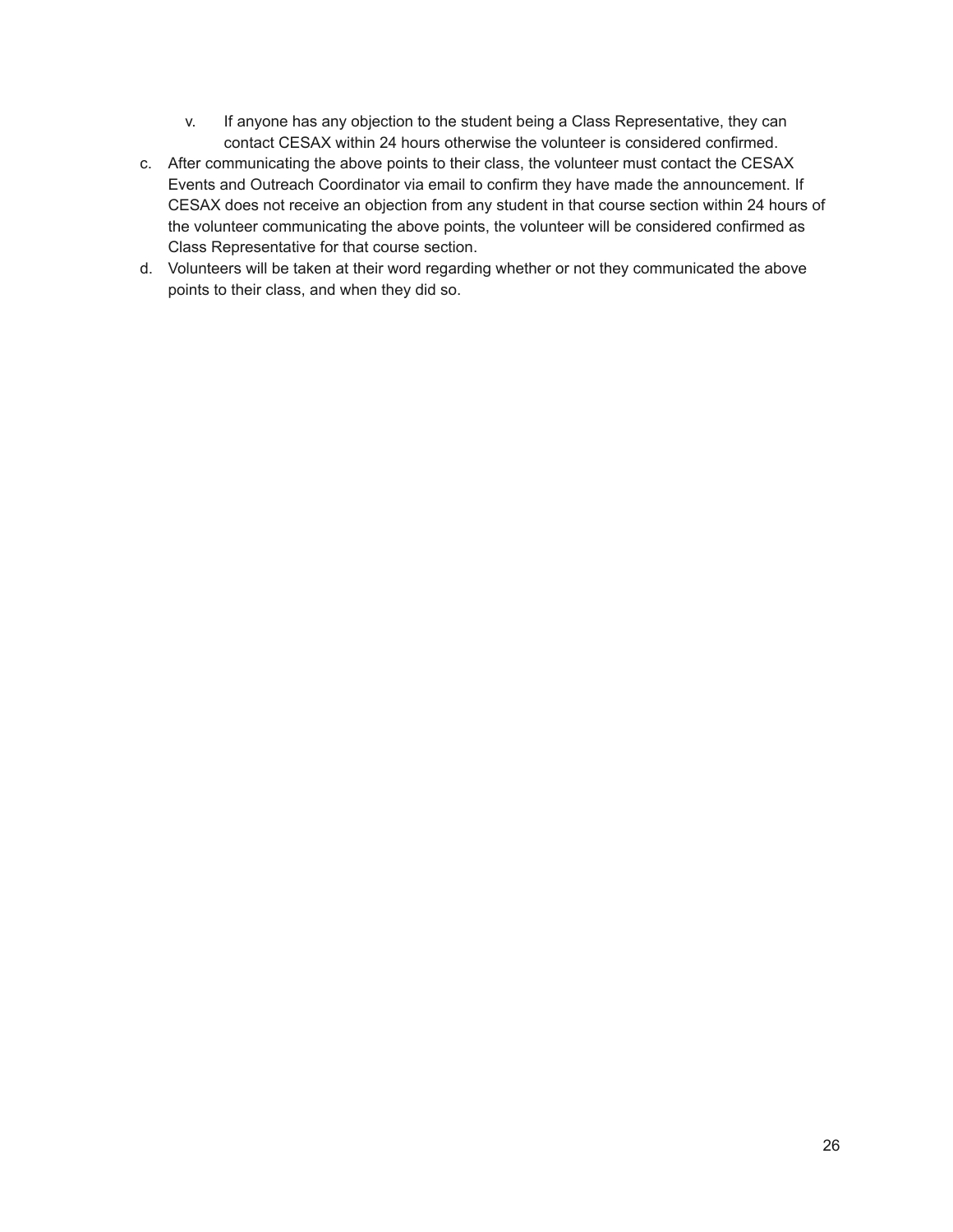## <span id="page-26-0"></span>**TTC Fare Reimbursement Policy**

Adopted: 2011-08-17; Amended 2015-01-06; 2015-09-02; 2021-09-02

### **Preamble**

In recognition that several CESAX members commute to campus, it is necessary to establish a Toronto Transit Commission (TTC) Fare Reimbursement policy in order to encourage and promote the active participation of its general membership in CESAX meetings and events.

To ensure accountability and transparency with respect to CESAX fare reimbursements, the following policy guidelines have been created.

### **Meetings**

Every member who attends a CESAX General Meeting (i.e. Annual General Meetings, Semi-Annual General Meetings, special general meetings, and by-election meetings), or a CESAX Committee meeting, may be reimbursed up to one TTC fare if they have a class on the evening of the meeting, and up to two TTC fares if they do not for their travels. Members' names must be noted in attendance in meeting minutes in order for the reimbursement to be processed.

### **Outreach**

CESAX members who are tasked with taking part in a scheduled CESAX outreach session may be reimbursed up to one TTC fare if they have a class on the evening of scheduled outreach, and up to two TTC fares if they do not. TTC fare reimbursements can only be given for completed outreach.

### **Procedure**

Members must RSVP before the event or meeting through promoted channels. Members must provide their student ID or student number at the time of request, and the time of reimbursement. The Vice-President Services and Finance and Finance, the Vice-President Events and Outreach and Outreach, or the Events & Outreach Coordinator should pre-approve TTC fare reimbursements for the members who have RSVP'ed. Any designated staff member of CESAX may distribute or process the reimbursement, as long as the necessary procedure and criteria are confirmed at the time of distribution and proper record keeping processes are followed.Members should not be reimbursed for transportation to social events unless they are tasked with volunteer work or specific assignments.

### **Special Events**

CESAX members who are tasked with attending a CESAX special event in advance may be reimbursed up to two TTC fares for their travels. Requests for reimbursements must be made in advance to either the Vice-President Events and Outreach, the Vice-President Services and Finance, or the Events and Outreach Coordinator.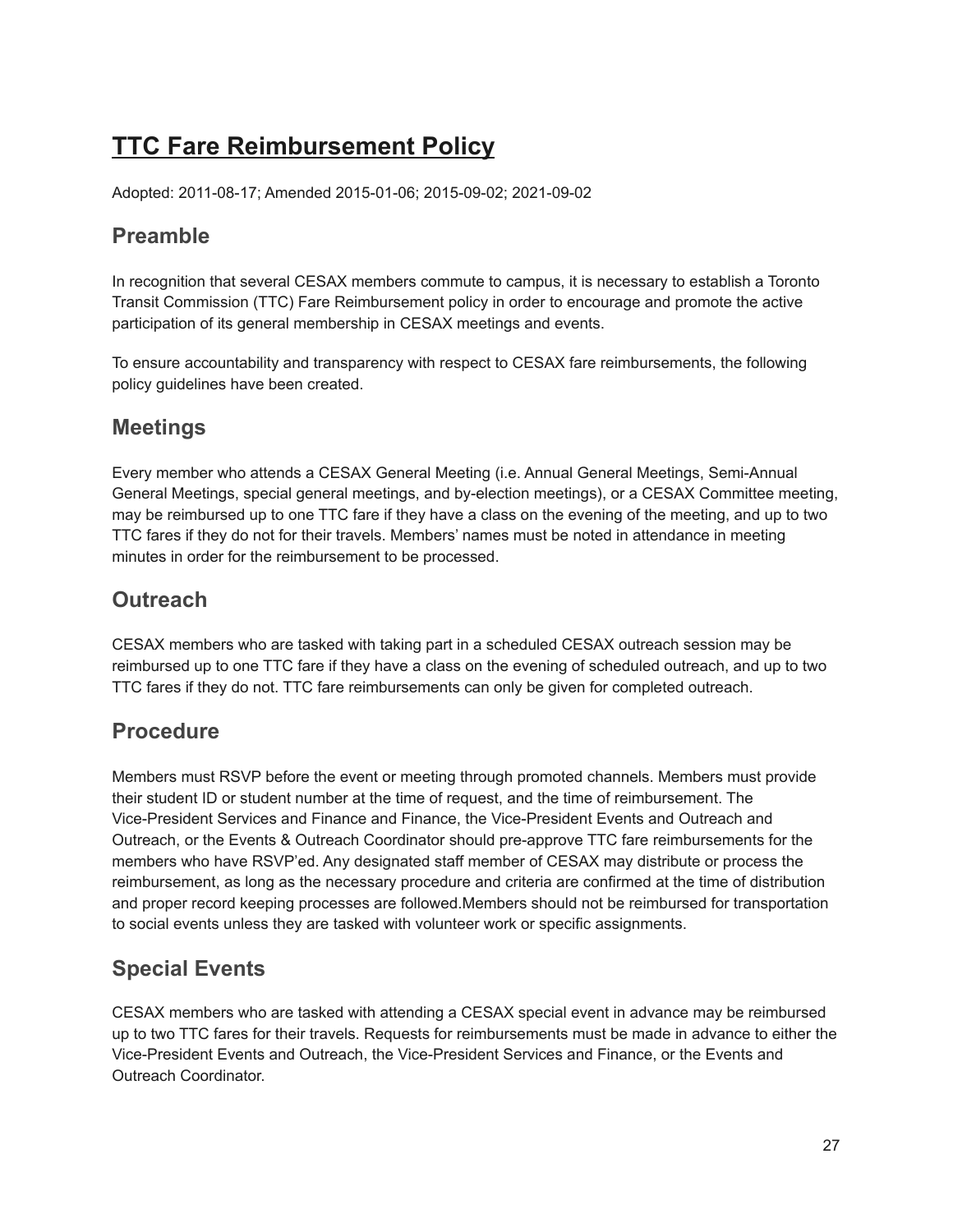## <span id="page-27-0"></span>**Emergency Grant**

Approved: 04-11-2014; Amended: 2022-02-23;

### **Preamble**

The Continuing Education Students' Association of X University (CESAX) understands that students often struggle to make ends meet due to the high cost of post-secondary education and ever-increasing tuition fees, along with their day-to-day living expenses. These situations only deteriorate when unexpected events arise, which would warrant emergency funding as short-term financial relief to qualifying members faced with such financial hardships. CESAX, therefore, proposes the implementation of an Emergency Grant fund to help students in these situations.

CESAX awards bursaries in the amount of approximately \$150,000 per year, and based on information from much larger students' unions who only disburse in the range of \$30,000 per year on bursaries and/or grants, the CESAX Executive propose to create a separate Emergency Grant reserve fund in the amount of \$75,000, of which a maximum of \$25,000 per fiscal year can be distributed to qualifying members, awarding up to \$500 per student, per fiscal year.

Monies allocated to this fund will be kept separate from the operational accounts. The Board of Directors shall develop a top-up plan when the Emergency Grant reserve is budgeted to go below \$25,000.

### **CESAX Emergency Grant Eligibility and Process**

### **Eligibility**

- a. Students who are enrolled in a part-time degree program or a continuing education or distance education course at X University through the G. Raymond Chang School of Continuing Education during the term of their application are eligible to apply for this grant.
- b. The applicants have to demonstrate serious financial need due to unexpected circumstances beyond their control.
- c. Full-time undergraduate degree students and all graduate degree students will *not be* eligible for this grant as they are entitled to obtain the Emergency Bursary through the Ryerson Students' Union and Ryerson Graduate Students' Union.
- d. Alumni *are not eligible* for a CESAX Emergency Grant.

#### Process

- a. Applications shall be available on the CESAX website.
- b. It is the responsibility of the applicant to carefully complete all sections of the CESAX Emergency Grant application form, to include a letter outlining the extenuating circumstances, and to provide a financial summary, along with supporting documentation, in order to expedite the process.
- c. If necessary, the Vice-President Services and Finance may request a meeting or telephone interview with the applicant to obtain further information and details.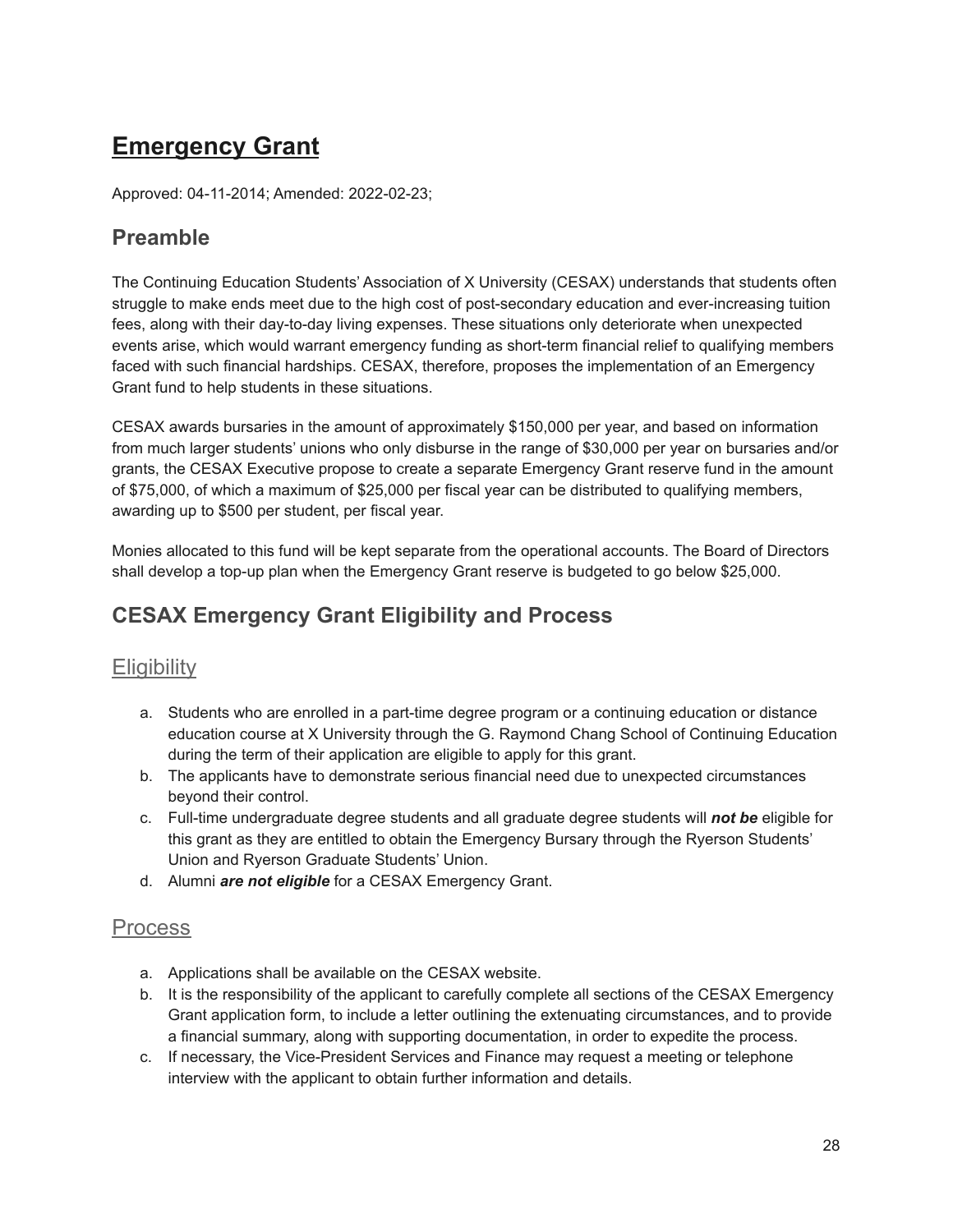- d. Applications will be reviewed by the CESAX Vice-President Services & Finance, who based on the merits of the application, makes a presentation at an upcoming Executive Committee meeting to obtain a decision as to the amount and possibility of awarding the grant.
- e. The Internal Coordinator, or another full-time staff member, shall verify student enrollment status and eligibility.
- f. Grants of up to \$500 can be awarded to students, one time per academic year.
- g. Applicants will be advised by email of the decision of the Executive Committee.
- h. All decisions of the Executive Committee are final.
- i. A decision will be made within no more than twelve (12) business days of receiving the application, provided all relevant information/documentation is provided by the applicant.
- j. All information collected is used for the sole purpose of evaluating the candidate's needs, and will be kept private and confidential.
- k. Applications may take up to one (1) week to process, after a decision to award the Emergency Grant has been made by the Executive Committee.

Typically grants can be awarded on medical and compassionate grounds, such as in cases of serious illness, death of a family member, eviction, and layoffs to name a few. Season specific challenges may be considered as compounding on other life factors and cause life-threatening emergencies including but not limited to precarious housing and homelessness, unaffordable heating or cooling, health emergencies, and barriers acquiring essential items for individuals with mobility challenges. Supporting documentation will validate claims.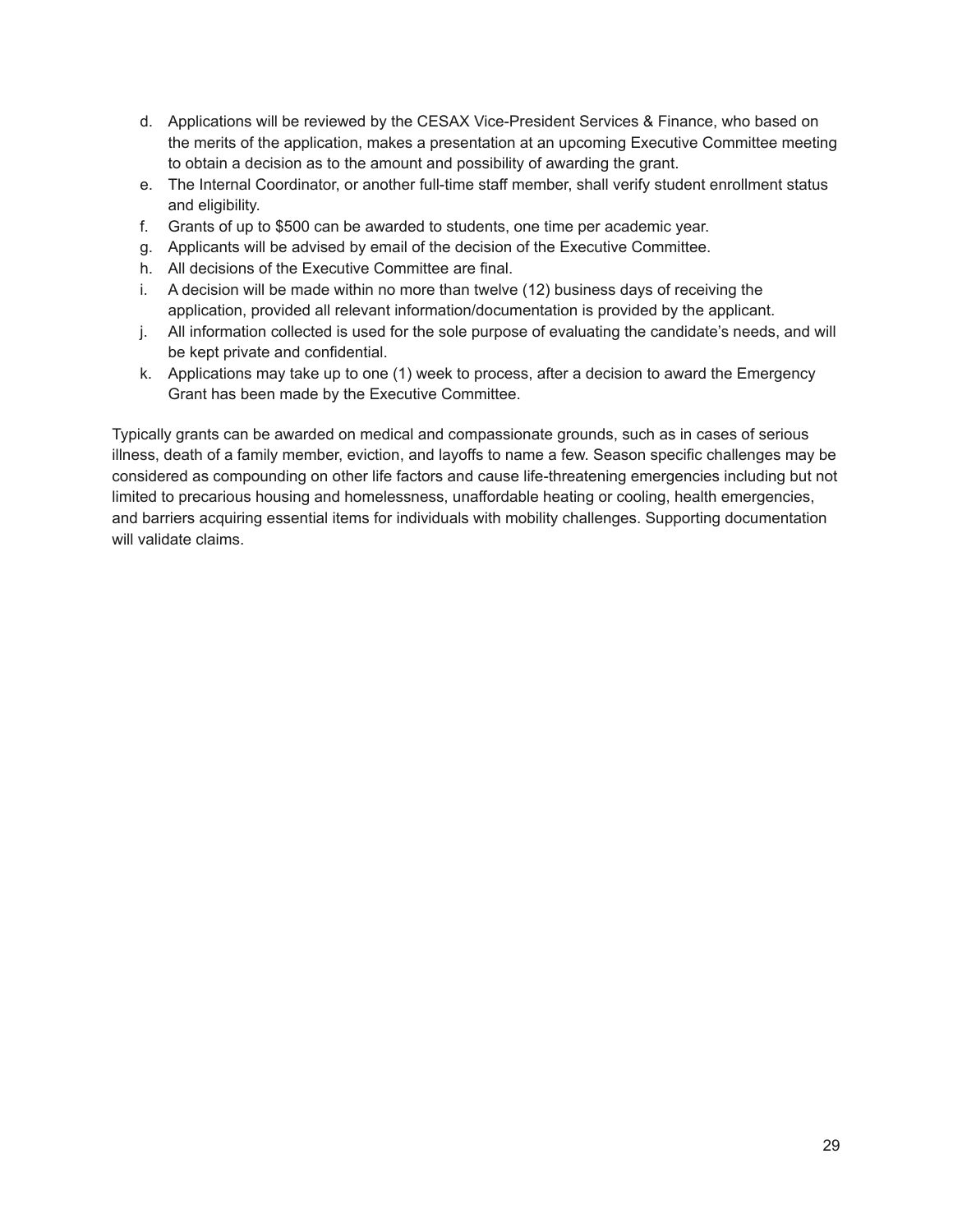## <span id="page-29-0"></span>**Member Accessibility Policy**

Approved: 2013 (date unknown); Amended 2017

### **Preamble**

CESAX recognizes the diverse needs of its membership base. As such, CESAX will make accommodations for members with the following needs.

### **Child Care**

CESAX will provide child-minding services for members at general membership meetings upon request. Requests must be made in writing to the President two weeks prior to the meeting.

### **Accommodations for Members with Disabilities**

CESAX will strive to ensure all CESAX general membership meetings and events are accessible to members. Members must make accommodation requests which are reasonable [i.e. accommodation that does not pose undue hardship on CESAX, considering the cost, outside sources of funding and health and safety requirements].

Members are responsible for advising the President of the need to accommodation two weeks prior to the CESAX general membership meeting and events.

Members are expected to cooperate and notify immediately any changes in circumstances that affect the accommodation plan to any persons besides the President whose assistance is required to manage the process.

CESAX will accommodate the needs of members with a disability in a manner which most respects the person's dignity and which recognizes the privacy, confidentiality, comfort, autonomy, and self-esteem of persons.

### **American Sign Language (ASL) Interpretation**

Members can request ASL interpretation to be able to fully participate during general membership meetings. Requests must be made in writing to the President two weeks prior to the meeting. CESAX will provide accommodation to persons with disabilities to the extent it does not cause undue hardship.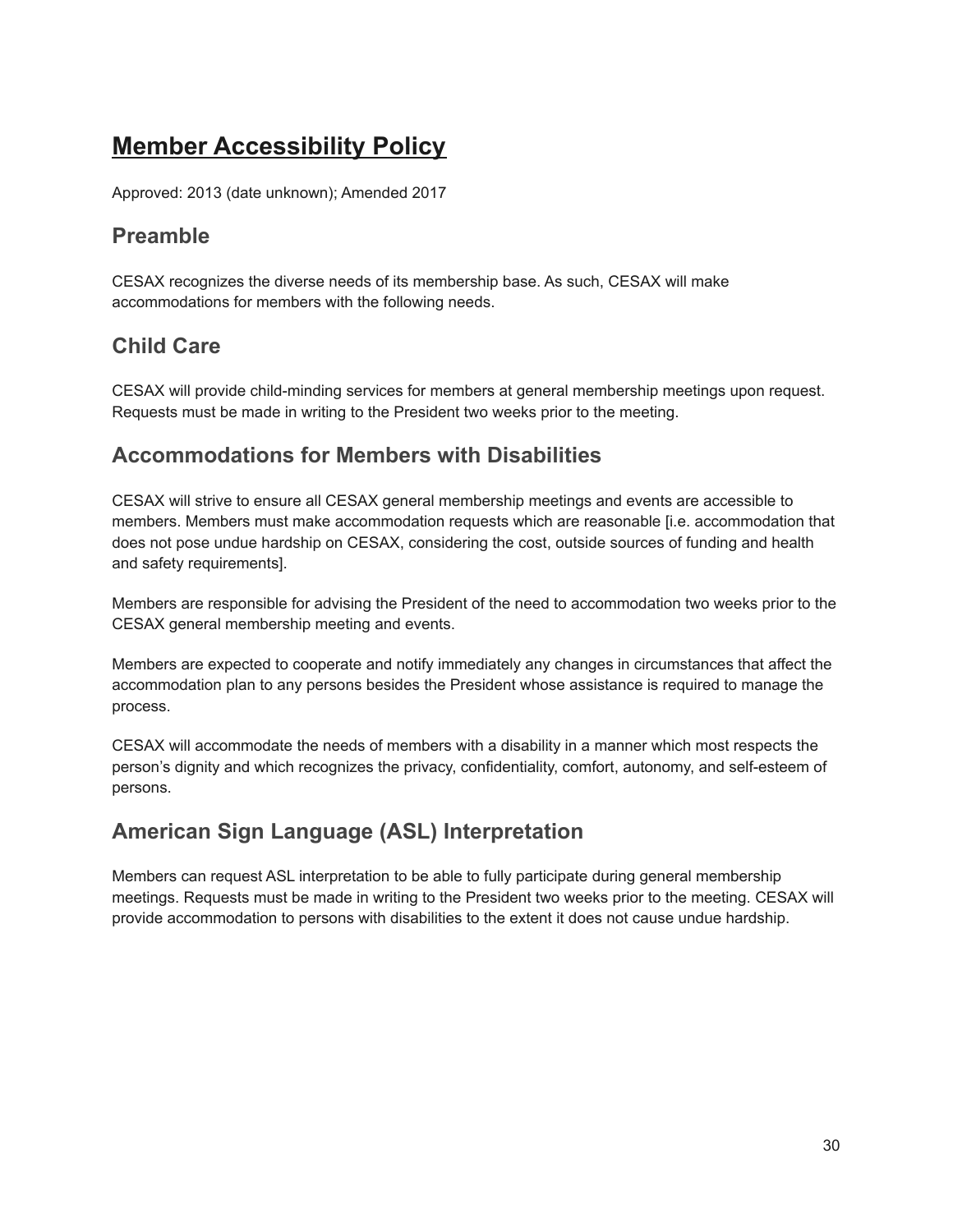### <span id="page-30-0"></span>**Health and Dental Plan Procedure**

Adopted: 2016-05; Amended: 2016-10-14, 2018-04-05, 2021-12-01

### **Coverage**

The CESAX health and dental plan covers part-time undergraduate degree students at X University. Coverage runs for an entire academic year, starting September 1 through to, and including August 31. Students who first enroll in the winter term are only covered from the beginning of the winter term, January 1 until August 31 of that same year.

### **Opt-out Procedure**

Part-time undergraduate degree students with existing Health and Dental coverage comparable to the coverage currently provided by the CESAX plans are eligible to apply for an opt-out refund.

Successful applicants that provide proof of coverage by the deadline will receive a refund for the full amount in the form of a cheque directly issued to the student, and thus forfeit all rights to any coverage otherwise available to them under the CESAX plans.

Eligible part-time degree students are required to opt-out every academic year in which they are enrolled in classes, during any of the fall and winter terms.

There is no opt-out or opt-in or coverage provided to students who start during the spring or summer terms.

### **Comparable Coverage**

The policy number, name of insurance company, and name of policy holder must be submitted on the opt-out application. The opt-out application is to be completed online by the student and it is audited by the insurance company. Forgery of any information provided is considered to be a serious form of fraud and CESAX reserves the right to take appropriate action if any student illegally opted out of the mandatory service provided to members.

Provincial health programs do not qualify as comparable coverage to the insurance provided from the CESAX Plan which provides extended insurance beyond Ontario Health Insurance Plan (OHIP).

Proof of coverage provided by the Ontario Disability Support Program (ODSP), or for First Nations and Inuit Health, may be considered comparable coverage.

### **Non-Canadian Insurance Companies**

CESAX members who reside outside of Canada and access non-Canadian health and dental insurance are eligible to opt-out of the CESAX health and dental plans during the designated period.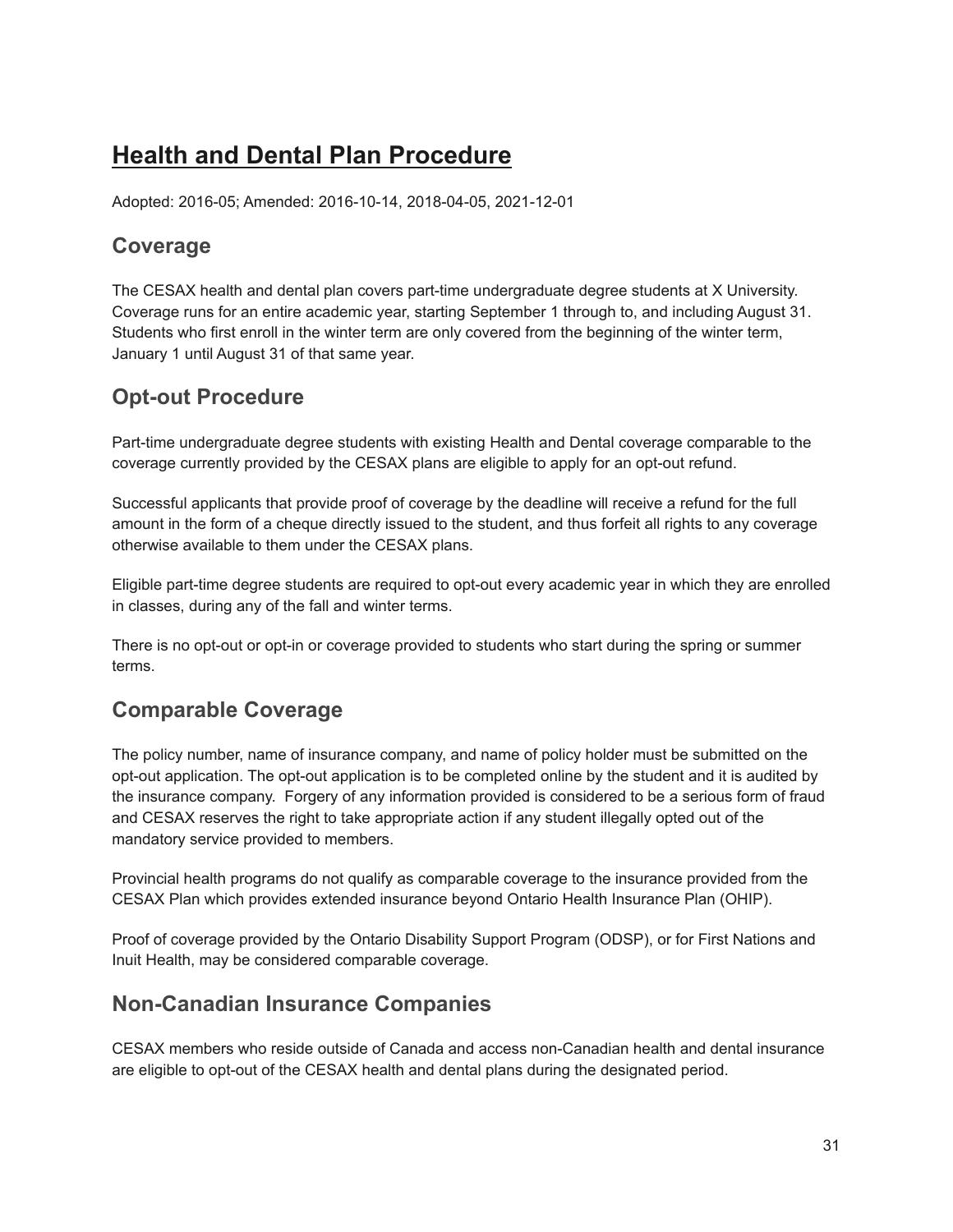### **Confirmation Email for Opt-Out**

Students will receive a confirmation email upon successful submission of their opt-out application. This email must be kept as a record of submitting the opt-out application. Students who do not receive a confirmation e-mail must contact CESAX within the designated opt-out period as this indicates an error in the application.

### **Opt-out Deadline**

Students will only be able to opt-out prior to the deadline set by the CESAX Executive in consultation with the Insurance carrier and the Services Coordinator. The opt-out period for CESAX's Health and Dental Plan takes place during the first month of each of the fall and winter terms, each and every academic year. The beginning of each academic year is when the opt-out process begins, for example in the fall term it begins September 1, and in the winter term it begins January 1. There is no opt-out deadline for the spring and/or summer term and there is no new enrollments during these terms.

It is entirely the student's responsibility to pay the Plan fee which is a mandatory ancillary fee that is part of the overall program costs and due at the time tuition fees are due at X University.

### **Missed Deadline**

There are no exceptions to the opt-out deadline. Students who miss the opt-out deadline will not be eligible for a refund.

Students, who show dated and verifiable proof of their attempt to opt-out before the deadline or during the designated opt-out period, may be eligible for a refund. Students who do not provide dated proof of their attempt to opt-out within the deadline are not eligible for a refund.

Exceptional cases may be considered based on a students' circumstance, however a student's case will only be reviewed or receive an exemption only once during their entire tenure at X University. The President and the Vice-President Services and Finance will make a final determination if an exception will be extended to the student. Decisions are made based on the proof provided and the circumstance

### **Individual Enrolment**

A student whose program status makes them eligible for the CESAX Health and Dental Plan, but has been excluded from the automatic tuition fee charged by the University, may apply for enrolment onto the plans and is required to pay the appropriate fee.

### **Loss of Coverage and Ability to Regain Coverage with CESAX**

Part-time undergraduate degree students who opt out of the CESAX Health and Dental Plan and lose coverage during the year may retain their CESAX coverage at the start of the next benefit period, the next winter term, or on the policy anniversary, which is September 1 of each year. The start of the next anniversary period for students starting in September would be the following September.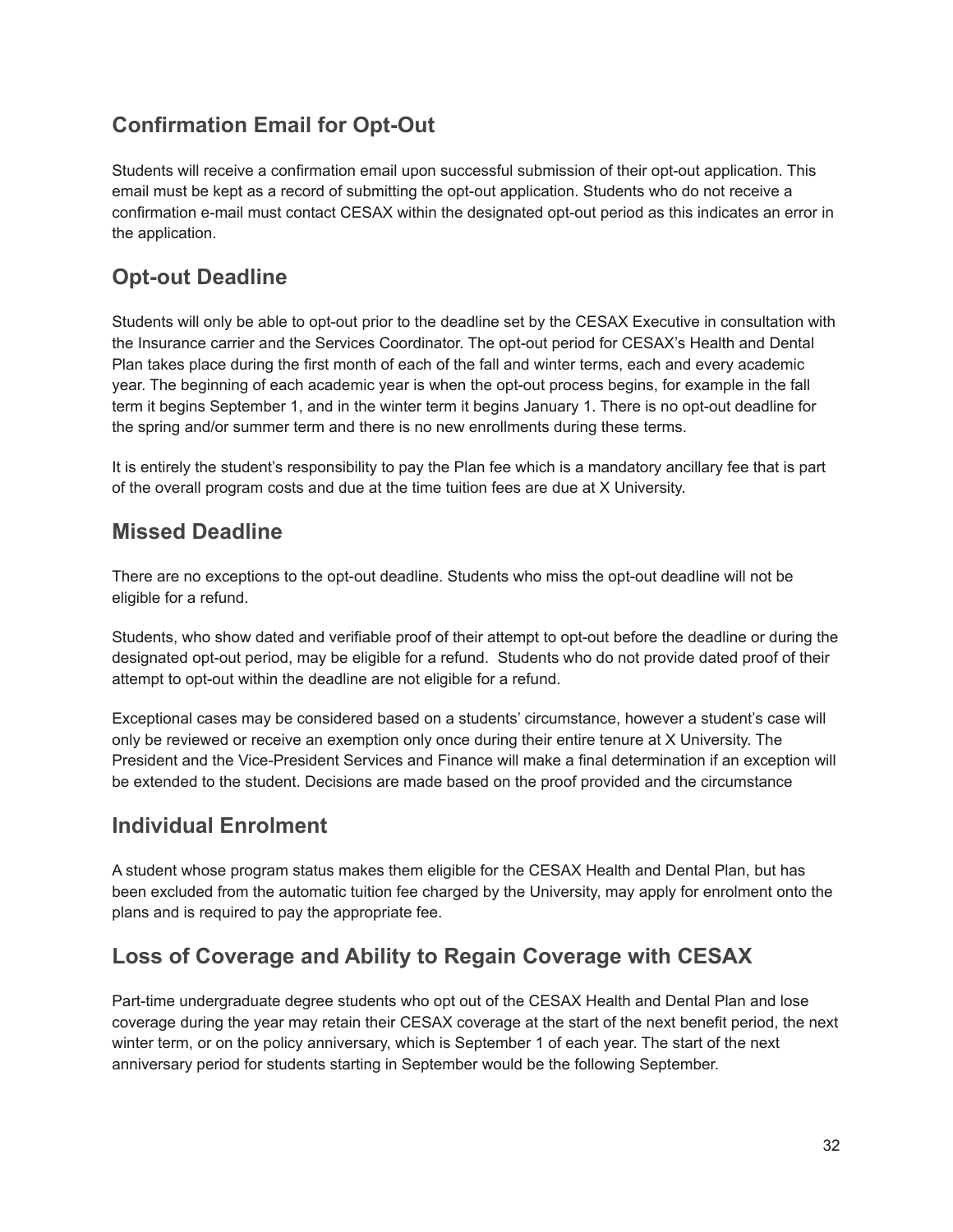### **Lifestyle Changes**

Part-time undergraduate degree students who undergo lifestyle changes such as getting married, common-law status, adoption/birth of a child or losing their alternate coverage may make changes to their enrolment status within thirty (30) days of the change to add additional coverage. There is however no exception to opt out of the plan after the deadline has passed.

### **Opt-out Refund**

Refunds are issued directly to those students who successfully opt-out by the deadline. Reimbursement is primarily issued in the form of an electronic transfer. Members may request a direct cheque that can be picked up at the CESAX office or mailed if they are Distance Education learners.

### **Expired Electronic Transfers**

Refund e-transfers expire within the timeframe set out by the National Student Health Network which issues the initial e-transfer. Students who do not claim their refund electronic transfer within this time are allowed up to a maximum of twelve (12) months from the original e-transfer date of issue to request a new e-transfer or cheque. If the student does not claim or cash the second electronic transfer within one (1) month after the date of issue, the funds will be allocated to the operation of the Health and Dental Plan.

### **Expired Refund Cheque**

Refund cheques expire six months after the date of issue. Students who do not claim their refund cheque within this time are allowed up to a maximum of 6 months from the expiration date to request a new cheque. If the student does not claim or cash the opt-out cheque within twelve (12) months after date of issue, the funds will be allocated to the operation of the Health and Dental Plan.

### **Mailing Services**

CESAX offers free mailing services to students on the Health and Dental plan for the purpose of submitting claims to Green Shield Canada.

CESAX bears no responsibility for the time and delivery of postal mail. Any cheques that are mailed will be done so through regular postal mail.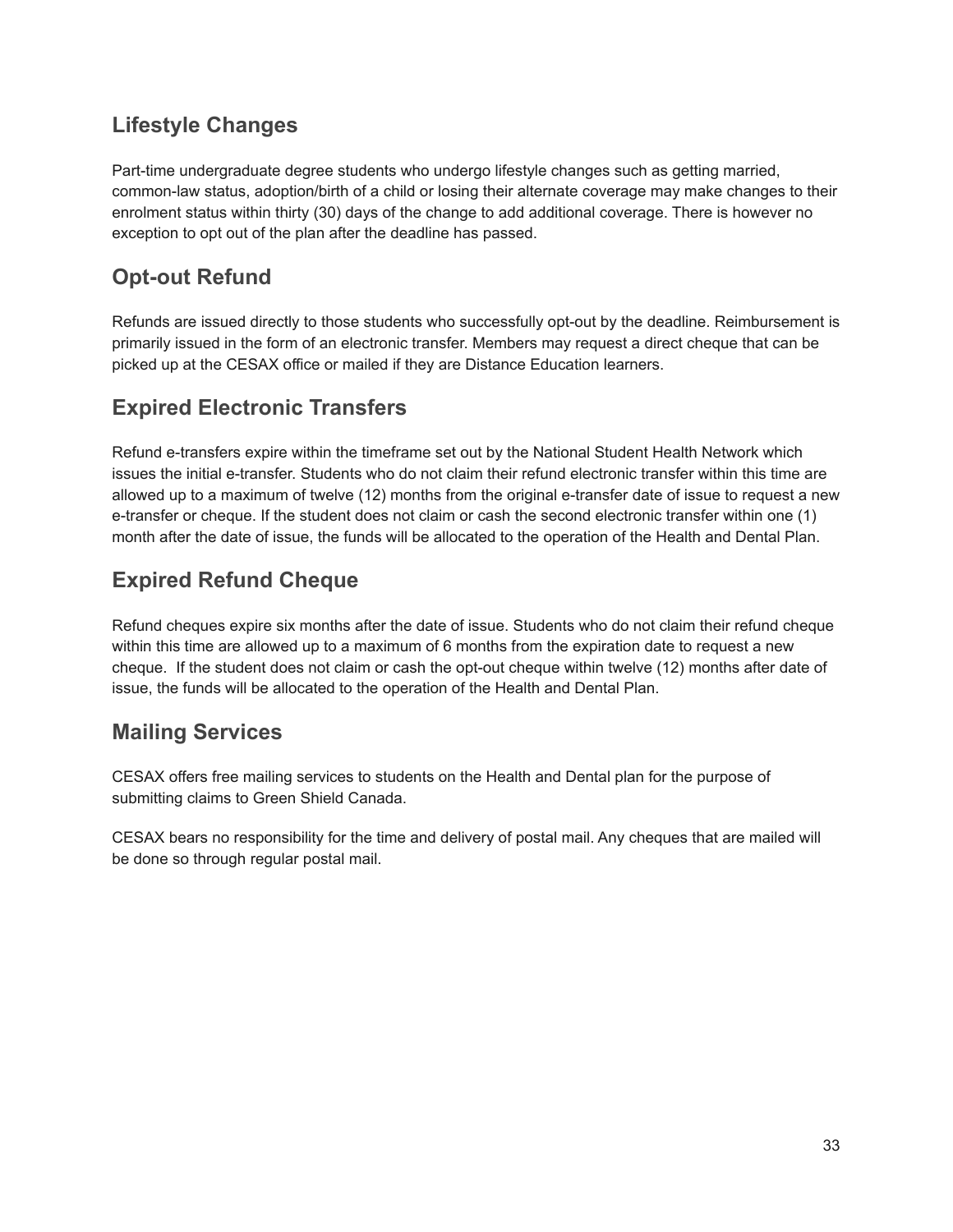## <span id="page-33-0"></span>**Cheque and Payments Expirations**

Adopted: 2018-04-05; Amended: 2022-02-23;

### **Preamble**

To ensure accounting practices are sound and sustainable year to year, and to ensure members' money is properly allocated to the appropriate year of membership; CESAX must enforce 12-month expiration dates on all cheques, electronic transfers and other payments (known hereafter collectively as "the payment") issued.

### **Cheque Expiration**

All CESAX cheques, as is standard with all cheques, will go stale six months after the date of issue. Anyone who does not cash their CESAX cheque within this time is allowed up to a maximum of 6 months from the stale date to request a new cheque. In total, cheques will be honoured up to 12 months from the issue date.

If the cheque is not cashed within 12 months after the issue date, the payment expires, and the funds will be allocated back to the operation of CESAX and the applicable program or service.

### **Expired Electronic Transfers**

E-transfers expire within one (1) month of the date of issue. Students who do not claim their electronic transfer within this time are allowed up to a maximum of twelve (12) months from the original e-transfer date of issue to request a new e-transfer or cheque. If the student does not claim or cash the second electronic transfer within one (1) month the funds will be allocated back to the operation of CESAX and the applicable program or service.

### **Responsibility of Payee**

It is the sole responsibility of the CESAX payment recipient to ensure the payment is deposited in a timely manner. It is also the responsibility of the student or receiver of the payment to read, and respond if necessary, to all CESAX emails and communications. It is the responsibility of the student or receiver of the payment to communicate in a timely manner with CESAX if an issue arises.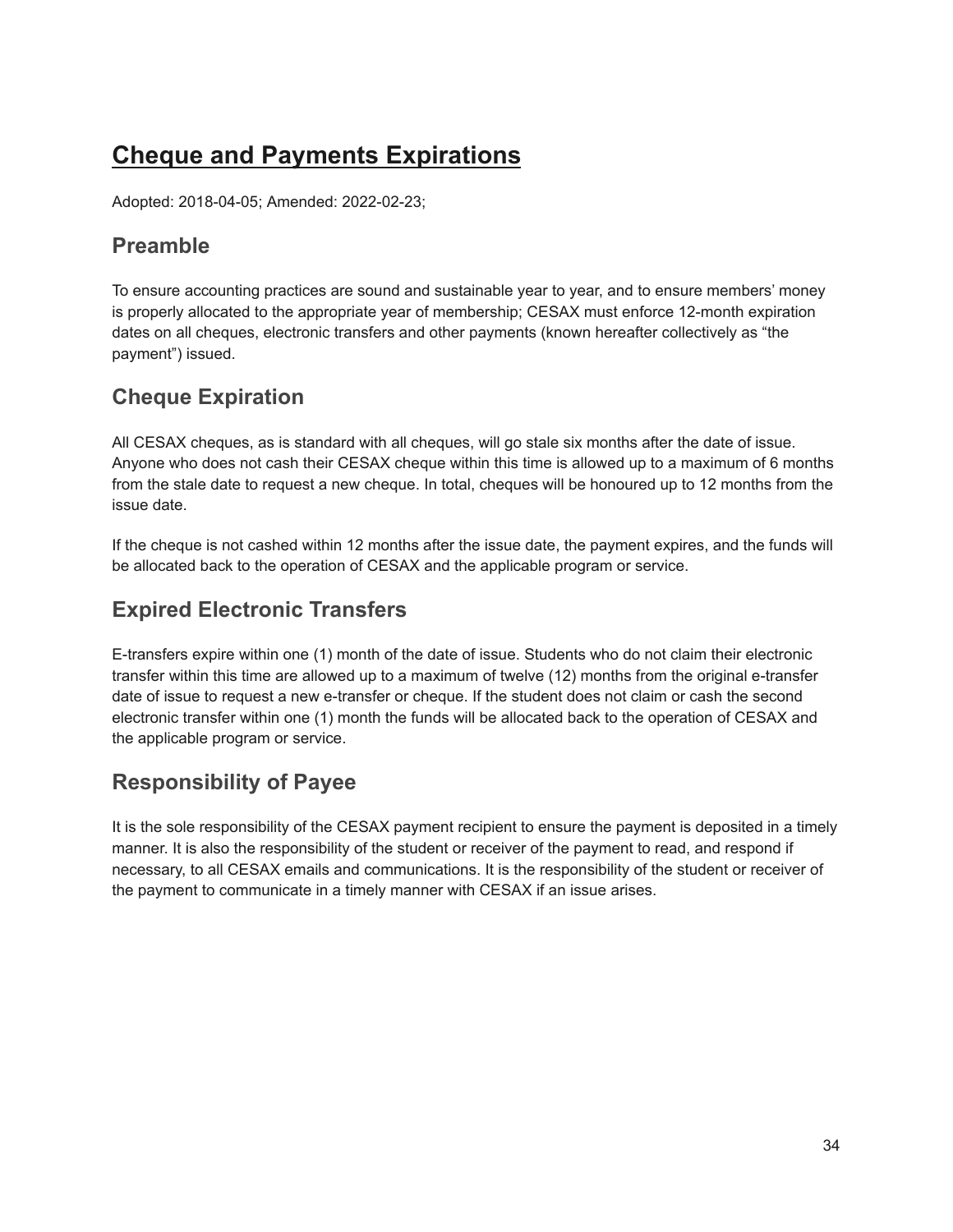## <span id="page-34-0"></span>**Reproductive Justice Policy**

Adopted: 2018-10-31

### **Preamble**

The Continuing Education Students' Association of X University (CESAX) prohibits all forms of harassment and discrimination on the basis of grounds protected by the Ontario Human Rights Code. Beyond this minimum of legal protection, CESAX strives to uphold anti-oppressive frameworks. It is in this spirit that CESAX strives to create a safe space on campus and supports principles of Reproductive Justice and an individual's right to choose what to do with their body.

### **Definitions**

- 1. Reproductive Justice is the human right to maintain personal bodily autonomy, have children, not have children, and parent the children in safe and sustainable communities. It includes reproductive rights, like the legal right to abortion, but also includes access to affordable healthcare, adequate prenatal and pregnancy care, and comprehensive and LGBTQ+ inclusive sex education. Reproductive justice is the idea that everyone has the human right to full bodily autonomy, free from any form of reproductive oppression.
- 2. Anti-choice groups or organizations are those which compromise and, or threaten the freedom or wellbeing of any individual who may contemplate an abortion or have chosen to have an abortion.

### **Protocol**

CESAX respects and affirms the individual right to control one's body.

No CESAX resources, space, recognition, or funding will be allocated to enhance groups or individuals whose purpose is anti-choice activities. Such activities are defined as campaigns, actions, distribution, solicitation, or lobbying efforts that seek to limit an individual's right to choose what they can or cannot do with their body.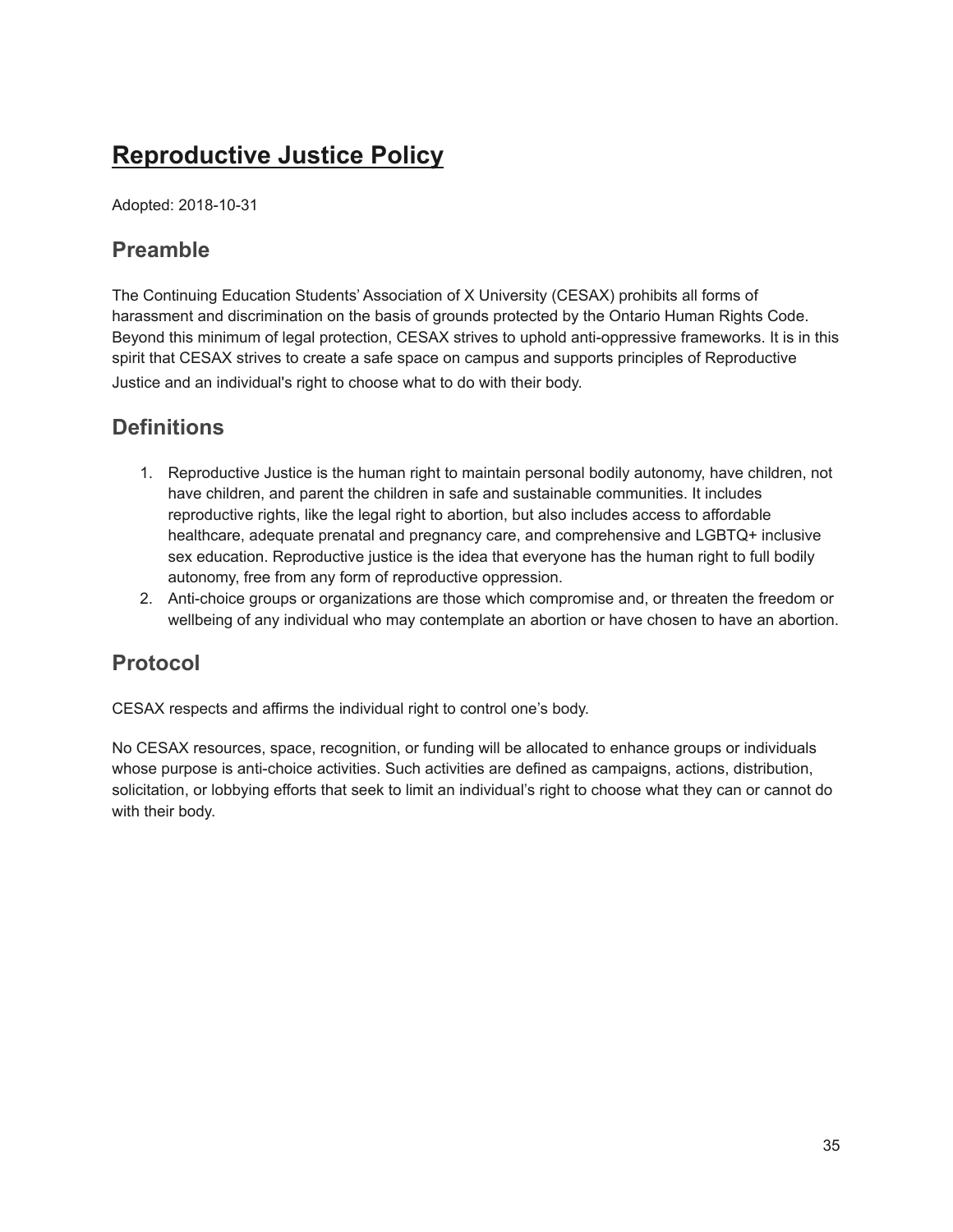## <span id="page-35-0"></span>**Conditional Membership**

Adopted: 2020-04-30

### **Preamble**

CESAX members have a diverse and unique experience navigating post-secondary education and the post-secondary community. With membership of part-time degree programs, certificate degrees, full-time degree students taking Chang School courses and non-degree each student has different access to CESAX based on course selection. With growing cuts to public funding for post-secondary education and the continual shifts in Chang School course offering, many courses are often not available or are cancelled. This means that CESAX membership ceases when required courses are not available or are cancelled. This policy seeks to provide an avenue for CESAX members to maintain full membership in CESAX and to have access to CESAX services, events, campaigns and community despite not being currently enrolled in courses. This policy also seeks to create reasonable restrictions to avoid abuse and ensure that CESAX members are members in good faith.

Conditional Members are defined in the Bylaw Article 2.1.e.

### **Eligibility**

Students will be considered eligible for Conditional Membership if they meet the following criteria:

- a) The student has been enrolled in a CESAX-fee assessed course within the previous two academic sessions; and
- b) The student is enrolled in a Certificate Degree or Part-time Undergraduate Degree program; and
- c) The student is unable to enroll in courses either due to lack of course offerings, course cancellations, lack of financial resources due to status or some other barrier that has impeded course enrollment for the academic session.

### **Fee**

Conditional members will be required to pay the compulsory and optional CESAX fee (full fee) and Canadian Federation of Students fee to the amount of one credit for the given term. This fee is non-refundable.

### **Opt-in Process**

Students who wish to become Conditional Members shall apply and pay fees by the first drop-course deadline of the semester. Applications shall be made available at the CESAX Office and on the CESAX website. Payments will be accepted at the CESAX Office, by mail, and upon special request, digitally.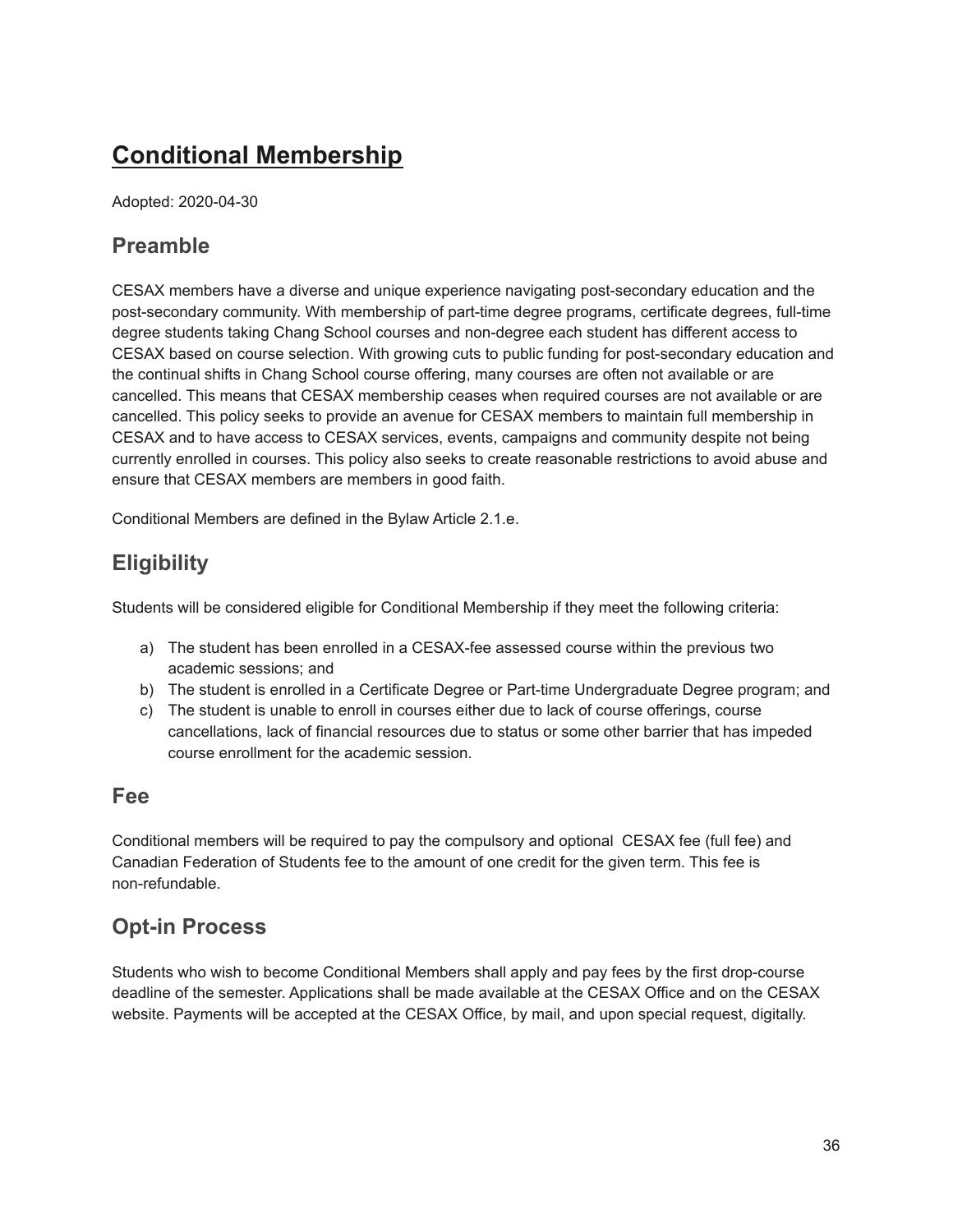CESAX will collect all necessary information from Conditional Members including name, student number, email and phone number. CESAX's Privacy Officers shall be responsible to update membership lists. CESAX shall maintain an email listserv to communicate with all Conditional Members.

### **Restrictions**

The Board of Directors may reasonably deny, restrict or reduce services for Conditional Members that may not be sustainable to the health of the organization. The Board of Directors shall apply such rules to all Conditional Members.

Conditional members shall not be eligible for CESAX's Health & Dental Plan by virtue of paying the conditional fee.

### **Board of Director Discretion**

The Board of Directors shall have the discretion to deny or retroactively deny (with full refund) any applicant for Conditional Membership if they believe that the benefits of Conditional Membership are being abused. Examples of abuse may include, but are not limited to, accessing Conditional Membership to solely access monetary benefits of CESAX such as the Bursary or Emergency Grant, not actively pursuing their post-secondary education, or solely attempting to seek elected office at CESAX.

For procedural fairness, the Board of Directors should attempt to address any possible abuse by reviewing and recommending amendments to this policy on an annual basis.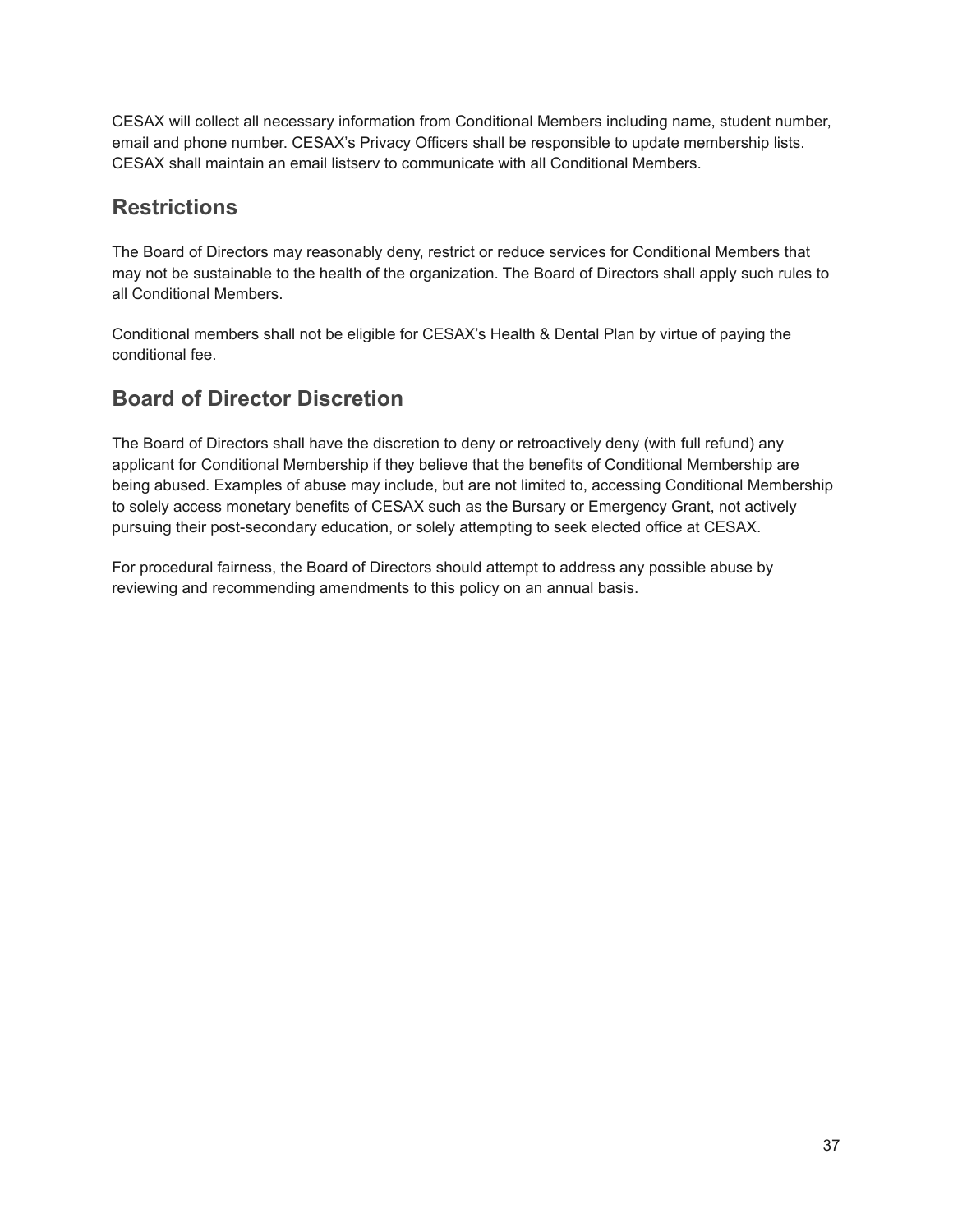## <span id="page-37-0"></span>**Staff Media Protocol**

Adopted 2014

### **Preamble**

Staff members, full-time, part-time, work-study and contract employees, all play important roles in the maintaining, growing and sustaining CESAX. Without their work the organization would not be able to provide an excellent level of service and quality representation. The work of employees should focus on creating actions or implementation on behalf of CESAX, however Executive members, namely the President, must remain and continue to be the spokesperson(s) for CESAX.

To ensure accurate information to the media, member(s) of the Executive will consult with staff members about issues in their area of work that the media are reporting on. It is important that staff members do not directly speak with the media without approval or direction from the Employer's Representative; as such the following protocol is put in place for all employees of CESAX.

This protocol governs all staff members including, full-time, part-time, work-study and contract employees who are employed by CESAX; and is in effect for the duration that they are employed.

### **Protocol**

### 1. DEFER

If a staff member is approached for an interview, the staff member should always defer the interview to the President, or another member of the Executive who's portfolio is responsible for the issue; best practice is to always defer to the official spokesperson who is the person in the President's position. In deferring the interview or making a comment, it is important to ask the media representative the following questions so that all vital details can be passed on to the Executive member.

- *a. ASK FOUR QUESTIONS*
	- i. What is your story about
	- ii. What information are you looking for from me
	- iii. What is your timeline/deadline
	- iv. What is the best method to contact you, and do you have the email address for the President?
- *b. RECORD THE ANSWERS TO EACH OF THE QUESTIONS.*
	- i. Direct the information via email to the President (president@myCESAX.ca).

#### 2. CONSULT

The staff member should consult first with the Employer's Representative about speaking to the media, and secondarily if approved the staff members should consult and check in with the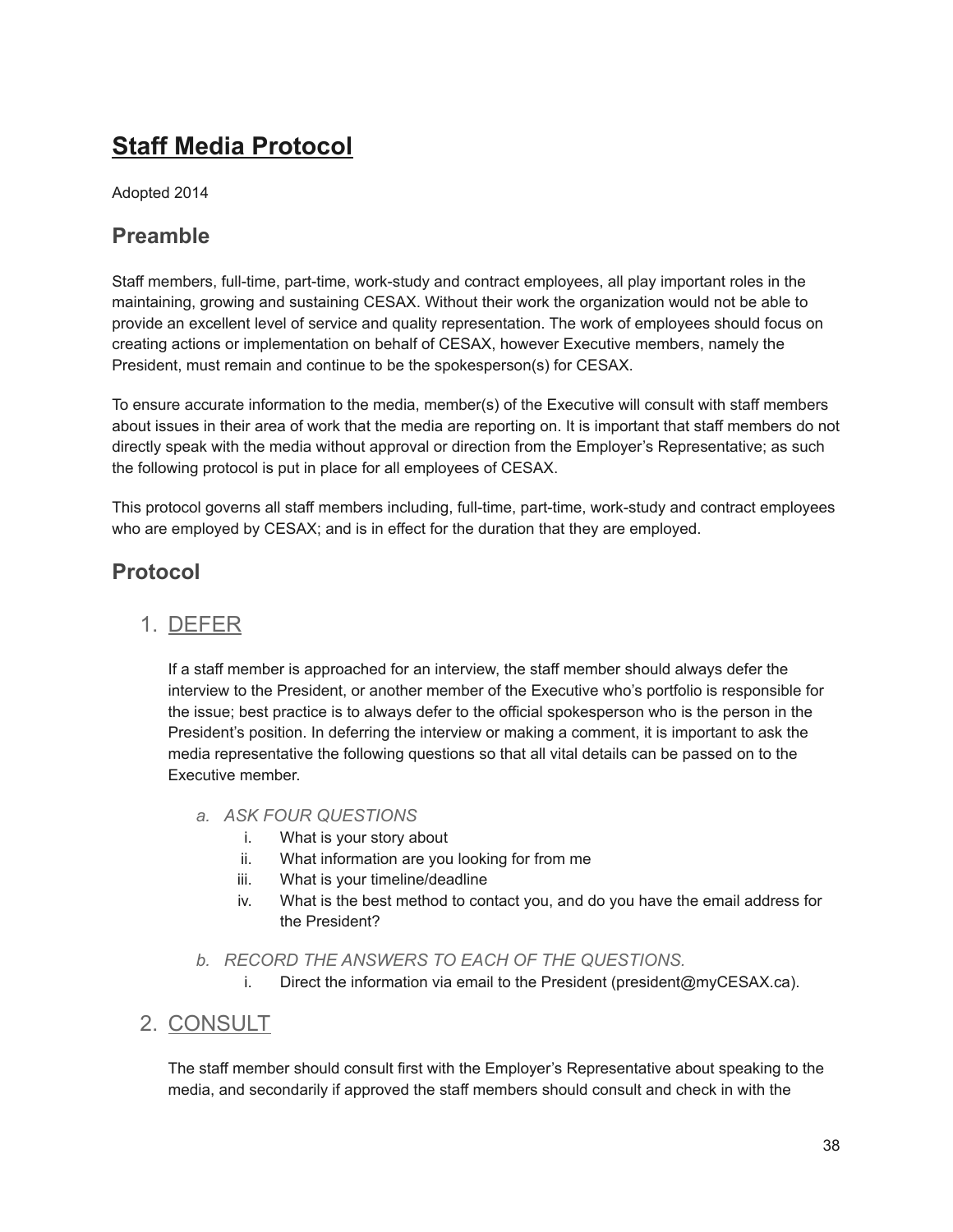member of the Executive who is responsible for the area that the interview involves. If you cannot reach/locate the responsible Executive member on the issue, please consult with the President. All contact information for the media representative and the interview should be passed on to the President.

### 3. SEEK AUTHORISATION

The staff member should inquire if they can conduct the interview on behalf of the Executive member to ensure the timeline is met and an important media opportunity is not lost. This may also be useful if the staff member is more knowledgeable about the area or issue.

### 4. SEND PROGRESS REPORT

If the Employer's Representative provided authorisation for the staff person to conduct an interview on behalf of CESAX, the staff person should send an email regarding the outcome of the interview. After the media interview takes place jot down a couple of points. By the end of the day that the interview took place be sure to send an email to all Executive members and to copy the Internal Coordinator outlining what the interview was about, when it will go to print or on air. Be sure to include the name and contact information for the person who conducted the interview and for what media outlet it was.

### 5. KEEP A RECORD

If a staff person was interviewed, they will take the responsibility to locate or inform the Internal Coordinator of where to locate a copy of the print version and place it in the media binder, in the event it is radio or television a log sheet will be filled out to document this.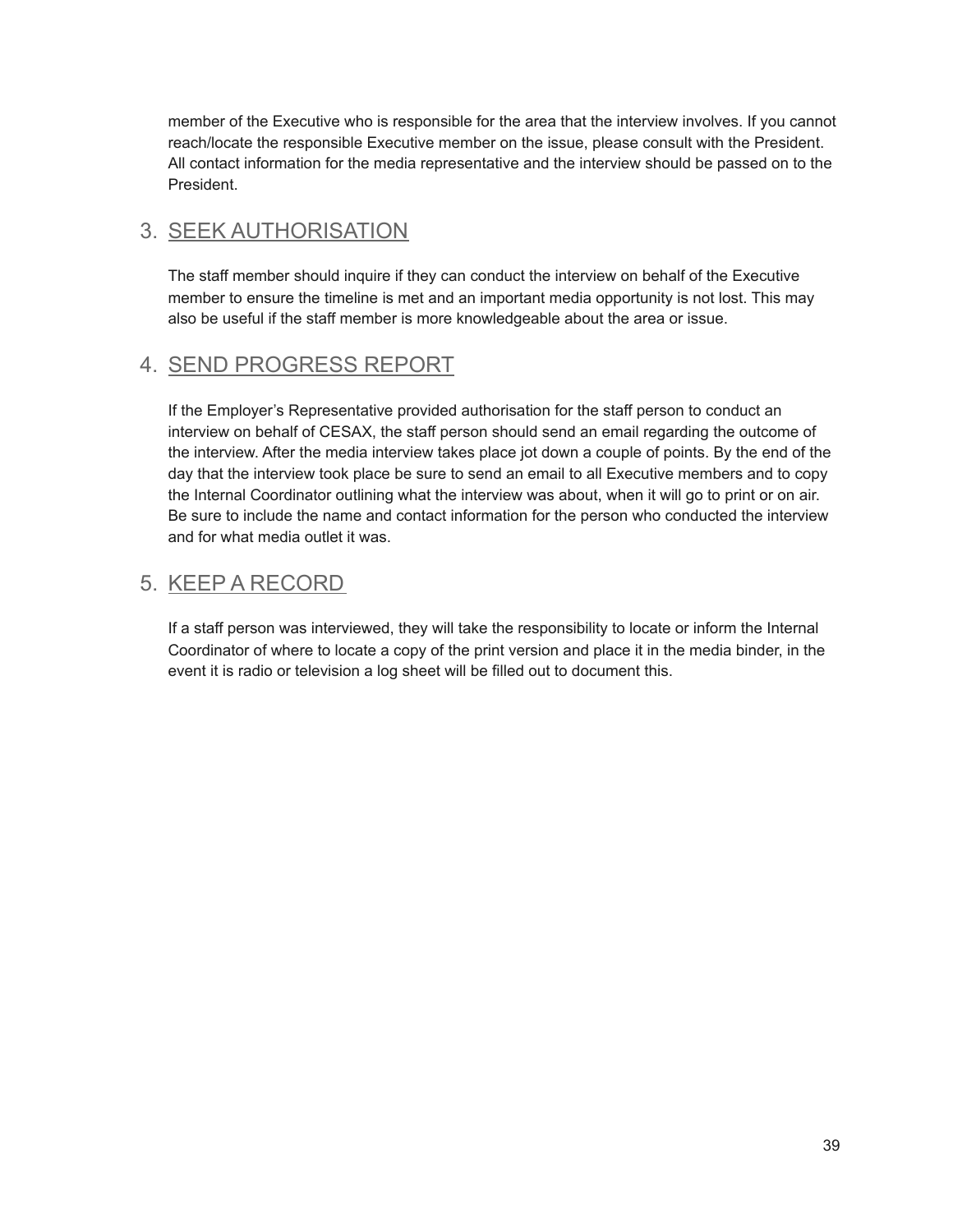## <span id="page-39-0"></span>**Sustainability Policy**

Amended: 2011-03-10; 2016-04-05

### **Preamble**

CESAX supports environmentally sustainable practices and aims to preserve natural resources.

Wherever possible the students' union will aim to use environmentally friendly products and recycle waste or unwanted objects. In keeping with these principles, the guidelines below should be followed.

### **Paper**

- 1. All documents will be printed on paper with 100% post-consumer recycled content, FSC certification, or combinations thereof where possible;
- 2. As much as possible, all documents, including external and administrative communications, will be printed on both sides of the paper;
- 3. Where technology permits, double-sided printing (duplexing) will be set as the default for all computers, printers and photocopiers;
- 4. All paper which has been printed on one side, does not contain sensitive information, and is no longer needed, will be placed into a basket to be reused as scrap paper.

### **Green Purchasing**

- 1. CESAX should establish preferred business relationships with socially responsible and environmentally sustainable companies, such as Greenshift or re-orient established business relationships to focus on environmentally sustainable products (increase purchases of sustainable products from companies we currently buy from);
- 2. As much as possible, ensure that appliances are Energy Star rated and include energy consumption of all equipment as a factor when purchasing;
- 3. Purchase materials and equipment with an emphasis on long-term material and energy reduction;
- 4. Purchase high efficiency compact fluorescent light bulbs;
- 5. Create an environmentally-conscious "catering list" of food services and suppliers on campus and near campus that are leaders in sustainability;
- 6. Serve food with re-useable containers and utensils as much as possible;
- 7. Serve food with biodegradable containers and utensils as much as possible;
- 8. Purchase cleaning products that are biodegradable and environmentally friendly.

### **Bottled Water Free**

1. CESAX will not purchase bottled water. As a replacement for hauling bottled water to events, the students' union should provide biodegradable cups or reusable containers and tap water. In addition, CESAX will provide reusable water bottles where and when possible and will encourage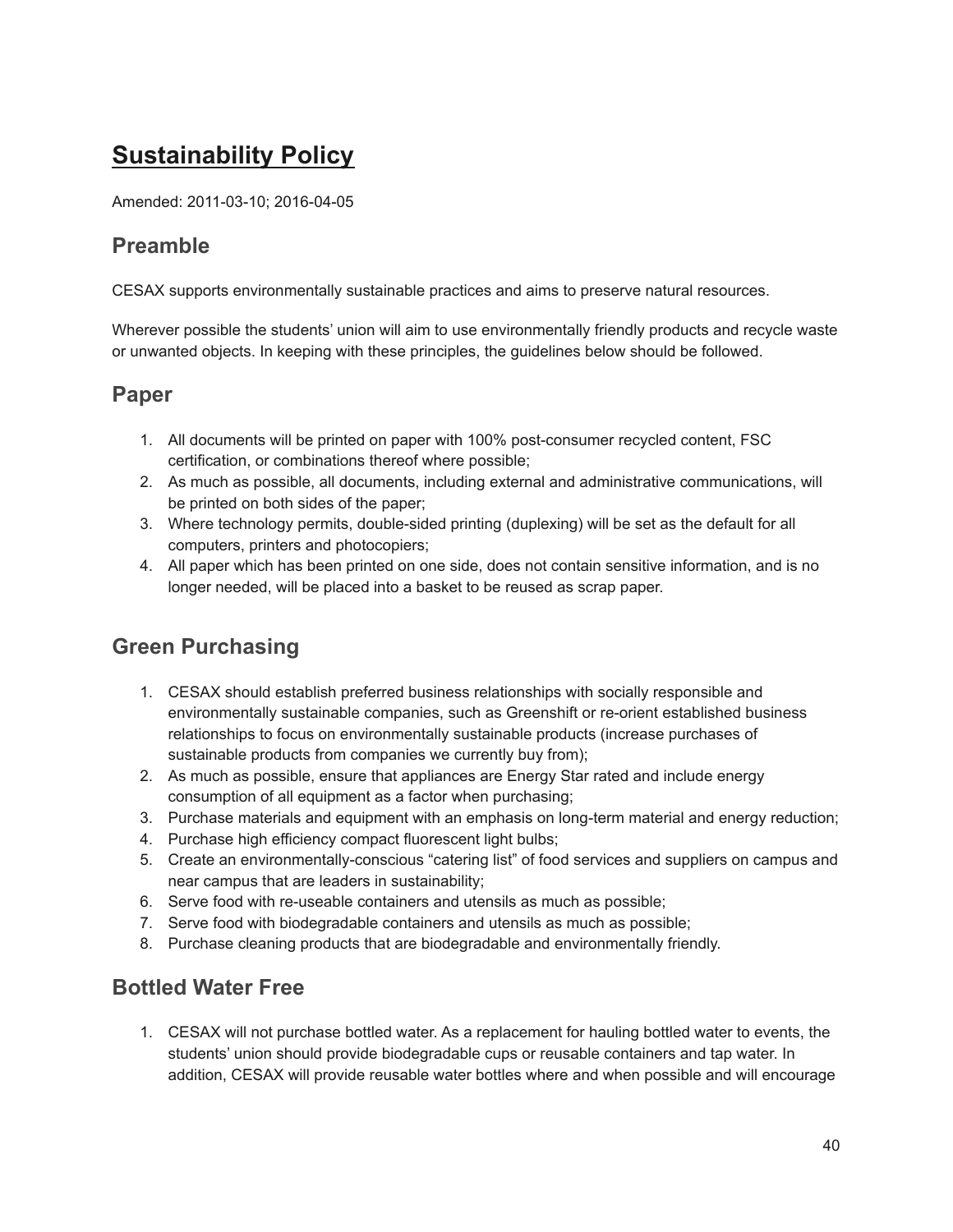other campus groups, coalition partners etc. to restrict the use of bottled water at events. When sponsoring events, CESAX will remind partners of this policy.

### **Sustainable Transportation**

- 1. CESAX will encourage the use of bicycles and other forms of active transportation as much as possible; when active transportation is not possible, the use of public transit will be prioritized;
- 2. When rental cars are absolutely necessary, the renting of hybrids or fuel efficient cars are encouraged;
- 3. Use of public transportation and discounted or subsidized monthly passes/tickets/U-Passes is encouraged where possible.

### **Promotion of the Sustainability Policy**

- 1. The students' union will share this policy with all members, volunteers, and staff via electronic means on the website;
- 2. During training, incoming staff and elected members should be informed of this policy;
- 3. This policy will be shared with other groups and CESAX will review similar policies on environmental sustainability to keep this policy as relevant as possible.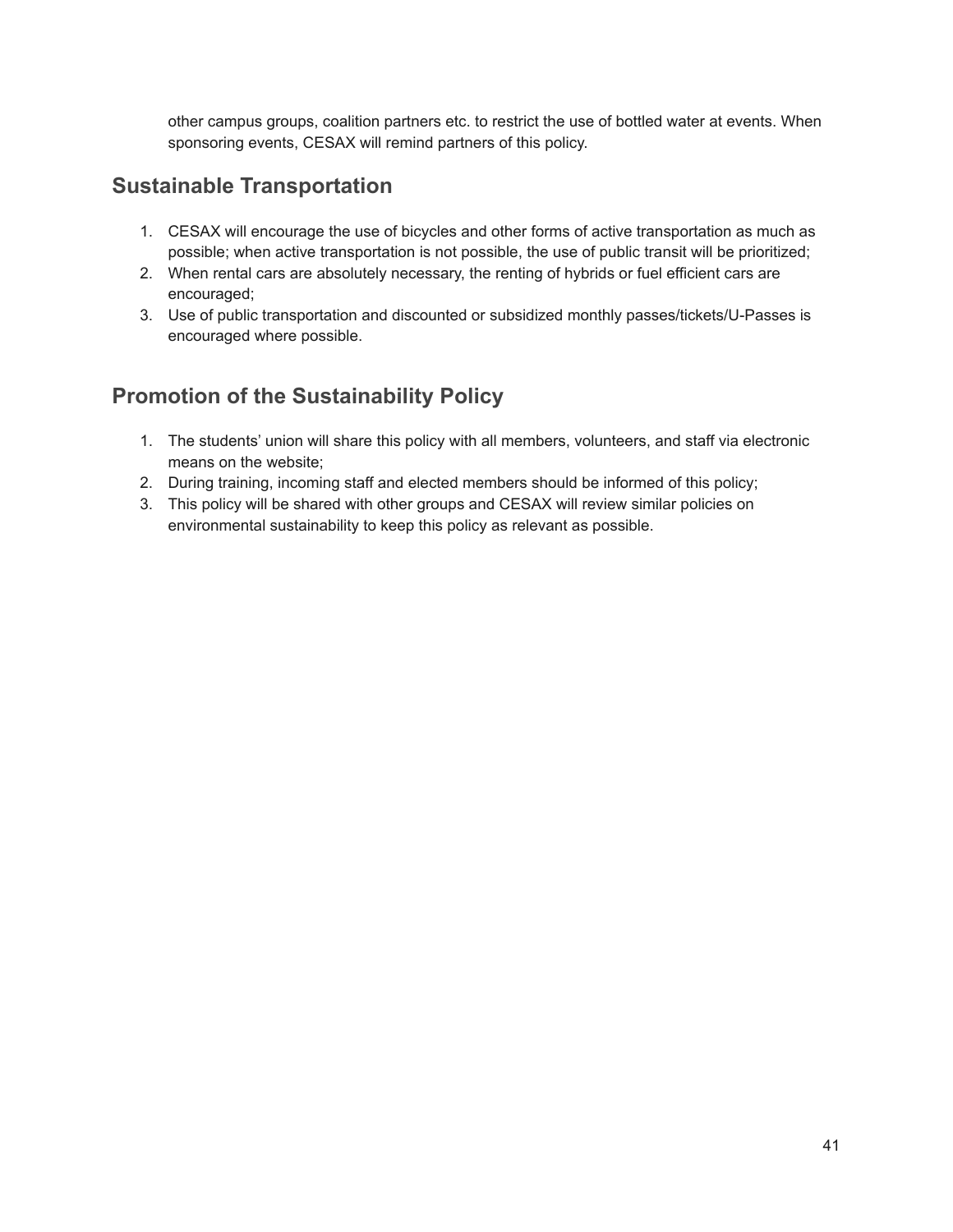## <span id="page-41-0"></span>**Workplace Violence and Harassment Policy**

Approved: 2011-08-17

### **Preamble**

CESAX will comply with occupational health and safety legislation to maintain a safe workplace and a pleasant working environment for all employees. CESAX does not tolerate any type of workplace violence or workplace harassment committed by or against employees.

To ensure a safe and pleasant workplace and to reduce the risk of workplace violence and workplace harassment, all employees should review and understand all provisions of this Workplace Violence and Workplace Harassment Policy.

### **Who does this policy apply to?**

This policy applies to all full time and part time employees, temporary staff, contractors, Directors and Officers, and volunteers of CESAX. The use of the term employee throughout this policy shall include all those positions listed above.

### **WORKPLACE VIOLENCE**

#### What is workplace violence?

Workplace violence is:

(a) The exercise of physical and/or psychological force by a person against a worker, in a workplace, that causes or could cause physical and/or psychological injury to the worker;

(b) An attempt to exercise physical and/or psychological force against a worker, in a workplace, that could cause physical and/or psychological injury to the worker;

(c) A statement or behavior that it is reasonable for a worker to interpret as a threat to exercise physical and/or psychological force against the worker, in a workplace, that could cause physical and/or psychological injury to the worker.

#### What should you do if you witness workplace violence?

In the event of an emergency, Campus Security should be contacted immediately, unless the situation appears to require the police or other emergency services, in which case they should be called.

Take all necessary and reasonable steps to ensure your own safety and the safety of others.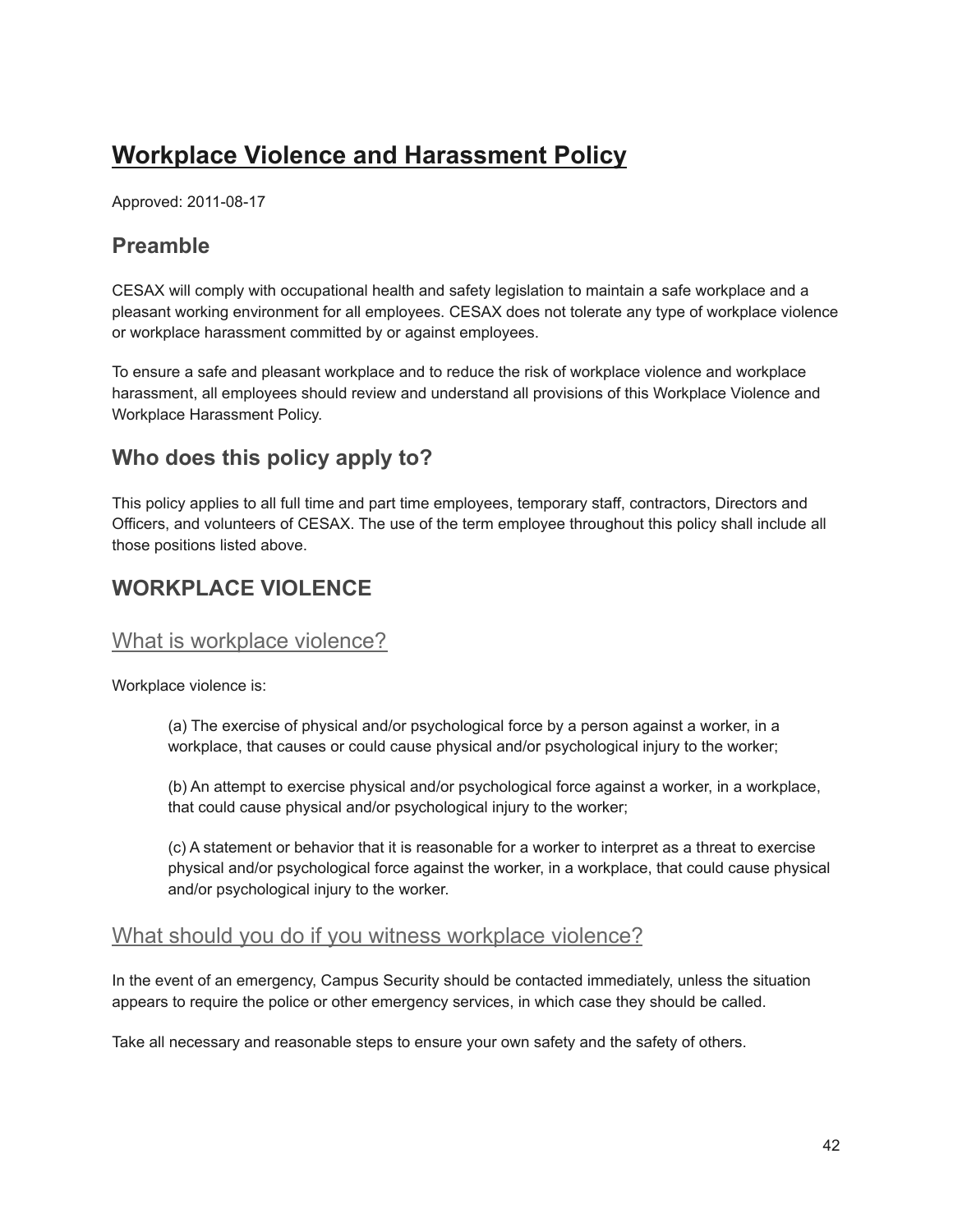CESAX will actively respond to any indication of a possibly hostile or violent situation. This response may include calling the police and/or Campus Security.

### Domestic Violence

Employees are encouraged to advise CESAX's Staff Relations Officer, or a member of the CESAX Health and Safety Committee of an issue in the employee's non-work life that might impact on the safety of the employee or a co-worker at the workplace.

Any employee who applies for or obtains a restraining order or peace bond, which lists CESAX's location or the work or other location of another employee as being a protected area must provide CESAX's Staff Relations Officer with a copy of the restraining order or peace bond and any other relevant documents or information requested.

If CESAX is aware that domestic violence is likely to expose an employee to workplace violence, every reasonable precaution reasonable in the circumstance will be implemented to protect the employee at the workplace.

### **History of Violent Behaviour**

If CESAX is aware that a person with a history of violent behaviour is likely to expose an employee to workplace violence, every precaution reasonable in the circumstance will be implemented to protect the employee at the workplace.

### **WORKPLACE HARASSMENT**

### What is workplace harassment?

Workplace harassment is engaging in a course of vexatious comment or conduct against a worker in a workplace that is known or ought reasonably to be known to be unwelcome.

Workplace harassment generally involves a course of conduct and a single incident is generally not sufficient to amount to workplace harassment. In addition, the conduct must be vexatious, meaning it must generally be without reasonable grounds and intended to annoy, harass or bother an individual.

Performance management and work related feedback are not workplace harassment.

#### What should you do if you witness workplace harassment?

Report the workplace harassment to CESAX's Staff Relations Officer, or a member of the CESAX Health and Safety Committee.

CESAX will actively respond to any indication of a possibly hostile or violent situation. This response may include Campus Security and/or the police.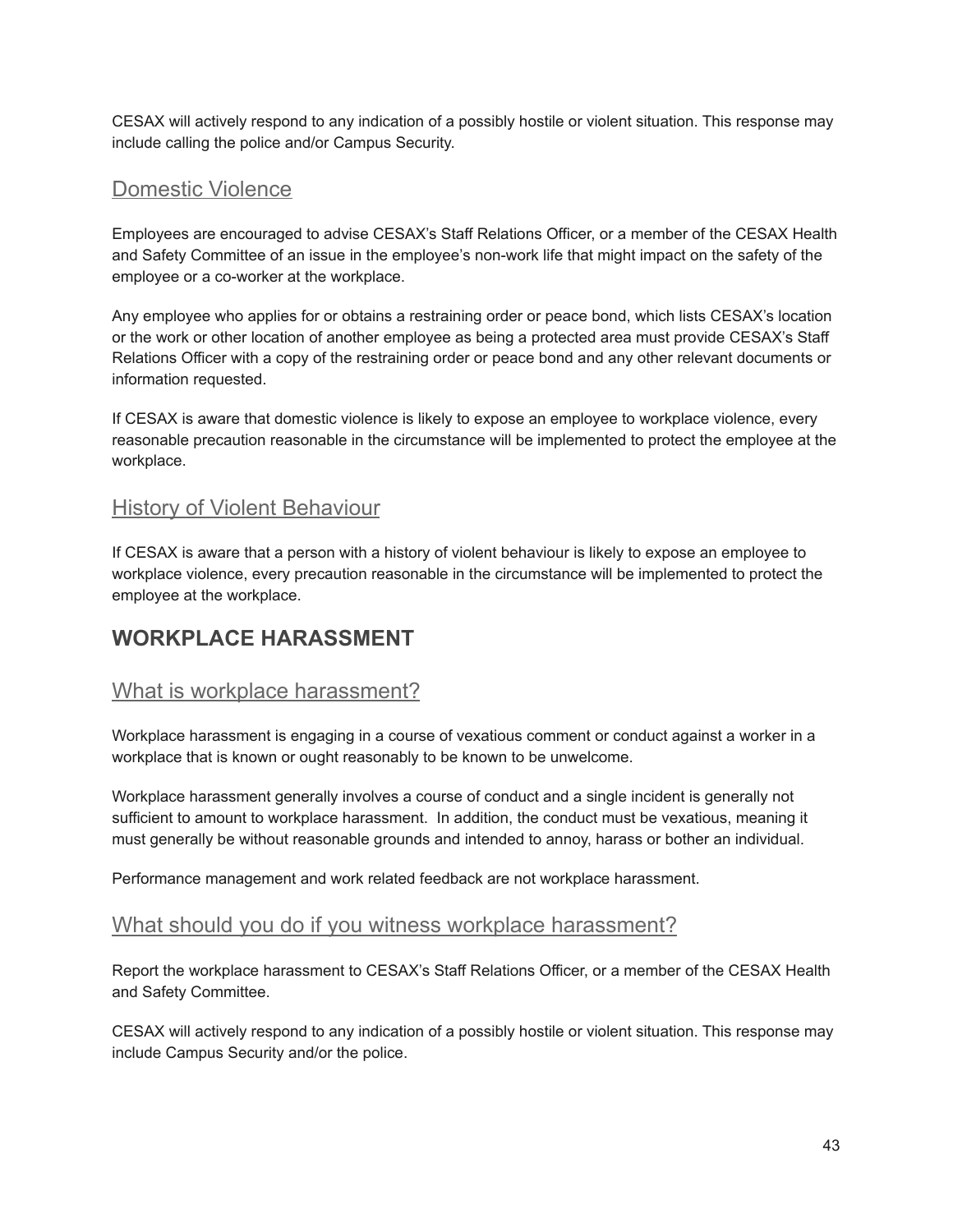### **REPORTING/INVESTIGATING WORKPLACE HARASSMENT**

### Alerting CESAX

A complaint of workplace violence or workplace harassment may be made orally or in writing to CESAX's Executive Director, and should be made as soon as possible after the incident.

If you witness or are aware of an incident of workplace violence or workplace harassment, notify CESAX's Executive Director as soon as possible after the incident.

### What will CESAX do if an incident is reported?

#### *Investigating Complaints*

All reported incidents will be investigated in an appropriate manner and in an effort to resolve the matter.

Before an incident is investigated, the individual reporting the incident may be asked to make a written report of the incident.

The individual reporting the incident will be consulted as appropriate during the investigation and will be advised of the results of the investigation and the resolution, if any, and where appropriate. Reports of incidents will be kept confidential except as necessary to investigate or resolve the matter or as required by law.

Investigations will usually involve speaking with the following people:

- Anyone who is alleged to have committed Workplace Violence or Workplace Harassment;
- Anyone who claims to have been targeted or harmed by Workplace Violence or Workplace Harassment;
- Anyone who may have witnessed Workplace Violence or Workplace Harassment

The Investigation may also include additional steps such as reviewing CESAX records (including emails and internet traffic logs) and speaking to health care professionals (with the patient's consent).

Employees are encouraged to report any act that they believe may constitute workplace violence or workplace harassment. CESAX will not punish an employee for reporting, in good faith, an act of suspected workplace violence or workplace harassment.

### What will CESAX do to a person who commits workplace violence or workplace harassment?

Depending on the circumstances, the CESAX Health and Safety Committee may recommend one or more of the following to the Board of Directors:

- a. That CESAX make a note of the incident on the employee's record;
- b. That CESAX provide the employee a written warning in an appropriate form;